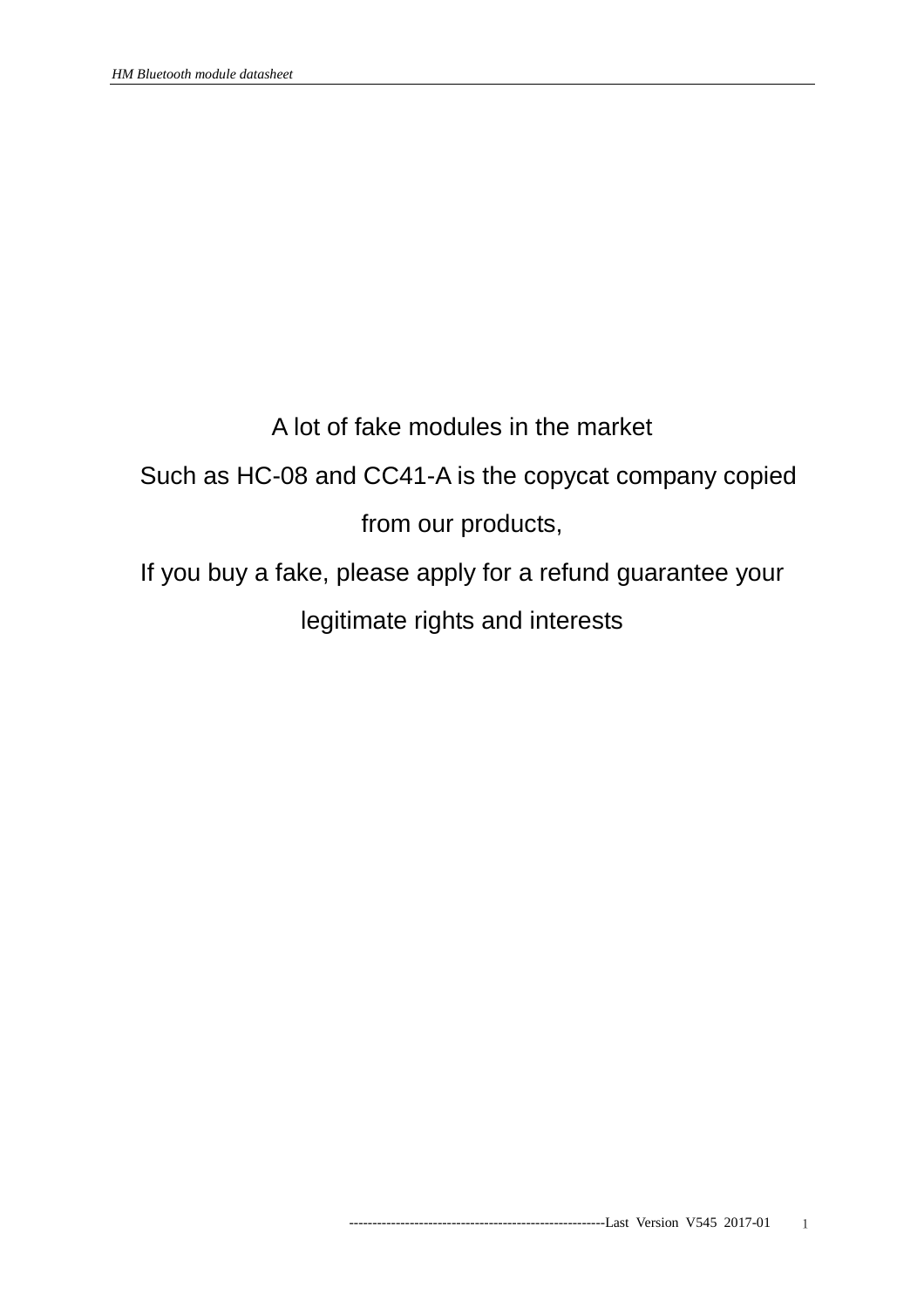

# JNHuamao Technology Company

# Bluetooth 4.0 BLE module

**Datasheet**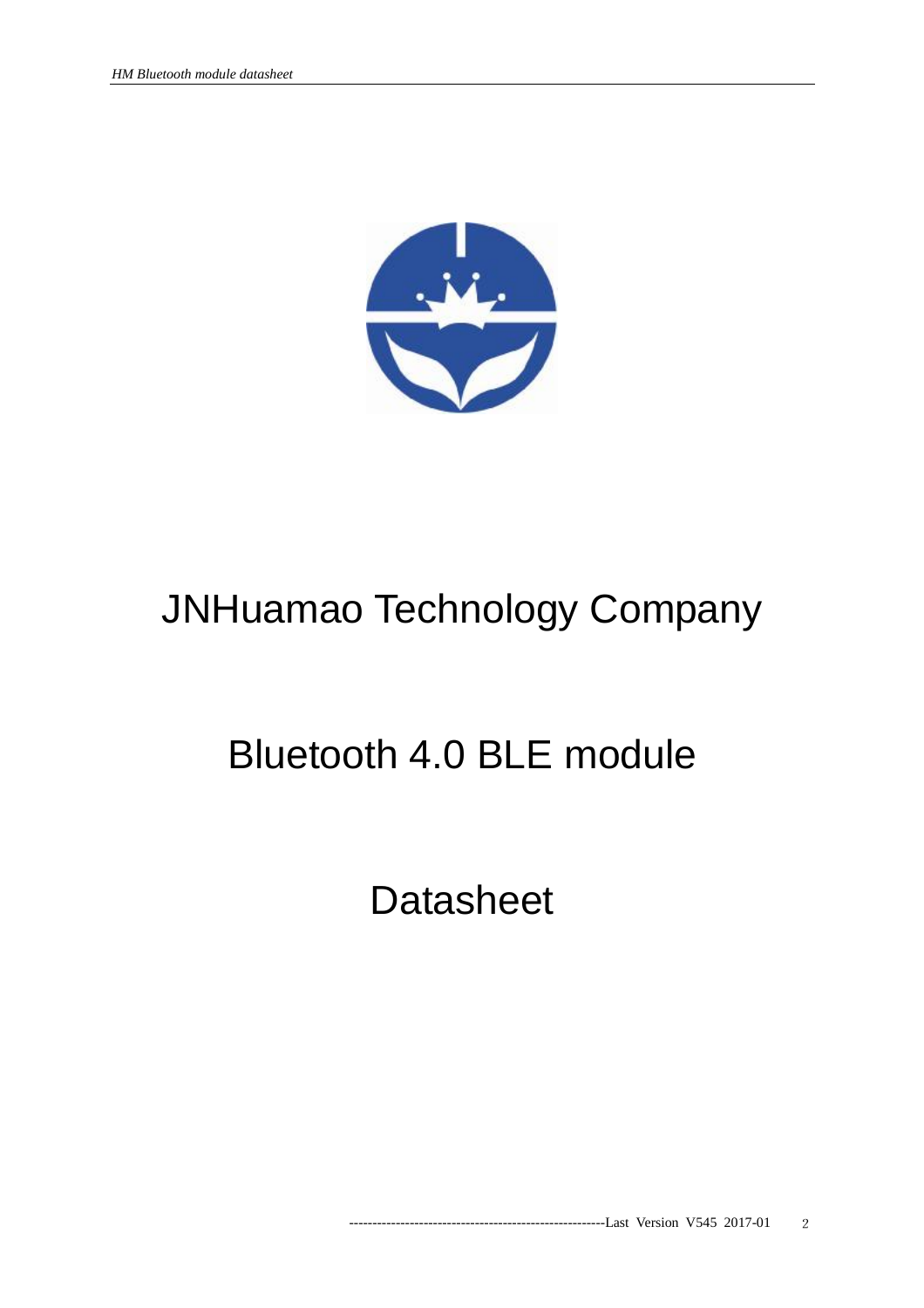- <sup>2</sup> Professional Bluetooth products suppliers.
- <sup>2</sup> Remote control module provider
- <sup>2</sup> Data transmission module provider
- ² PIO state acquisition module provider
- ² Customizable Bluetooth modules and Bluetooth solutions
- <sup>2</sup> Jinan high and new technology enterprise
- ² SIG members

Address: D-4020, Qilu soft zone Jinan city,Shandong, China Telephone: (86) 0531-85117999 WebSite: <http://www.jnhuamao.cn> WebSite: <http://www.huamaosoft.com> Mail: [webmaster@jnhuamao.cn](mailto:webmaster@jnhuamao.cn)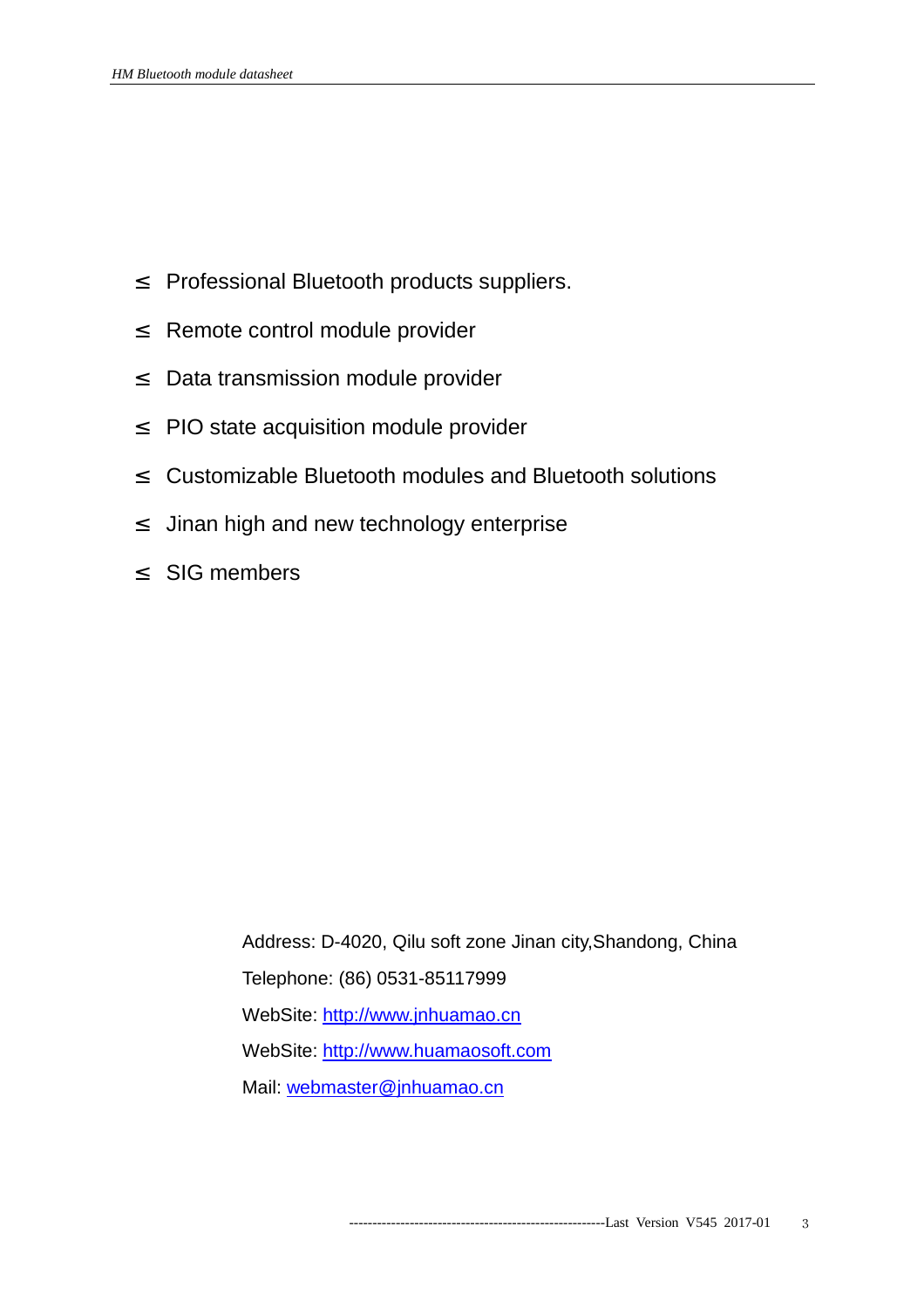# **The most complete, most convenient, the most stable of**

# **Bluetooth data transmission, Remote control and PIO input**

## **status acquisition module**

*---- Master and slave role in one* 

*---- Remote control PIO with AT Commands* 

## *---- Remote acquisition of PIO input status with AT Commands*

#### **1. Product Parameters**

- Ø BT Version: Bluetooth Specification V4.0 BLE
- Ø Working frequency: 2.4GHz ISM band
- Ø Modulation method: GFSK(Gaussian Frequency Shift Keying)
- Ø RF Power: -23dbm, -6dbm, 0dbm, 6dbm
- Ø Speed: Asynchronous: 2-6K Bytes

Synchronous: 2-6K Bytes

- Ø Security: Authentication and encryption
- Ø Service: 0xFFE0 (Modifiable use AT+UUID command)
- Ø Characteristic: 0xFFE1 (Modifiable use AT+UUID command)
- Ø Characteristic: Notify and Write (Modifiable use AT+UUID command)
- Ø Power: +2.5V~3.3VDC 50mA
- Ø Power: Active state 8.5mA; Sleep state 50~200uA
- $\emptyset$  Working temperature: -20 ~ +95 Centigrade
- Ø Size: HM-10 27mm x 13mm x 2.2 mm
- $\varnothing$  Size: HM-11 18mm x 13mm x 2.2mm
- $\varnothing$  Size: HM-15 65mm x 32mm x 16mm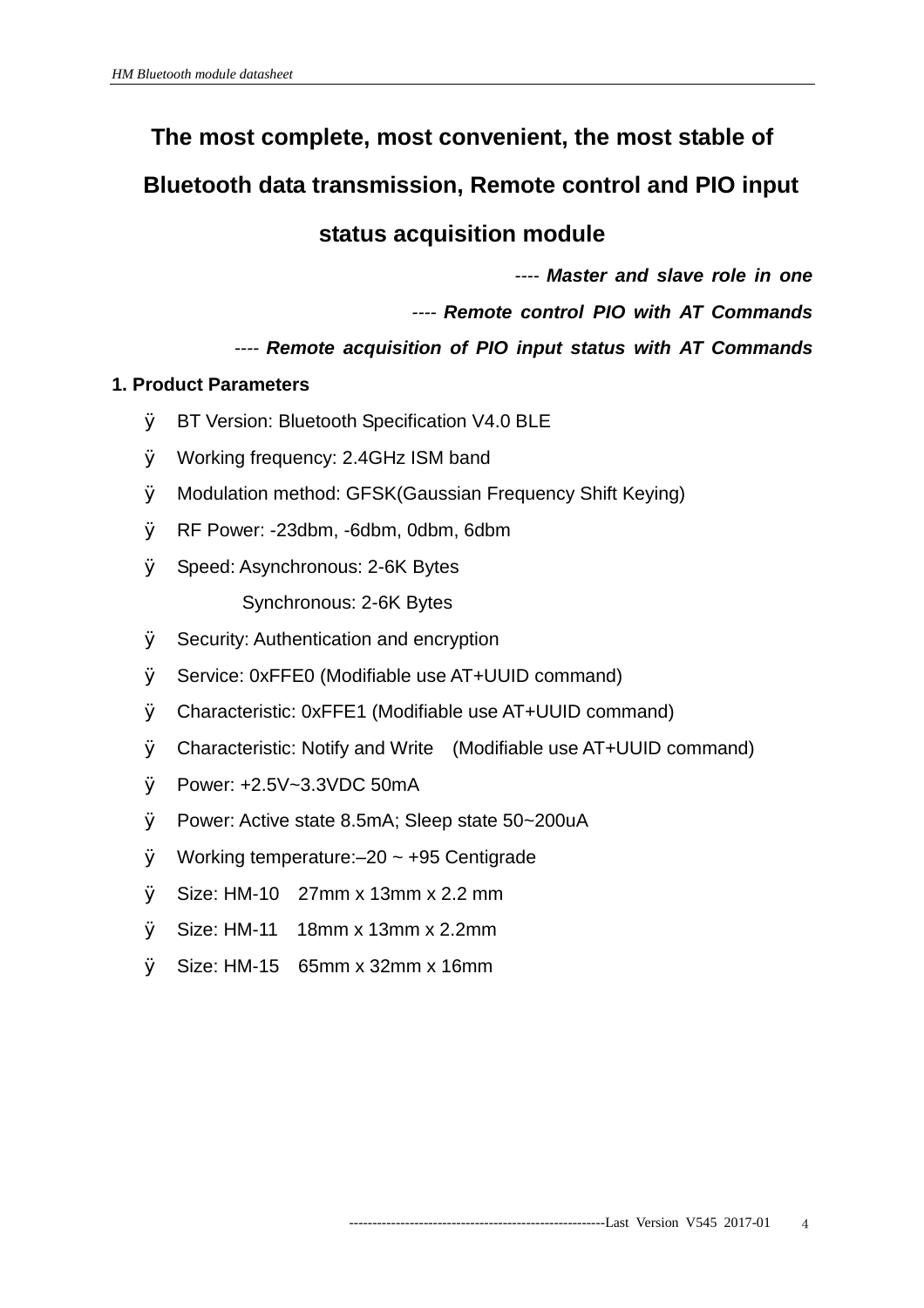### **2. Product overview**

First of all, Thank you for choose our Bluetooth products.

If you want to know more about us, [www.jnhuamao.cn](http://www.jnhuamao.cn) could help you (Videos, New version datasheet, Module work flow, project Codes, etc.)

HM Bluetooth modules use CSR or TI CC254x or cypress chips, Master and slave roles in one, data transmission version and remote control version and PIO status acquisition version in one, Support the AT commands modify module parameters, Convenient and flexible.

## **Data Transmission version:**

Before connect:

You can configure module parameters with AT Commands through UART After connect:

1) Send and receive Bluetooth data through UART.

## **Remote Control version:**

Before connect:

You can configure module parameters with AT Commands through UART

After connect:

- 1) Send and receive Bluetooth data through UART.
- 2) Remote device could configure module parameters with AT Commands
- 3) Remote device could control PIO2~PIO11 output low or high

## **PIO acquisition version:**

Before connect

You can configure module parameters with AT Commands

After connect

- 1) Send and receive Bluetooth data through UART.
- 2) Remote device could configure module parameters with AT Commands
- 3) Remote device could control PIO2, 3 output low or high with AT Commands HM-11 has no this function
- 4) Remote device could get PIO4 ~ 11 input status with AT Commands HM-11 only has PIO2 and PIO3.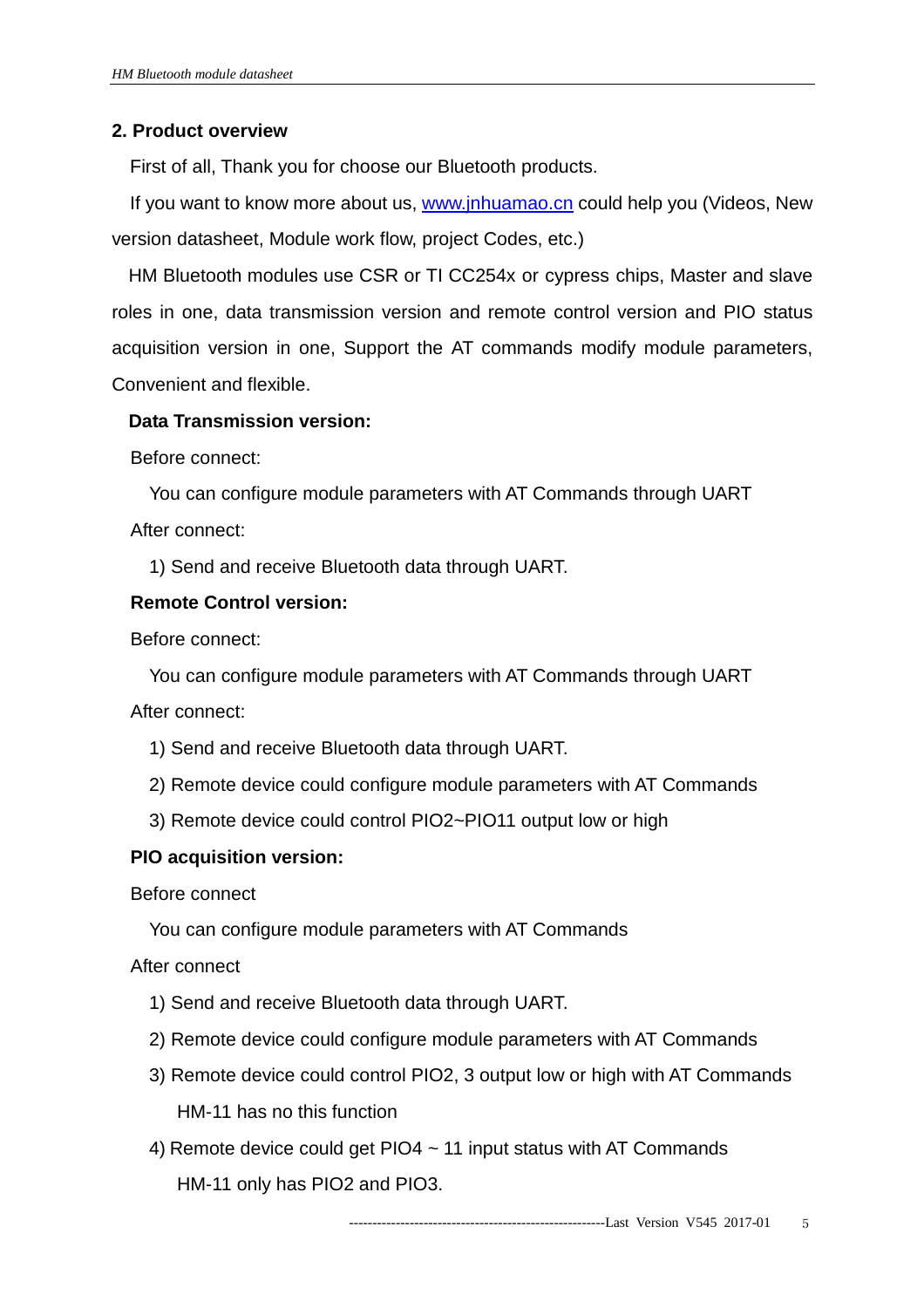#### **Module version:**

HM-01 to HM-09 is Bluetooth V2.1 version.

HM-10, HM-11 is Bluetooth V4.0 BLE version.

HM-12, HM-13 is Bluetooth Dual mode support EDR 4.0 and BLE 4.0

HM-16, HM-17 is Bluetooth V4.1 BLE version.

HM-18, HM-19 is Bluetooth V4.2 BLE version.

HM-01, HM-02, HM-09, HM-10, HM-16 and HM-18 is Pins to Pins.

HM-05, HM-06, HM-07, HM-11, HM-17 and HM-19 is Pins to Pins.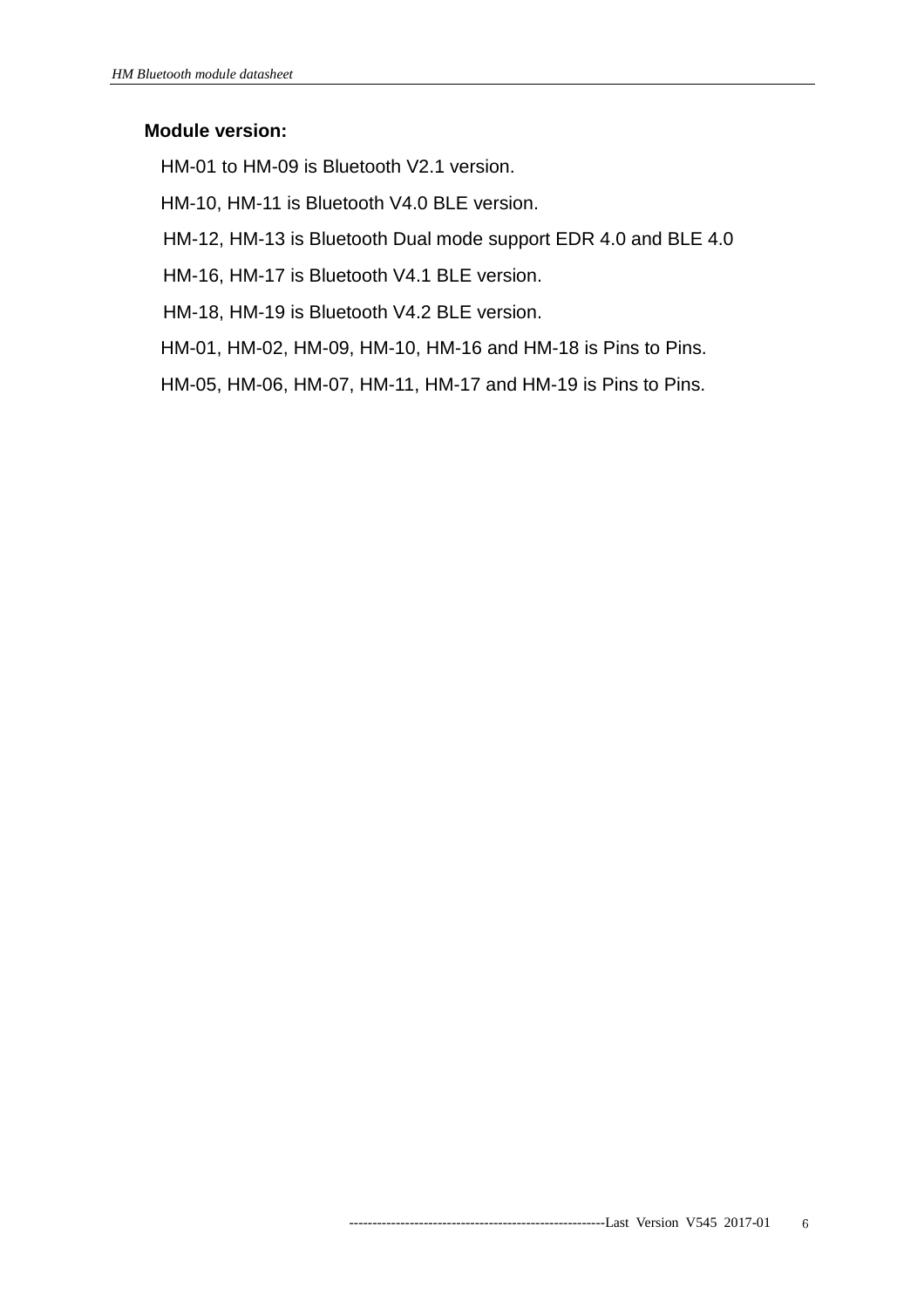## **3. Product model**

| <b>Modules</b> | <b>VDD</b>   | Size(mm)        | Flash | Chip      | <b>BT</b> Version |
|----------------|--------------|-----------------|-------|-----------|-------------------|
| <b>HM-01</b>   | $2.5 - 3.7V$ | 27 * 13 * 2.2   | 8M    | BC417143  | $V2.1 + EDR$      |
| <b>HM-02A</b>  | $2.5 - 3.7V$ | 27 * 13 * 2.2   | 6M    | BC31A223  | V <sub>2.1</sub>  |
| <b>HM-02B</b>  | $2.5 - 3.7V$ | 27 * 13 * 2.2   | 6M    | BC41C671  | $V2.1 + EDR$      |
| <b>HM-03A</b>  | $2.5 - 3.7V$ | 27 * 12.5 * 4.3 | 6M    | BC31A223  | V <sub>2.1</sub>  |
| <b>HM-03B</b>  | $2.5 - 3.7V$ | 27 * 12.5 * 4.3 | 6M    | BC41C671  | $V2.1 + EDR$      |
| <b>HM-04A</b>  | $2.5 - 3.7V$ | Not for sale    |       |           |                   |
| $HM-04B$       | $2.5 - 3.7V$ | Not for sale    |       |           |                   |
| HM-05/06A      | $2.5 - 3.7V$ | 18 * 13 * 2.2   | 6M    | BC31A223  | V <sub>2.1</sub>  |
| HM-05/06B      | $2.5 - 3.7V$ | 18 * 13 * 2.2   | 6M    | BC41C671  | $V2.1 + EDR$      |
| <b>HM-07</b>   | $2.5 - 3.7V$ | 18 * 13 * 2.2   | 8M    |           | $V2.1 + EDR$      |
| HM-08          | $2.5 - 3.7V$ | 27 * 13 * 2.5   | 8M    | Class 1   | $V2.1 + EDR$      |
| HM-09          | $2.5 - 3.7V$ | 27 * 13 * 2.2   | 8M    |           | $V2.1 + EDR$      |
| <b>HM-10</b>   | $2.2 - 3.7V$ | 27 * 13 * 2.2   | 256Kb | CC2540/1  | <b>V4.0 BLE</b>   |
| <b>HM-11</b>   | $2.2 - 3.7V$ | 18 * 13 * 2.2   | 256Kb | CC2540/1  | <b>V4.0 BLE</b>   |
| <b>HM-12</b>   | 2.5-3.9V     | 27 * 13 * 2.2   | 64KB  | Dual mode | EDR 40 + BLE 40   |
| <b>HM-13</b>   | 2.5-3.9V     | 18 * 13 * 2.2   | 64KB  | Dual mode | EDR 40 + BLE 40   |
| <b>HM-14</b>   | $2.2 - 4.0V$ | $13 * 12 * 2.0$ |       | Dual mode | EDR40 + BLE 40    |
| <b>HM-15</b>   | 5V           | 65 * 32 * 16    | 256Kb | CC2540    | <b>BLE V4.0</b>   |
| HM-16          | $2.1 - 5.5V$ | 27 * 13 * 2.2   | 128KB |           | <b>BLE V4.1</b>   |
| <b>HM-17</b>   | $2.1 - 5.5V$ | 18 * 13 * 2.2   | 128KB |           | <b>BLE V4.1</b>   |
| <b>HM-18</b>   | $2.1 - 5.5V$ | 27 * 13 * 2.2   | 256KB |           | <b>BLE V4.2</b>   |
| HM-19          | $2.1 - 5.5V$ | $18 * 13 * 2.2$ | 256KB |           | <b>BLE V4.2</b>   |

#### **4. Product certificate**

Products have FCC-ID, CE, RoHS. You can download certification from [www.jnhuamao.cn](http://www.jnhuamao.cn) or [www.huamaosoft.com](http://www.huamaosoft.com)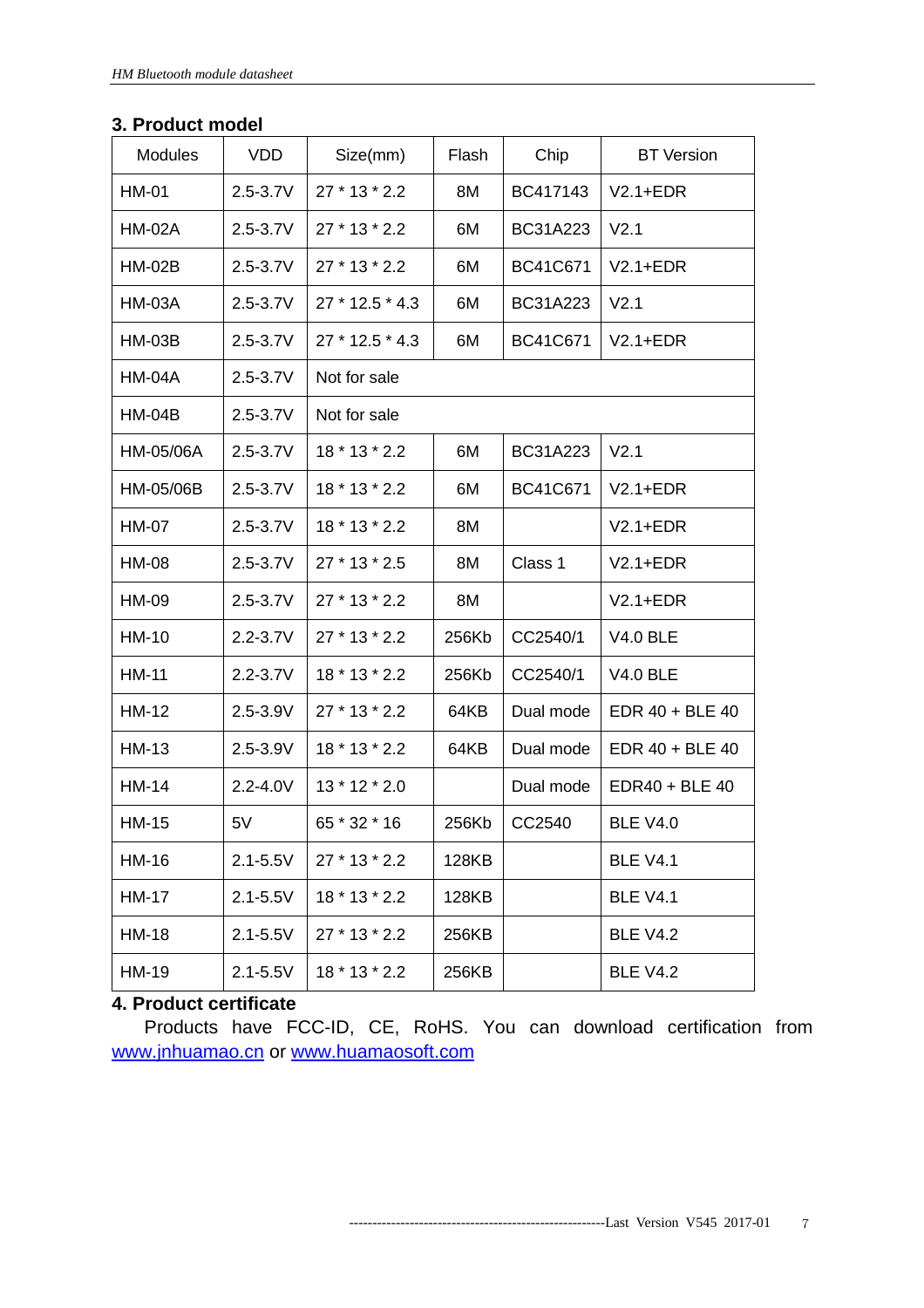## **5. Product pictures**

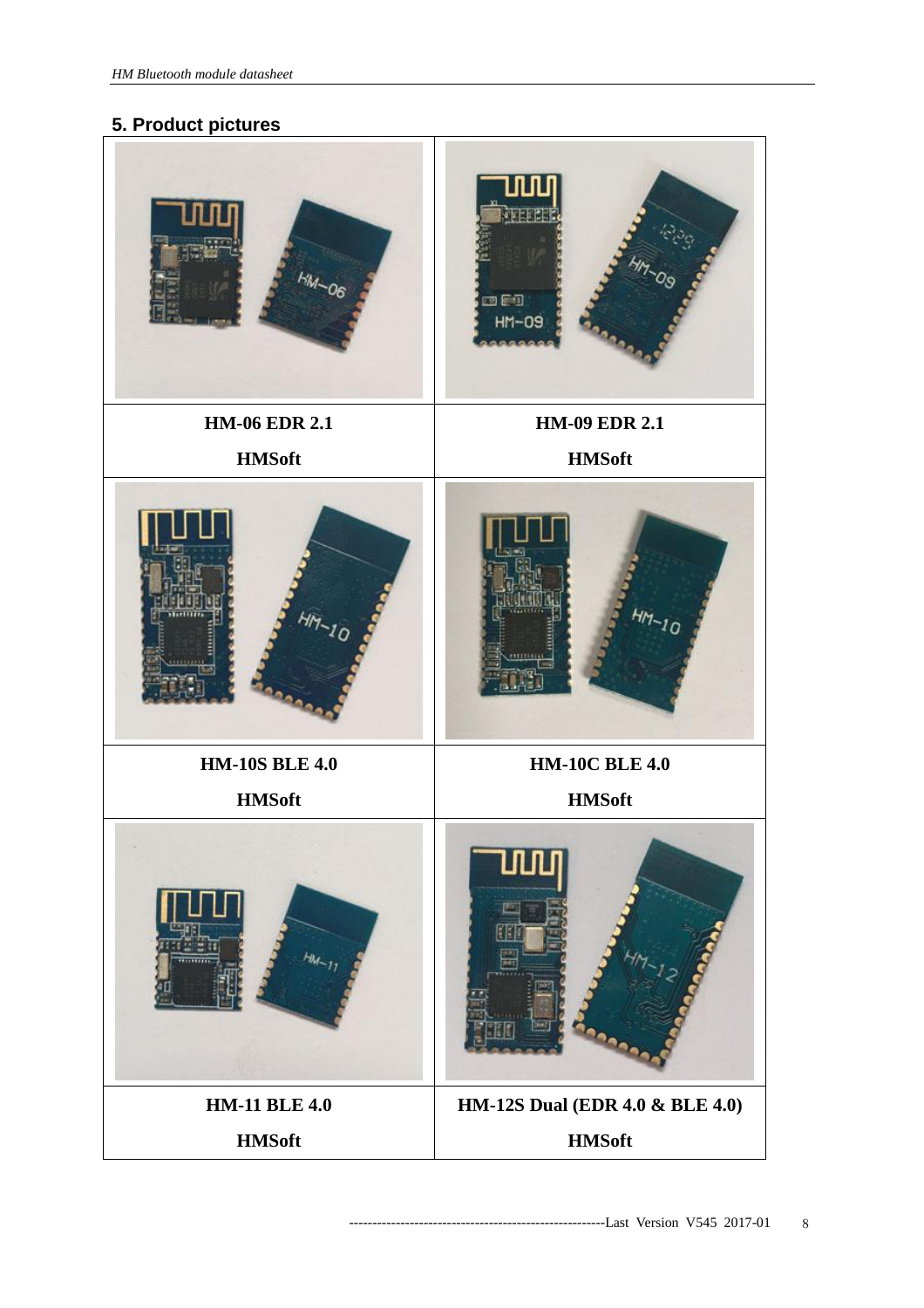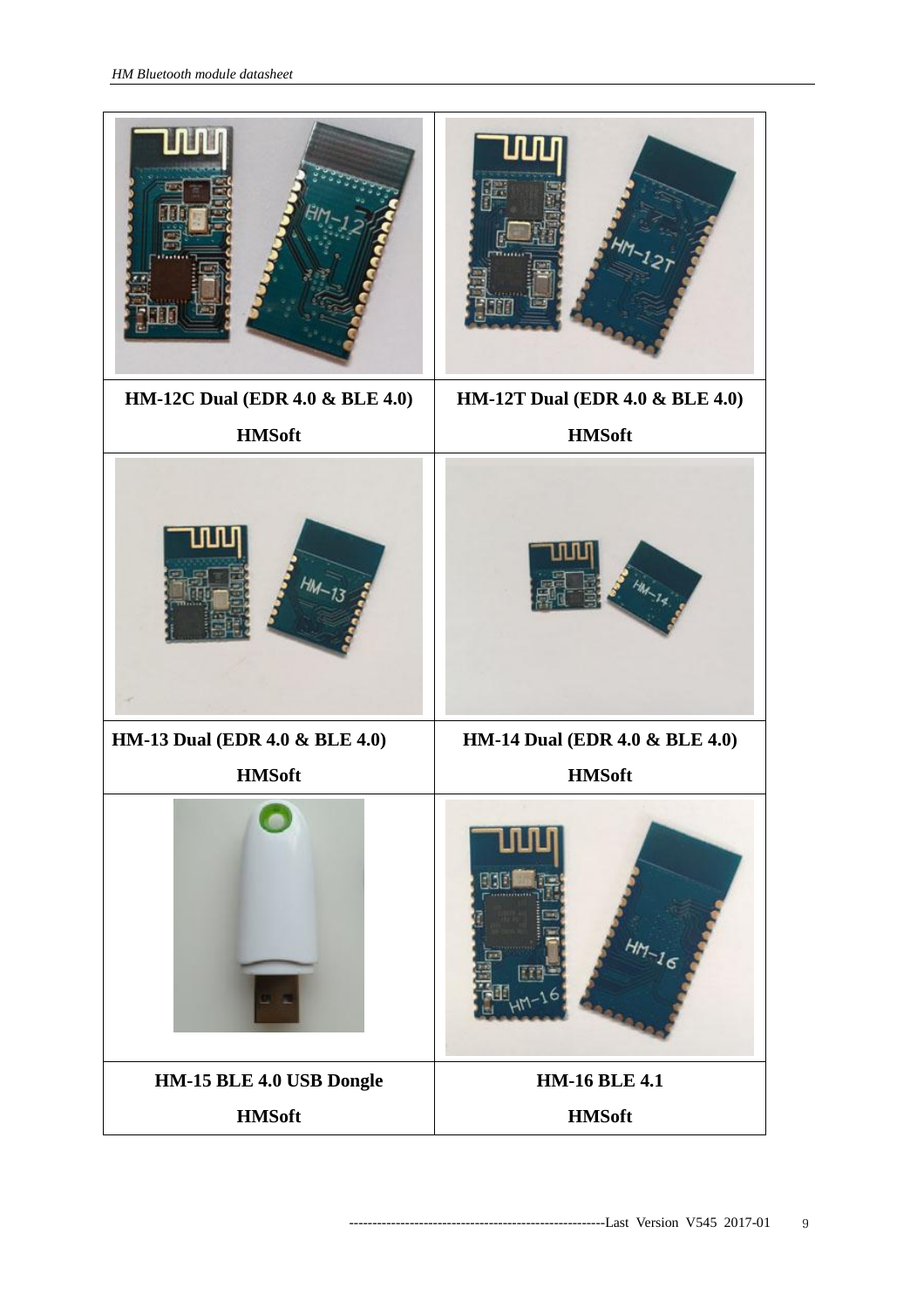| $10 - 12$            | யா                   |
|----------------------|----------------------|
| <b>HM-17 BLE 4.1</b> | <b>HM-18 BLE 4.2</b> |
| <b>HMSoft</b>        | <b>HMSoft</b>        |
| மா                   |                      |
| <b>HM-19 BLE 4.2</b> | HM Beacon BLE 4.0    |
| <b>HMSoft</b>        | <b>HMBeacon</b>      |
| WIFI                 | WIFI+BLE             |
| <b>Testing</b>       | <b>Testing</b>       |
| <b>Coming soon</b>   | <b>Coming soon</b>   |
| $HM-20$              | $HM-21$              |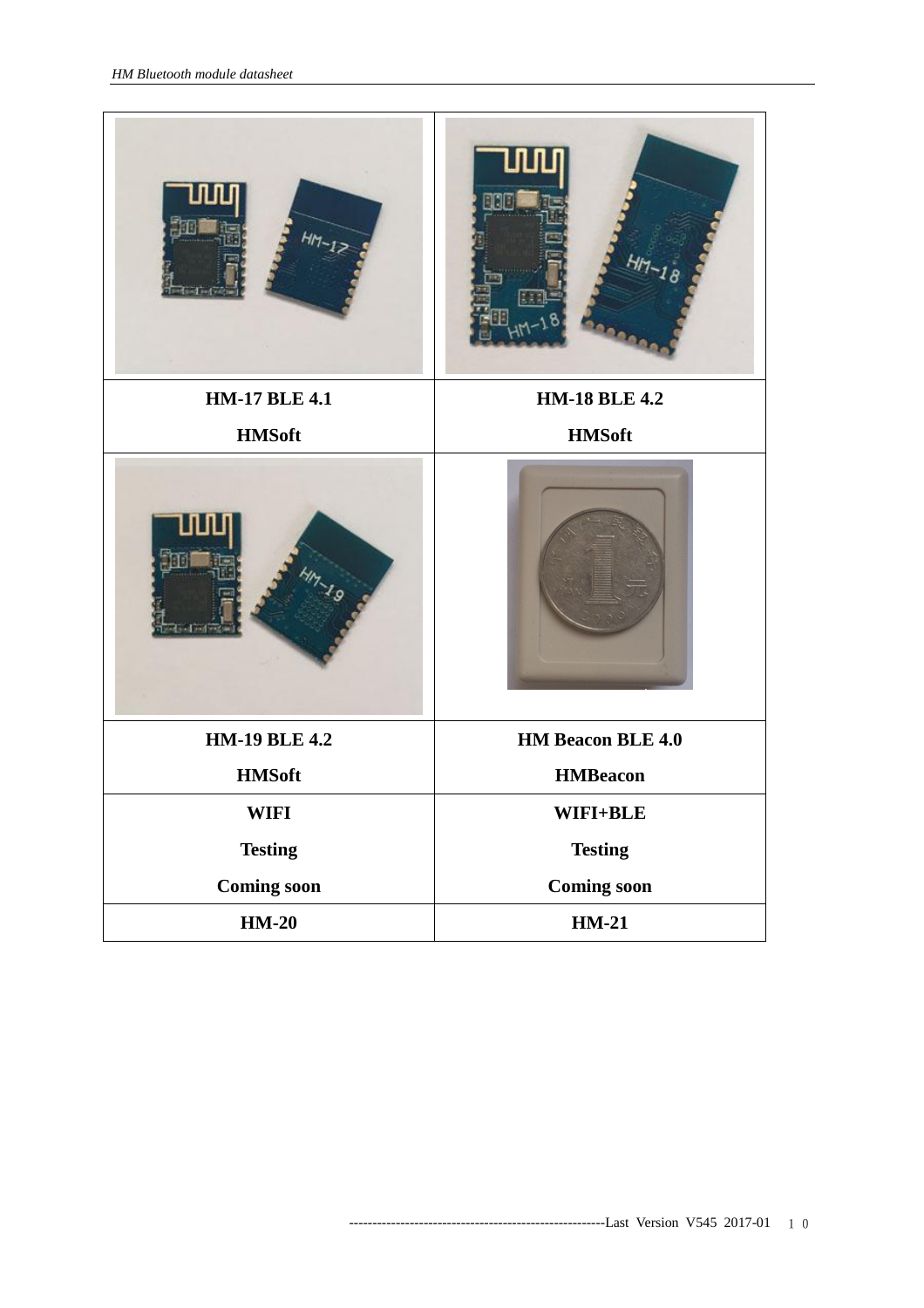### **6. Product technical specifications**

This document only include Bluetooth BLE 4.0 document, If you want to know more about other modules, [www.jnhuamao.cn](http://www.jnhuamao.cn) or [www.huamaosoft.com](http://www.huamaosoft.com) could help you.

## **What's different between HM-10S and HM-10C?**



Left is HM-10S, It have 34 Pads. Right is HM-10C and it only have 26 Pads

HM-10C is equal HM-10S removed bottom Pads.

**6.1 HM-10 Schematic**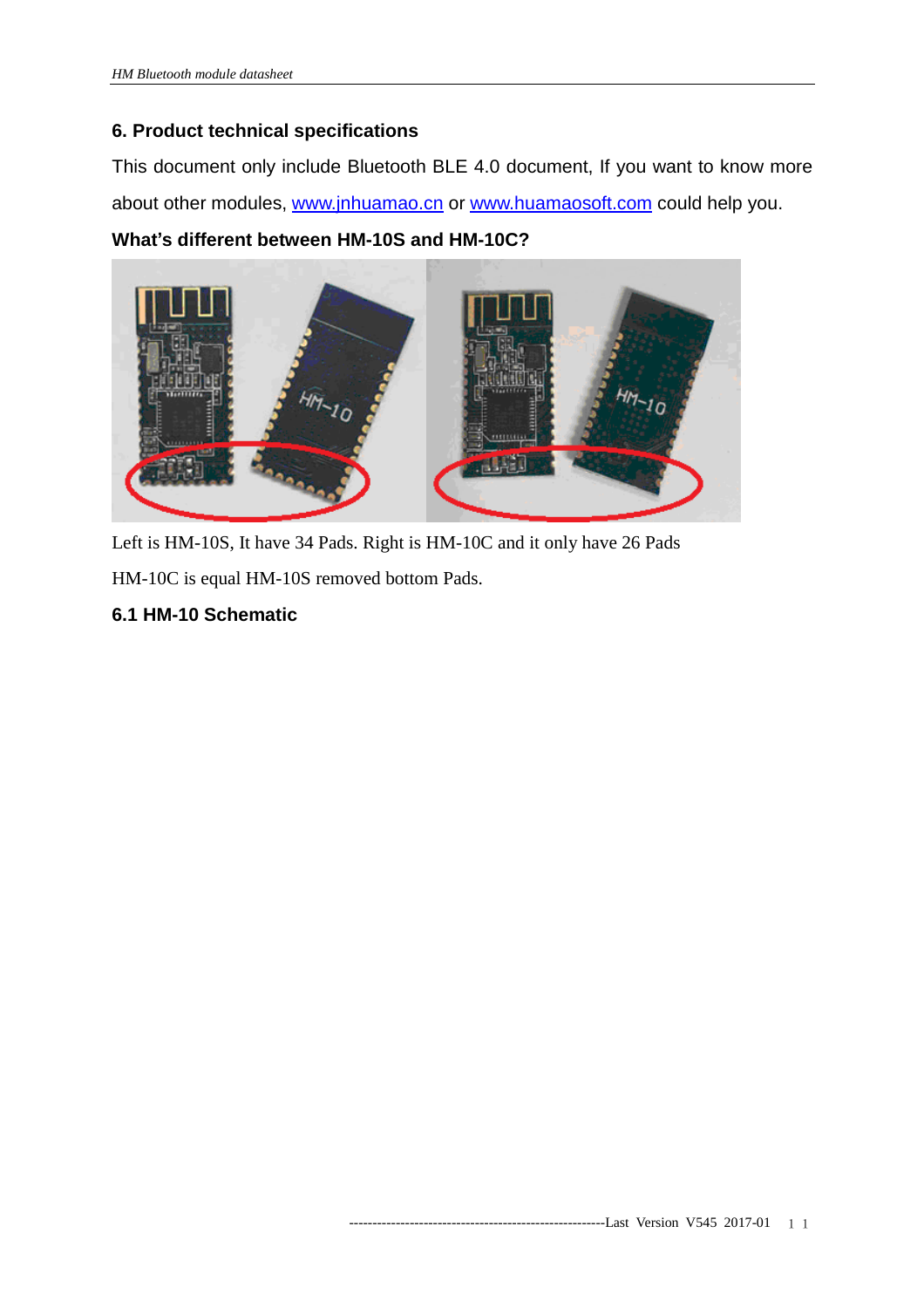

**6.2 HM-10 Size**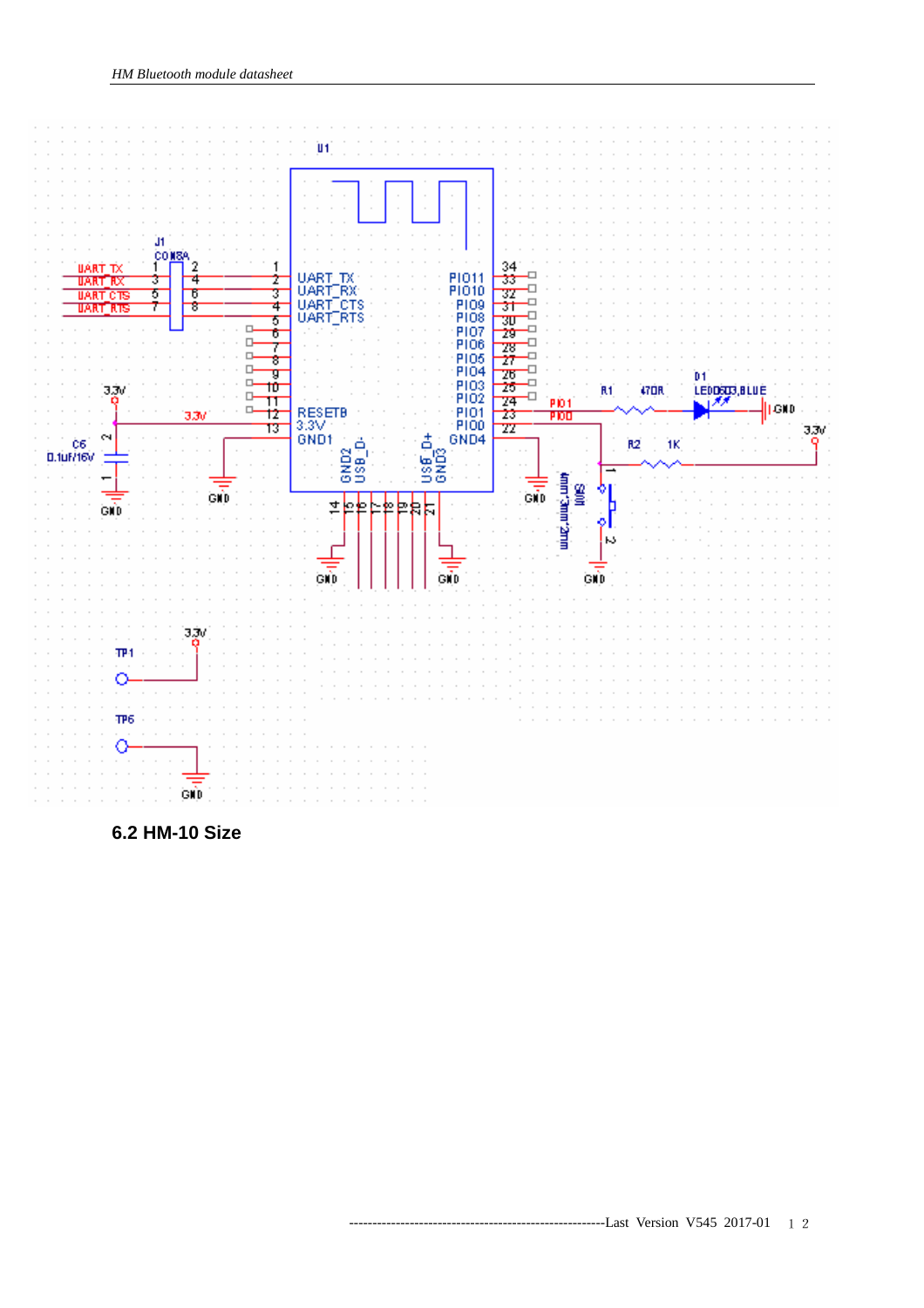

**6.3 HM-10 package information** 



**6.4 HM-10 Device Terminal Functions** 

| $HM-10S$   $HM-10C$ | Name    | <b>Description</b>        | <b>CC254X</b>    |
|---------------------|---------|---------------------------|------------------|
|                     | UART TX | UART interface            | P1 6             |
|                     | UART RX | UART interface            | P <sub>1</sub> 7 |
|                     |         | UART CTS   UART interface | P1 4             |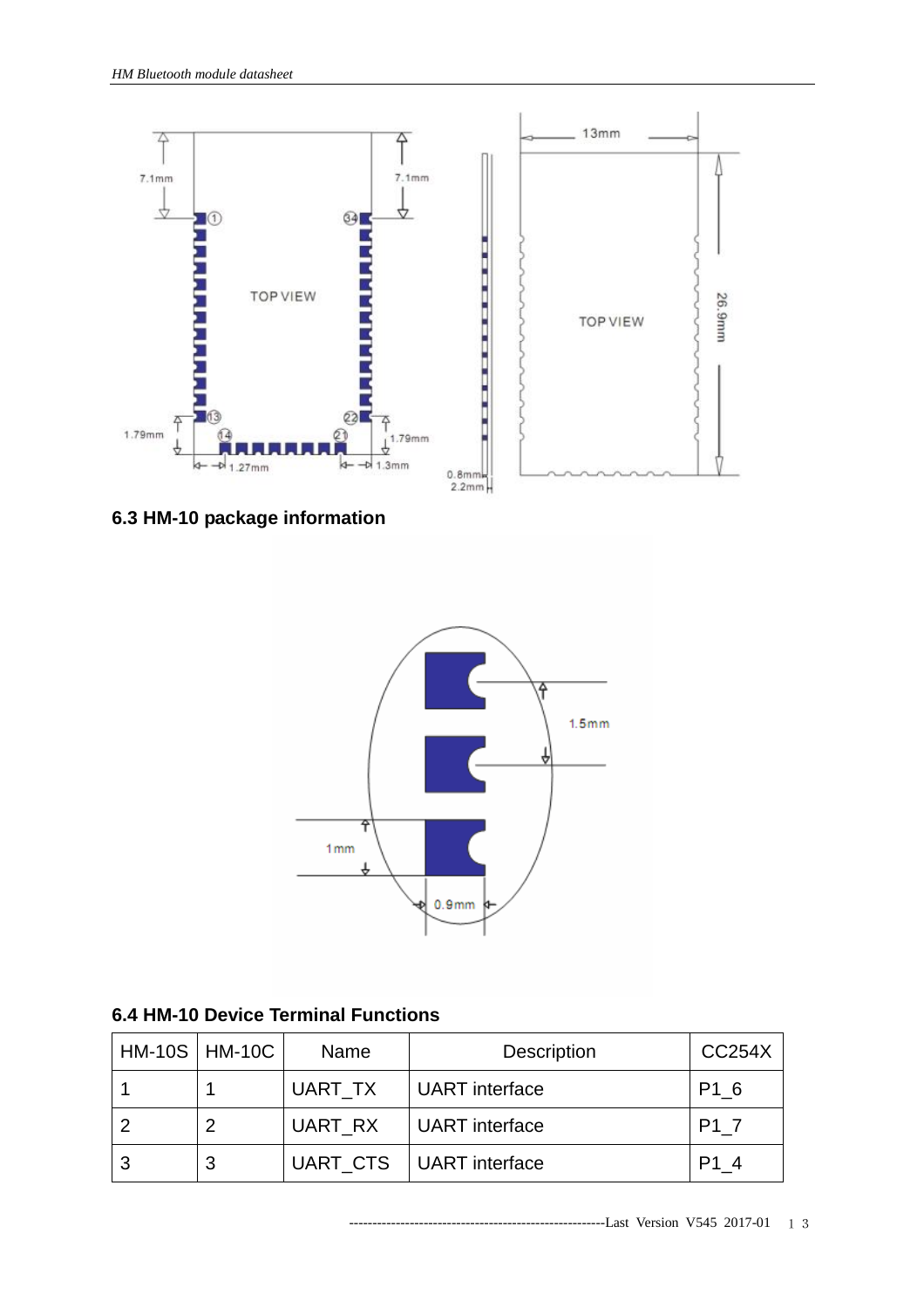| $\overline{4}$ | 4              | UART_RTS         | <b>UART</b> interface        | $P1_5$           |
|----------------|----------------|------------------|------------------------------|------------------|
| 5              | 5              | <b>NC</b>        | <b>NC</b>                    |                  |
| 6              | 6              | <b>NC</b>        | <b>NC</b>                    |                  |
| $\overline{7}$ | $\overline{7}$ | <b>NC</b>        | <b>NC</b>                    | $P2_2$           |
| 8              | 8              | <b>NC</b>        | <b>NC</b>                    | $P2_1$           |
| 9              | 9              | <b>NC</b>        | <b>NC</b>                    | $P2_0$           |
| 10             | 10             | <b>NC</b>        | <b>NC</b>                    |                  |
| 11             | 11             | <b>RESETB</b>    | Reset if low >100ms.         | <b>RESET</b>     |
| 12             | 12             | <b>VCC</b>       | 3.3V                         |                  |
| 13             | 13             | <b>GND</b>       | Ground                       |                  |
| 14             | X              | <b>GND</b>       | Ground                       |                  |
|                |                |                  | HM-10C doesn't have this pin |                  |
| 15             | X              | USB_D-           | <b>USB</b> interface         | PIN <sub>3</sub> |
|                |                |                  | HM-10C doesn't have this pin |                  |
| 16             | X              | <b>NC</b>        | <b>NC</b>                    |                  |
|                |                |                  | HM-10C doesn't have this pin |                  |
| 17             | X              | <b>NC</b>        | <b>NC</b>                    |                  |
|                |                |                  | HM-10C doesn't have this pin |                  |
| 18             | X              | <b>NC</b>        | <b>NC</b>                    |                  |
|                |                |                  | HM-10C doesn't have this pin |                  |
| 19             | X              | <b>NC</b>        | <b>NC</b>                    |                  |
|                |                |                  | HM-10C doesn't have this pin |                  |
| 20             | X              | $UB_D+$          | <b>USB</b> interface         | PIN <sub>2</sub> |
|                |                |                  | HM-10C doesn't have this pin |                  |
| 21             | X              | <b>GND</b>       | Ground                       | <b>GND</b>       |
|                |                |                  | HM-10C doesn't have this pin |                  |
| 22             | 22             | <b>GND</b>       | Ground                       | <b>GND</b>       |
| 23             | 23             | PIO <sub>0</sub> | System Key                   | $P1_3$           |
| 24             | 24             | PIO1             | System LED                   | $P1_2$           |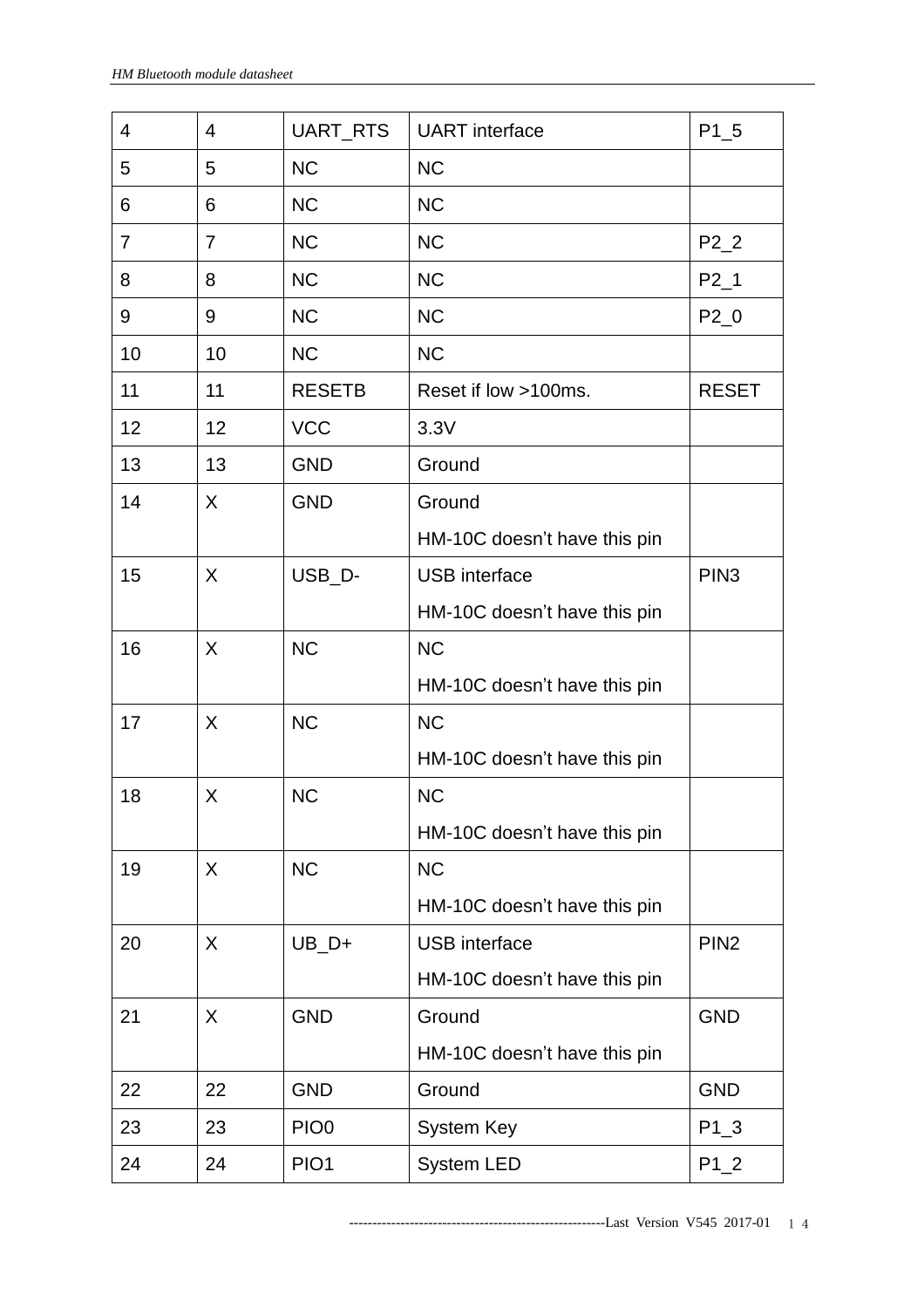| 25 | 25 | PIO <sub>2</sub> | input/output pin. PWM output | P1 1             |
|----|----|------------------|------------------------------|------------------|
| 26 | 26 | PIO <sub>3</sub> | input/output pin/ADC         | P1 0             |
| 27 | 27 | PIO <sub>4</sub> | input/output pin/ADC         | $P0-7$           |
| 28 | 28 | PIO <sub>5</sub> | input/output pin/ADC         | P0 6             |
| 29 | 29 | PIO <sub>6</sub> | input/output pin/ADC         | P <sub>0</sub> 5 |
| 30 | 30 | PIO <sub>7</sub> | input/output pin/ADC         | P0 4             |
| 31 | 31 | PIO <sub>8</sub> | input/output pin/ADC         | P0 3             |
| 32 | 32 | PIO <sub>9</sub> | input/output pin/ADC         | P <sub>0</sub> 2 |
| 33 | 33 | <b>PIO10</b>     | input/output pin/ADC         | P <sub>0</sub> 1 |
| 34 | 34 | <b>PIO11</b>     | input/output pin/            | P0 0             |
|    |    |                  | ADC/DS18B20/DHT11            |                  |

**6.5 HM-11 Size** 



# **6.6 HM-11 Package information**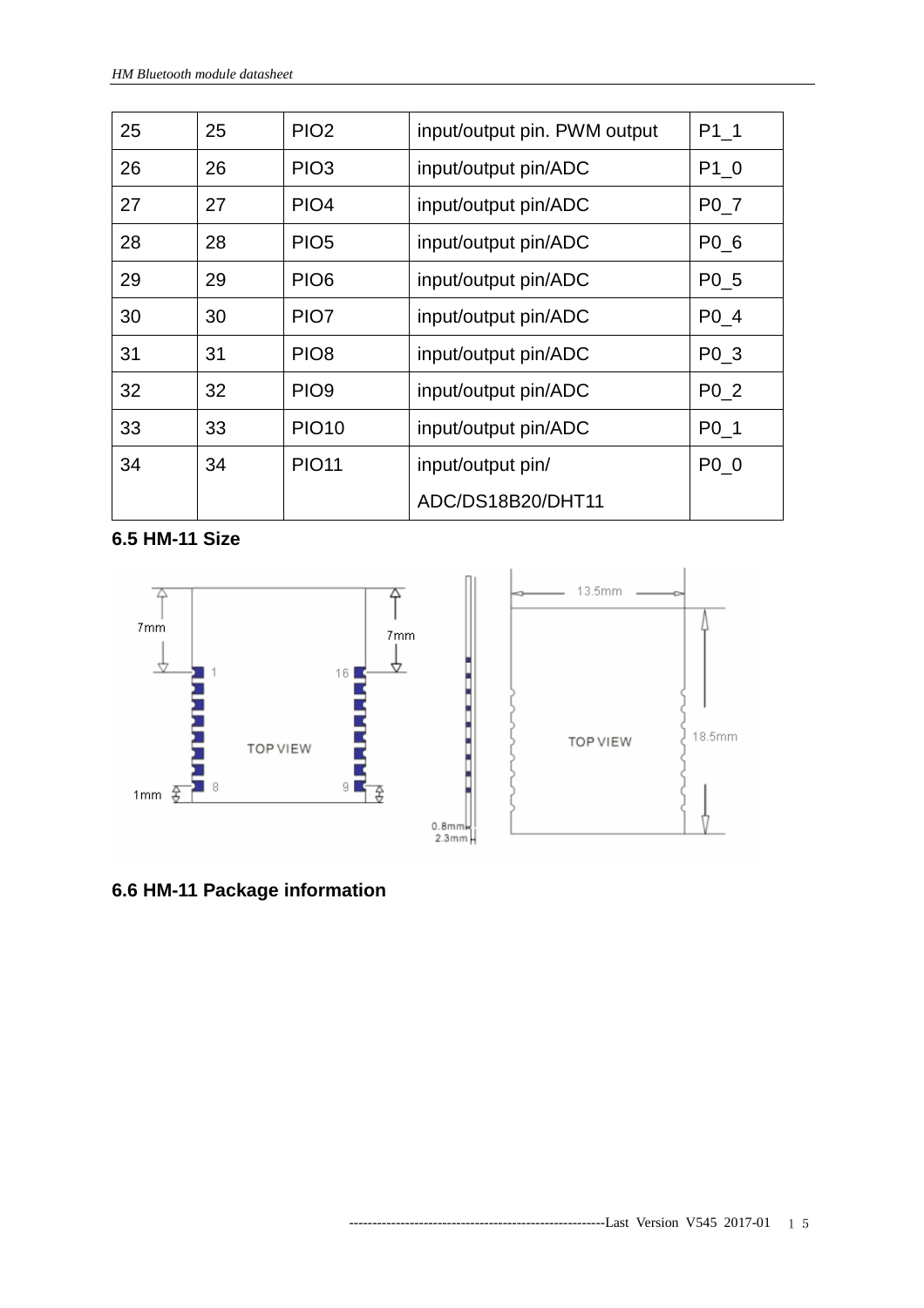

## **6.7 HM-11 Device Terminal Functions**

| <b>No</b>      | Name             | Description           | <b>CC254X</b>    |
|----------------|------------------|-----------------------|------------------|
| 1              | UART_RTS         | <b>UART</b> interface | $P1_5$           |
| $\overline{2}$ | UART_TX          | <b>UART</b> interface | $P1_6$           |
| 3              | UART_CTS         | <b>UART</b> interface | $P1_4$           |
| $\overline{4}$ | UART_RX          | <b>UART</b> interface | $P1_7$           |
| 5              | <b>NC</b>        | <b>NC</b>             | $P2_1$           |
| 6              | <b>NC</b>        | <b>NC</b>             | $P2_2$           |
| 7              | <b>NC</b>        | <b>NC</b>             | PIN <sub>2</sub> |
| 8              | <b>NC</b>        | <b>NC</b>             | PIN <sub>3</sub> |
| 9              | <b>VCC</b>       | V3.3                  | <b>VCC</b>       |
| 10             | <b>NC</b>        | NC or VCC             |                  |
| 11             | <b>RESETB</b>    | Reset if low <100ms   | RESET_N          |
| 12             | <b>GND</b>       | Ground                | <b>GND</b>       |
| 13             | PIO <sub>3</sub> | input/output pin      | $P1_1$           |
| 14             | PIO <sub>2</sub> | input/output pin/PWM  | $P1_0$           |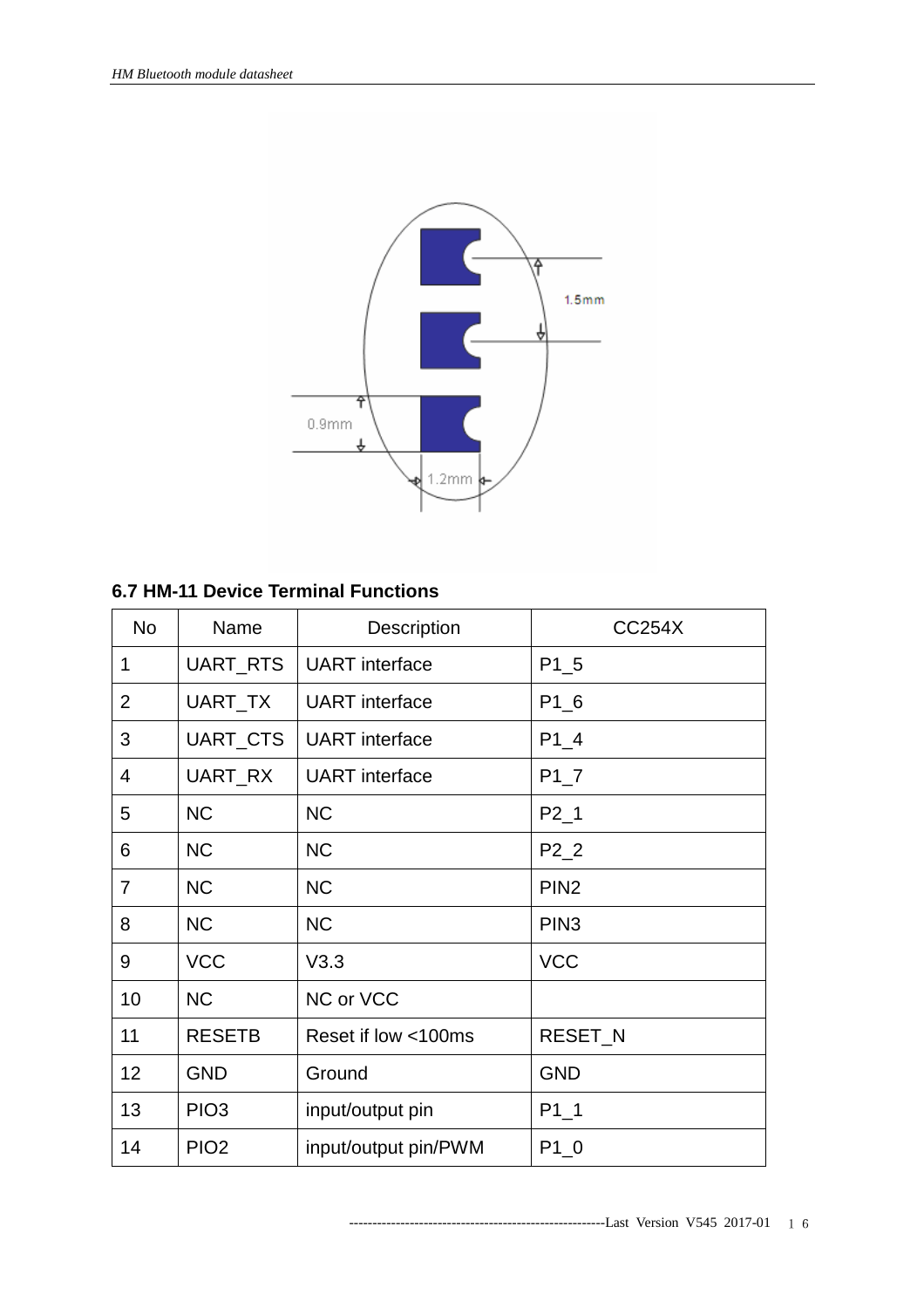| 15 | PIO <sub>1</sub> | <b>System LED</b> | P <sub>0</sub> |
|----|------------------|-------------------|----------------|
| 16 | PIO <sub>0</sub> | <b>System KEY</b> | P0 6           |

## **6.8 HM-15**

HM-15 is based HM-10, a real USB interface.



**6.9 HM-Sensor** 

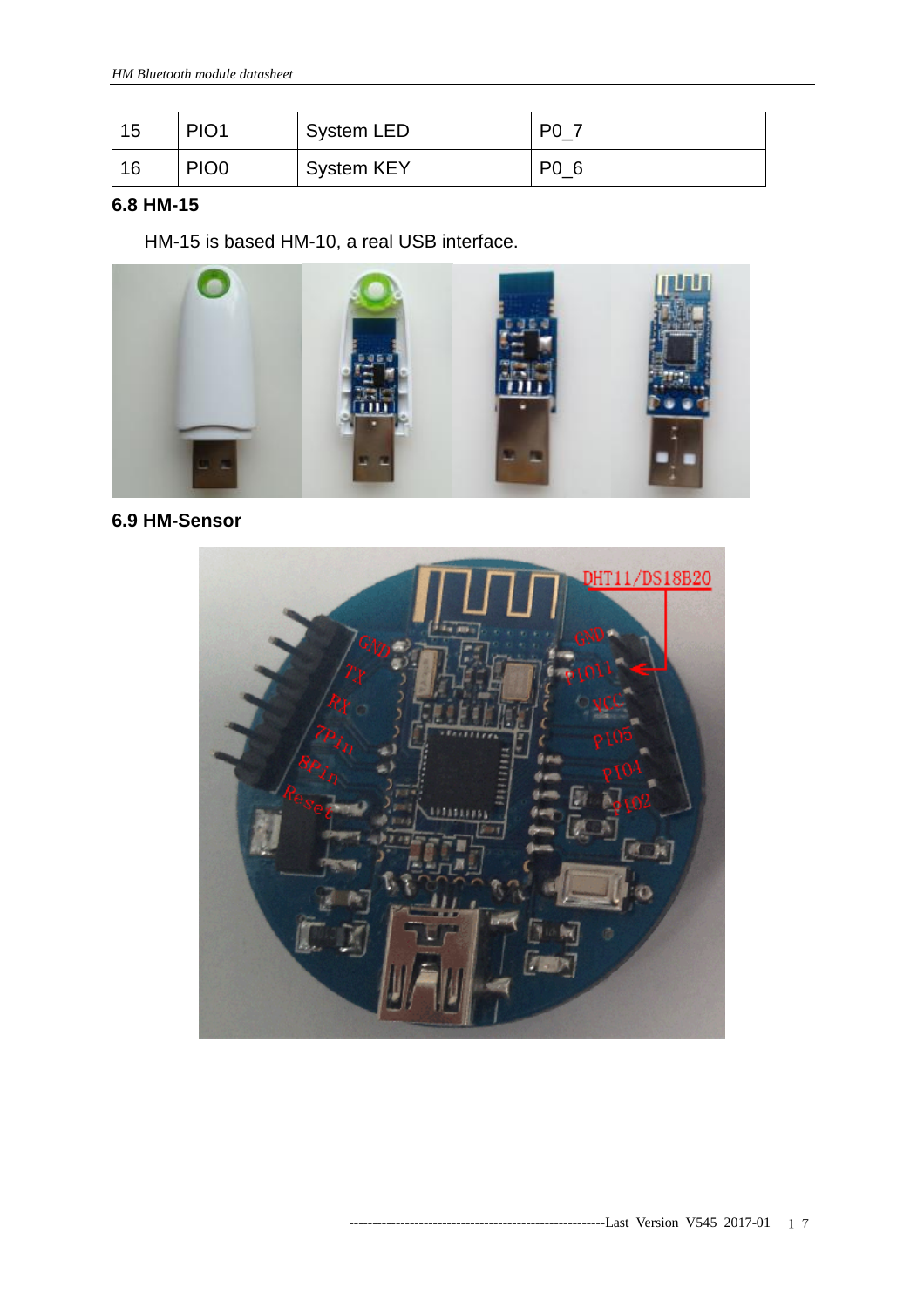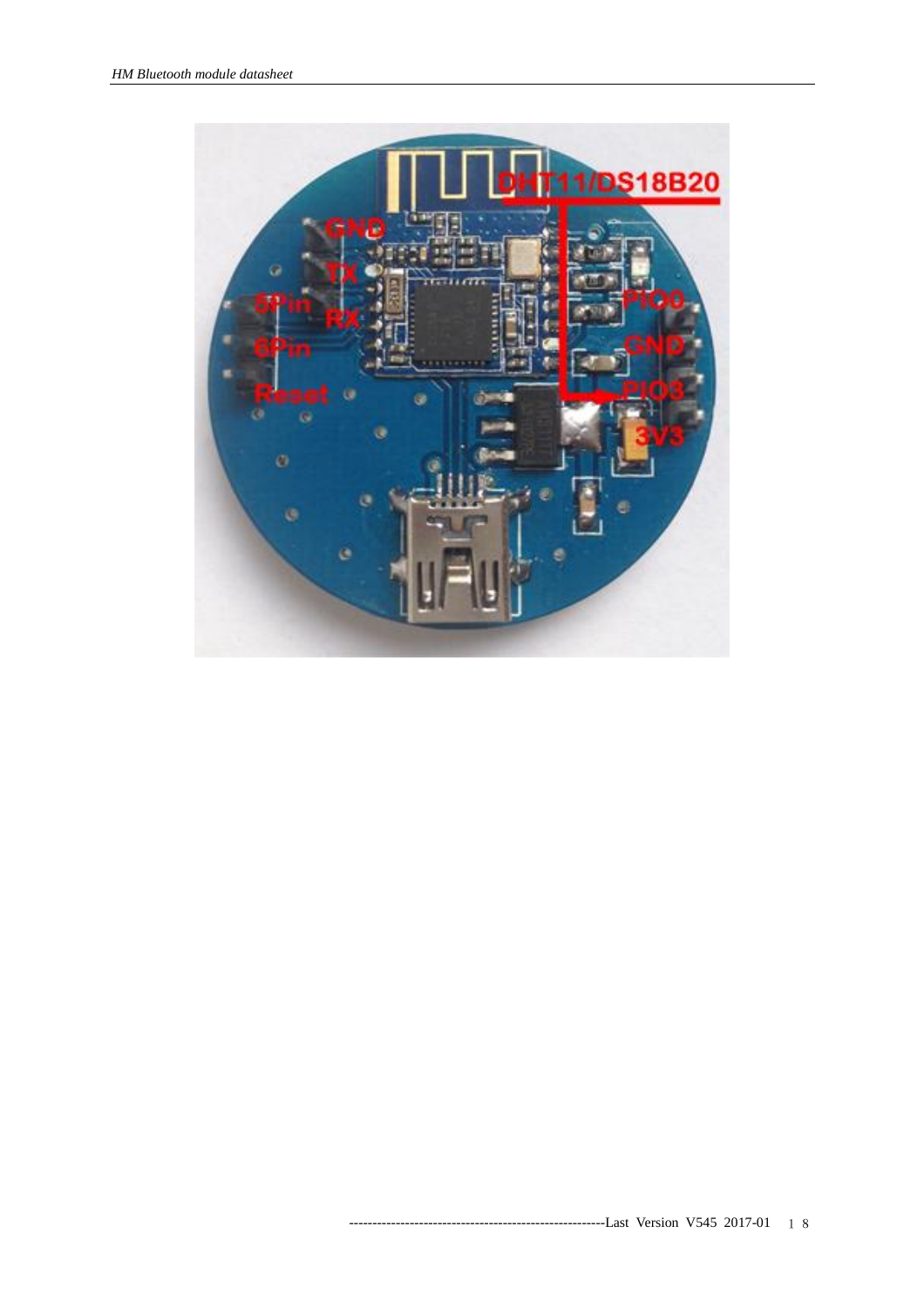

## **7. System function**

## **How to wake up module from sleep mode?**

There are two ways to wake up module from sleep mode, if module was in sleep mode..

7.1 Send "I am iron man, I am iron man, I am iron man I am iron….." string.

Yes, that's a joke, in sleep mode, you can send a long string (Length > 80 or more), that string can made module wake up, and you will receive "OK+WAKE" string from UART. Note: That wake up string is better not include any AT commands.

7.2 Long press system KEY >=1000 ms.

After wake up module, you can send and receive AT commands.

## **How to let module into sleep mode?**

1. Send "AT+SLEEP" string through UART, if all is okay, module will return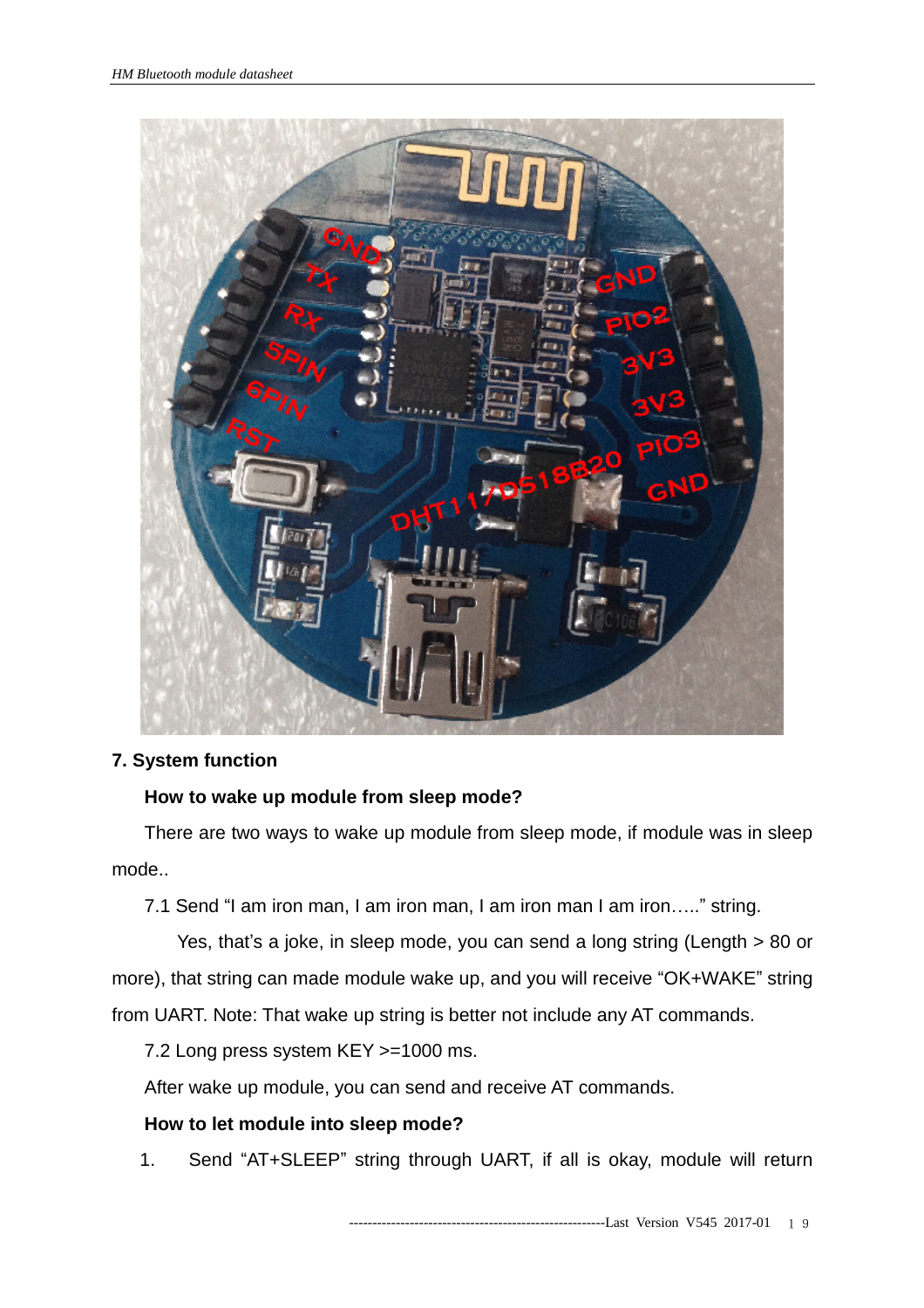"OK+SLEEP" string and into sleep mode.

2. Execute "AT+PWRM1" command, Module will auto into sleep mode when power on or disconnect from remote device.

## **System advert packet**

In iOS system you can't get model MAC address directly. So we put MAC address information into advert packet.

You can use CBAdvertisementDataManufactureDataKey property to get it, MAC address information string format like follow:

Total length is 8 Bytes, First of two bytes is identify string, it always is 0x48 and 0x4D, the rest 6 bytes is MAC address string

For example: 0x48, 0x4D, 0xB4, 0x99, 0x4C, 0xXX, 0xXX, 0xXX

0x48 and 0x4D is "HM" string.

0xB4: 0x99: 0x4C: 0xXX: 0xXX: 0xXX is BLE MAC Address.

| $\bullet \bullet \bullet \bullet \mathcal{B} \diamond$ | 15:28                                                                      | $\oplus$ * 100% |
|--------------------------------------------------------|----------------------------------------------------------------------------|-----------------|
| Scan                                                   | <b>HMSoft</b>                                                              | About           |
| <b>HMSoft</b><br>MAC: B4:99:4C:6D:A5:7A                |                                                                            |                 |
|                                                        | Flag:00, Batt:00, Temp:00, Humi:00<br>1ED22D7B-9D7E-6832-9700-67014374A388 |                 |
|                                                        |                                                                            |                 |

## **System KEY function (PIO0)**

Press if Low > 1000ms:

7.3.1 If Module is in sleep mode

Module will wake up immediately, if AT+NOTI value is "1", module will send "OK+WAKE" string through UART.

7.3.2 If Module has already connected to remote device

Module will disconnect from remote device.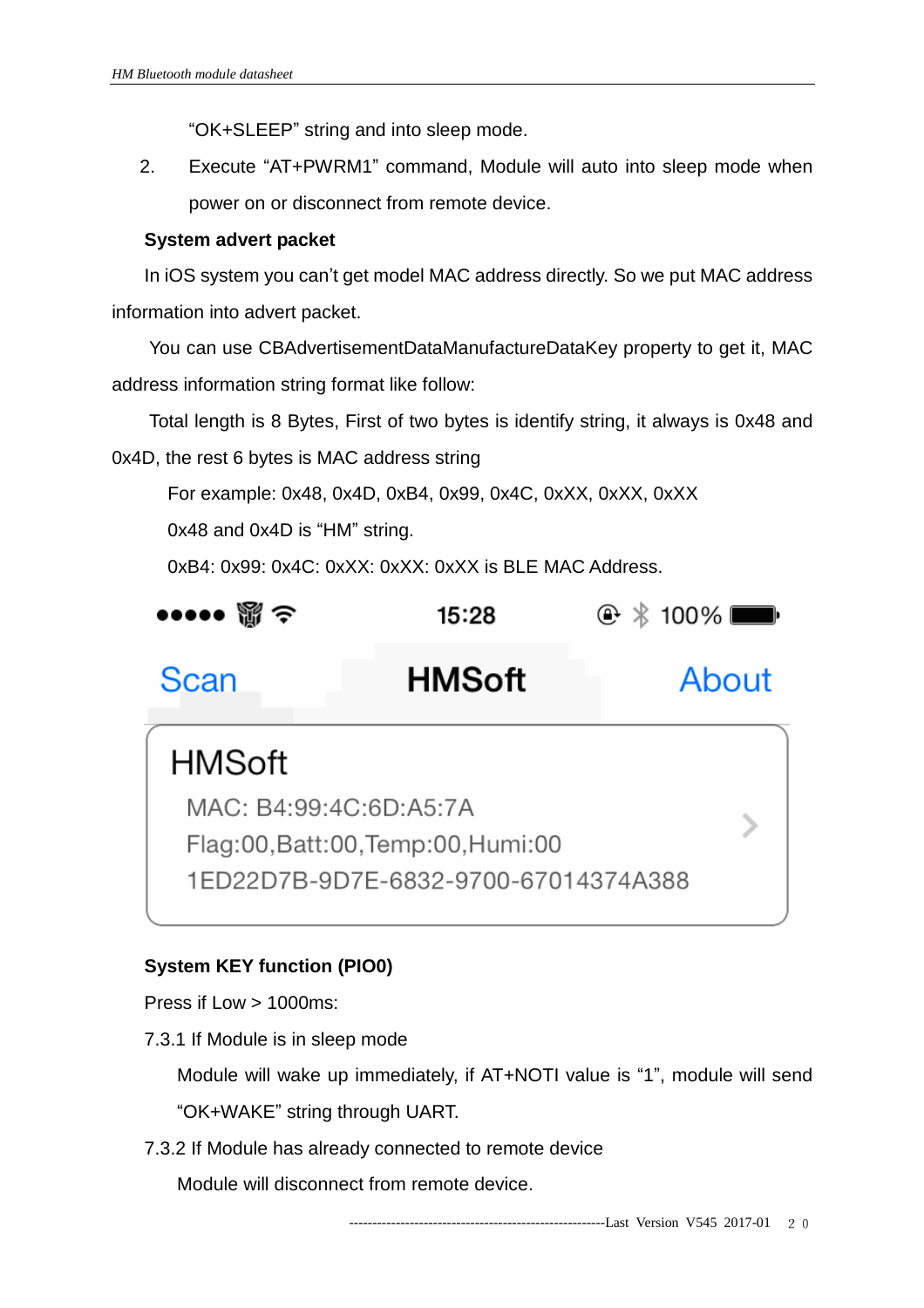#### 7.3.3 If Module is standby mode

Module will reset to default configuration. Then restart.

#### **System LED function (PIO1)**

In sleep mode, LED has turned off.

If AT+PIO10 is setup

Unconnected status: Output High 500 ms, Low 500 ms

Connected status: Output High

If AT+PIO11 is setup

Unconnected status: Output Low.

Connected status: Output High.

#### **System work Mode**

A) Mode 0(Transmission mode):

Before connect, you can configure module parameters with AT Commands

After connect, you can send and receive Bluetooth data through UART.

B) Mode 1(PIO acquisition mode):

Before connect, you can configure module parameters with AT Commands

After connect

- 1) Send and receive Bluetooth data through UART.
- 2) Remote device could configure module parameters with AT Commands
- 3) Remote device could control PIO2 and PIO3 output low or high with AT **Commands**

HM-11 has no this function

- 4) Remote device could get PIO4 ~ 11 input status with AT Commands HM-11 only has PIO2 and PIO3.
- C) Mode 2 (Remote control mode):

Before connect, you can configure module parameters with AT Commands After connect:

- 1) Send and receive Bluetooth data through UART.
- 2) Remote device could configure module parameters with AT Commands
- 3) Remote device could control PIO2~11 output low or high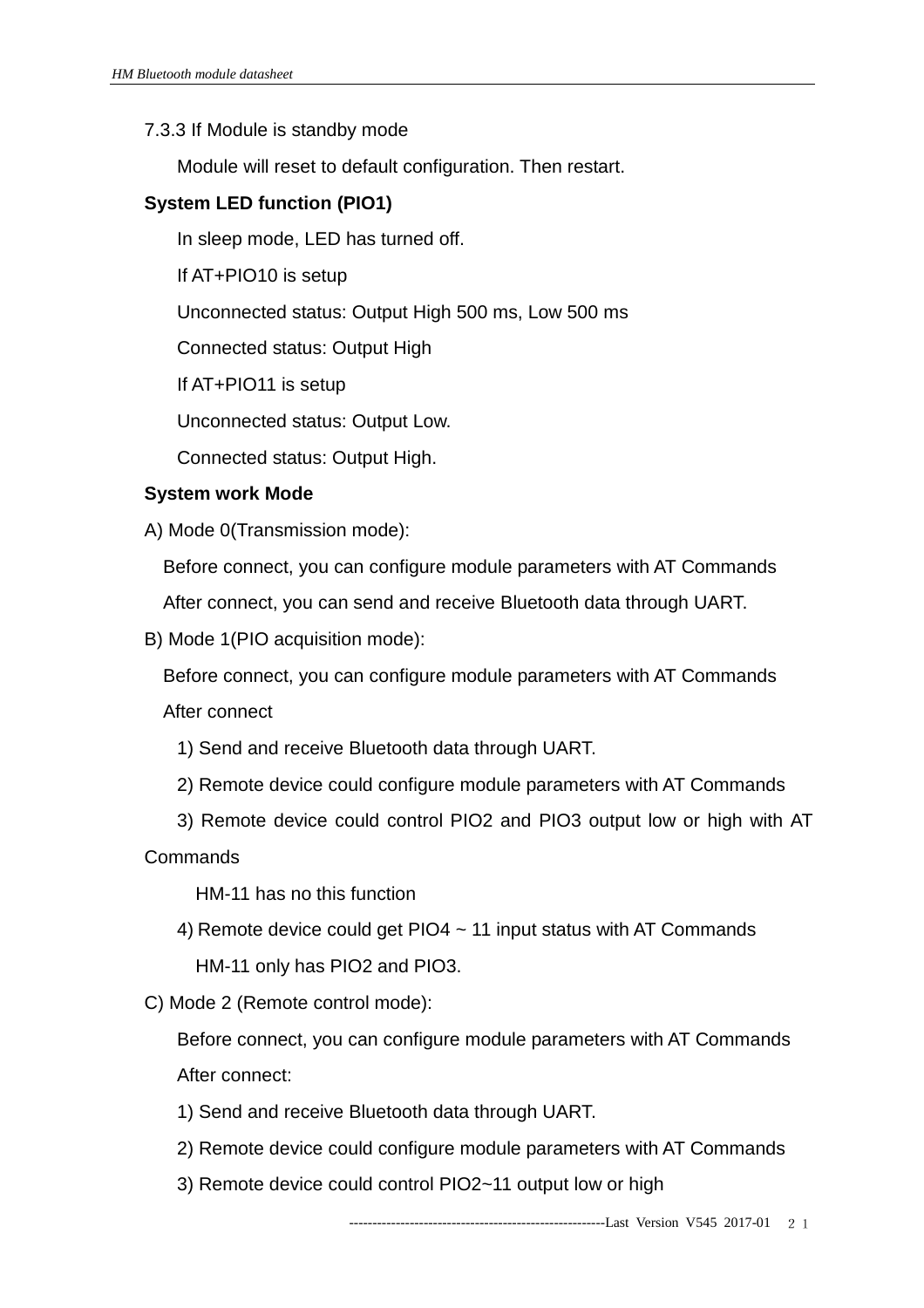HM-11 only has PIO2 and PIO3.

## **8 AT Commands**

Factory default setting:

 Name: HMSoft; Baud: 9600, N, 8, 1; Pin code: 000000; Peripheral Role; transmit mode.

AT Command format:

Uppercase AT command format. string format, without any other symbol. (e.g.  $\text{tr}$  or  $\ln$ ).

| HIComAssistantV1.5<br>$\Rightarrow$                                                                                                                                                                                                                           |         |               |                                               | H    |
|---------------------------------------------------------------------------------------------------------------------------------------------------------------------------------------------------------------------------------------------------------------|---------|---------------|-----------------------------------------------|------|
| Com Port <b>COMES</b><br>$\overline{\phantom{0}}$<br>Baud rate   9600<br>$\blacktriangledown$<br>Parity Bit None<br>$\overline{\phantom{a}}$<br>$\blacktriangledown$<br>Stop Bit  1<br>Open Com<br>Choose<br>4.0AT<br>▼<br>2.1 AT<br>Choose<br>$\blacksquare$ |         |               |                                               |      |
| HEX Send Clear Send<br>HEX Disp Clear Recv                                                                                                                                                                                                                    |         |               |                                               |      |
|                                                                                                                                                                                                                                                               | AT.     |               |                                               |      |
| HuaMao technology                                                                                                                                                                                                                                             | Upgrade | Reset counter | transmission interval 1000<br>Auto Send<br>ms | Send |
| www.jnuamao.cn                                                                                                                                                                                                                                                | Recv:0  | Send:0        | HM-10/11 perfect support IOS, Android, PC     |      |

On Transmit version: Only accept AT Command from UART interface when Bluetooth device is not connected with remote device.

On Remote version: Can accept AT Command from UART interface when Bluetooth Device is not connected with remote device, Also can accept AT Command from remote Bluetooth device when connected that.

On PIO collection version: Only accept AT Command from UART interface when Bluetooth device is not connected with remote device.

1. Test Command or Disconnect Command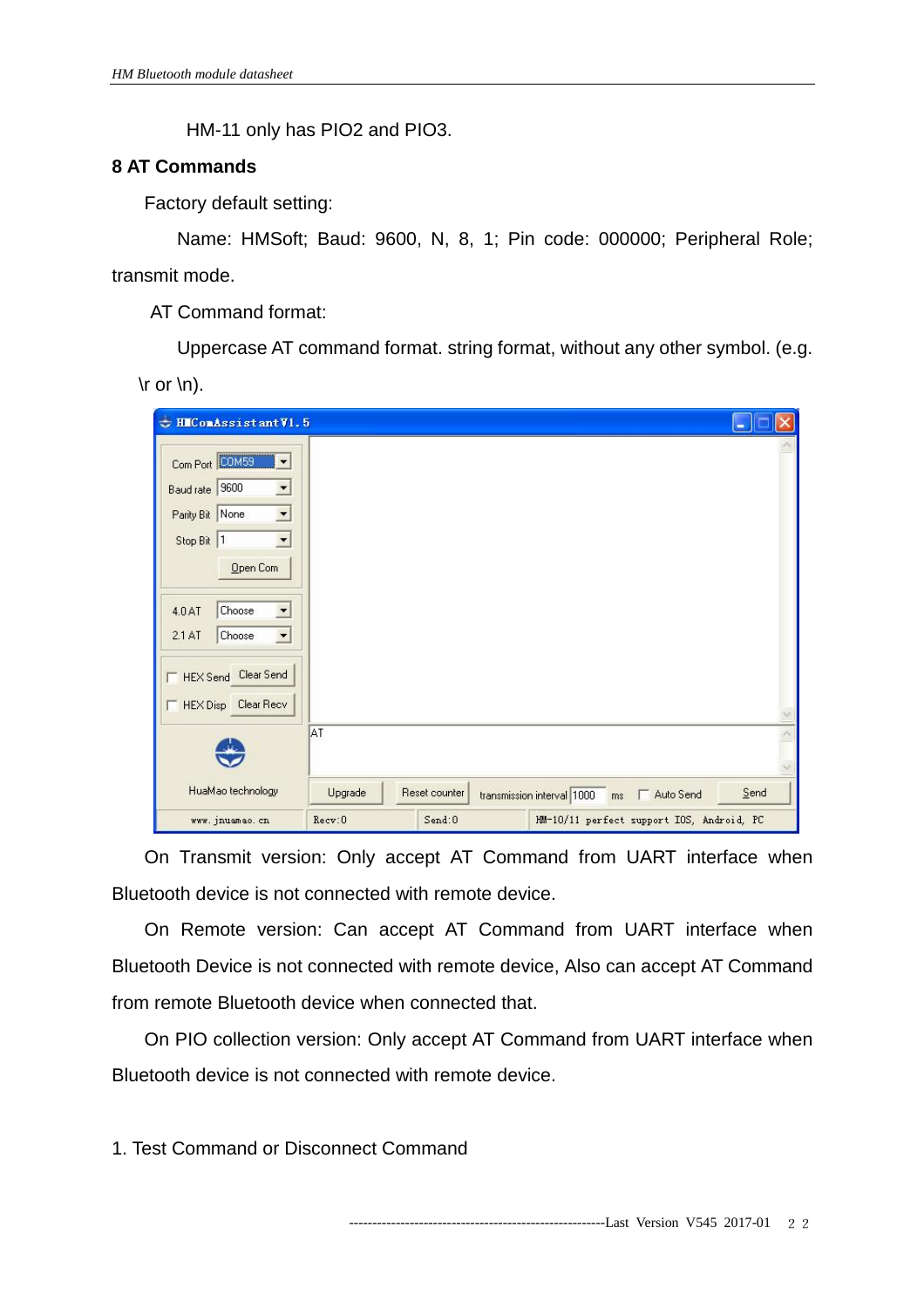| Send | Receive | Parameter   |
|------|---------|-------------|
|      | ΟK      | <b>None</b> |
|      | OK+LOST |             |

If Module is not connected to remote device will receive: "OK"

If Module has connected, module will disconnected from remote device, if "AT + NOTI" is setup to 1, will receive: "OK+LOST"

## 2. Query module address

| Send        | Receive     | Parameter             |
|-------------|-------------|-----------------------|
| AT+ADC[P1]? | OK+GET:0.00 | P1: 3,4,5,6,7,8,9,A,B |
|             |             | map to PIO3~PIOB      |

HM-11 has no this function.

Add since V526.

## 3. Query module address

| Send     | Receive                    | Parameter   |
|----------|----------------------------|-------------|
| AT+ADDR? | <b>OK+ADDR:MAC Address</b> | <b>None</b> |

## 3. Query/Set Advertising interval

| Send        | Receive      | Parameter      |
|-------------|--------------|----------------|
| AT+ADVI?    | OK+ Get:[P1] | None           |
| AT+ADVI[P1] | OK+ Set:[P1] | $P1:0-P$       |
|             |              | 0:100ms        |
|             |              | $1:152.5$ ms   |
|             |              | $2: 211.25$ ms |
|             |              | $3:318.75$ ms  |
|             |              | $4:417.5$ ms   |
|             |              | 5:546.25 ms    |
|             |              | 6:760 ms       |
|             |              | $7:852.5$ ms   |
|             |              | 8:1022.5 ms    |
|             |              | 9:1285 ms      |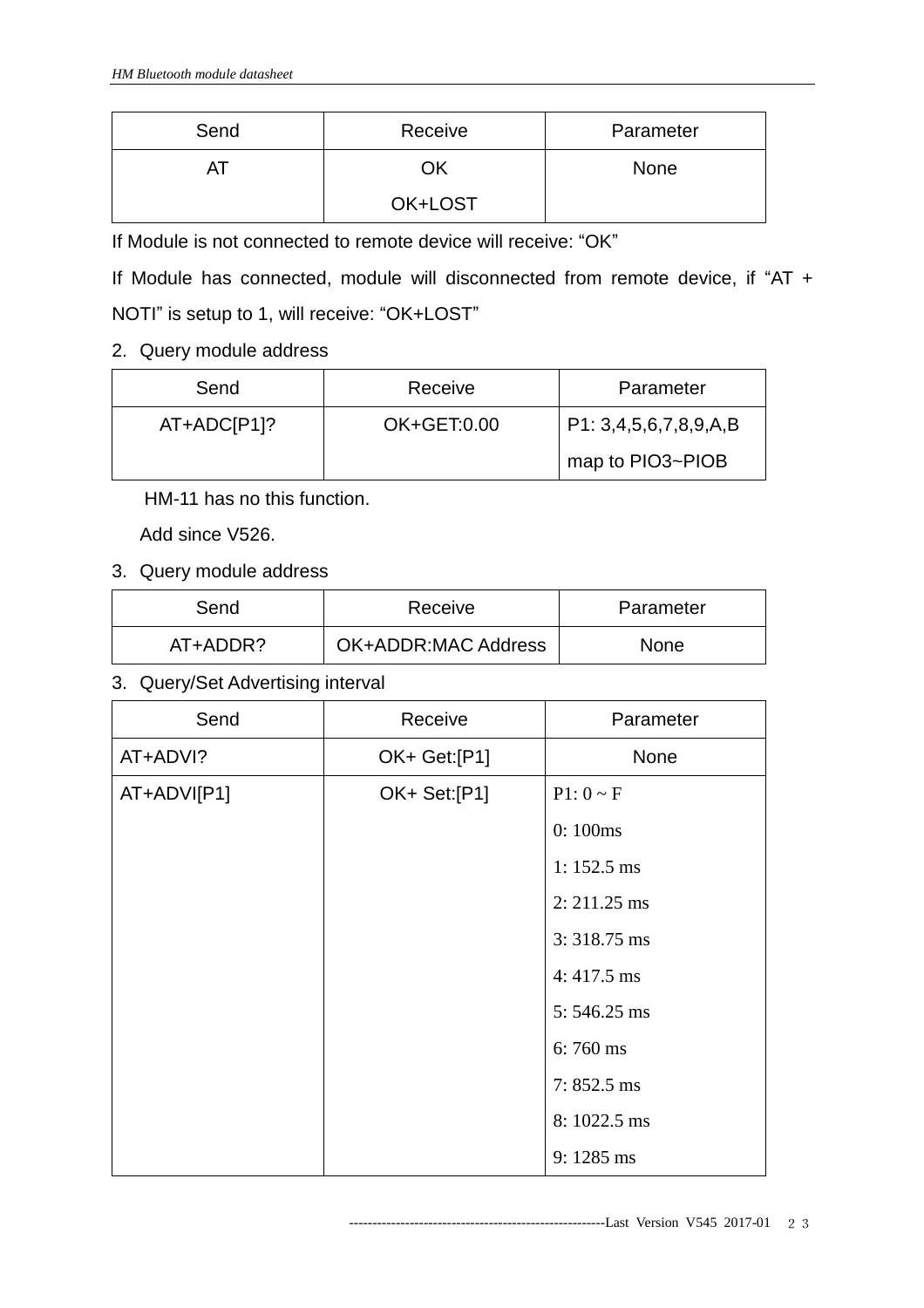| A: 2000ms                  |
|----------------------------|
| <b>B</b> : 3000ms          |
| C: 4000ms                  |
| D: 5000ms                  |
| E: 6000ms                  |
| F: 7000ms                  |
| Default: 9                 |
| <b>HMSoft Default: 0</b>   |
| <b>HMSensor Default: 9</b> |

The maximum 1285ms recommendations form the IOS system. That is to say, 1285ms is apple allowed, but in response to scan and connected all the time will be long.

This command is added since V517 version.

V522 allow max value F.

4. Query/Set Advertising Type

| Send        | Receive      | Parameter                 |
|-------------|--------------|---------------------------|
| AT+ADTY?    | OK+ Get:[P1] | <b>None</b>               |
| AT+ADTY[P1] | OK+ Set:[P1] | $P1: 0 \sim 3$            |
|             |              | 0: Advertising            |
|             |              | ScanResponse,             |
|             |              | Connectable               |
|             |              | 1: Only allow last device |
|             |              | connect in 1.28 seconds   |
|             |              | 2: Only allow Advertising |
|             |              | and ScanResponse.         |
|             |              | 3: Only allow Advertising |
|             |              | Default: 0                |

Added since V519

5. Query/Set ANCS switch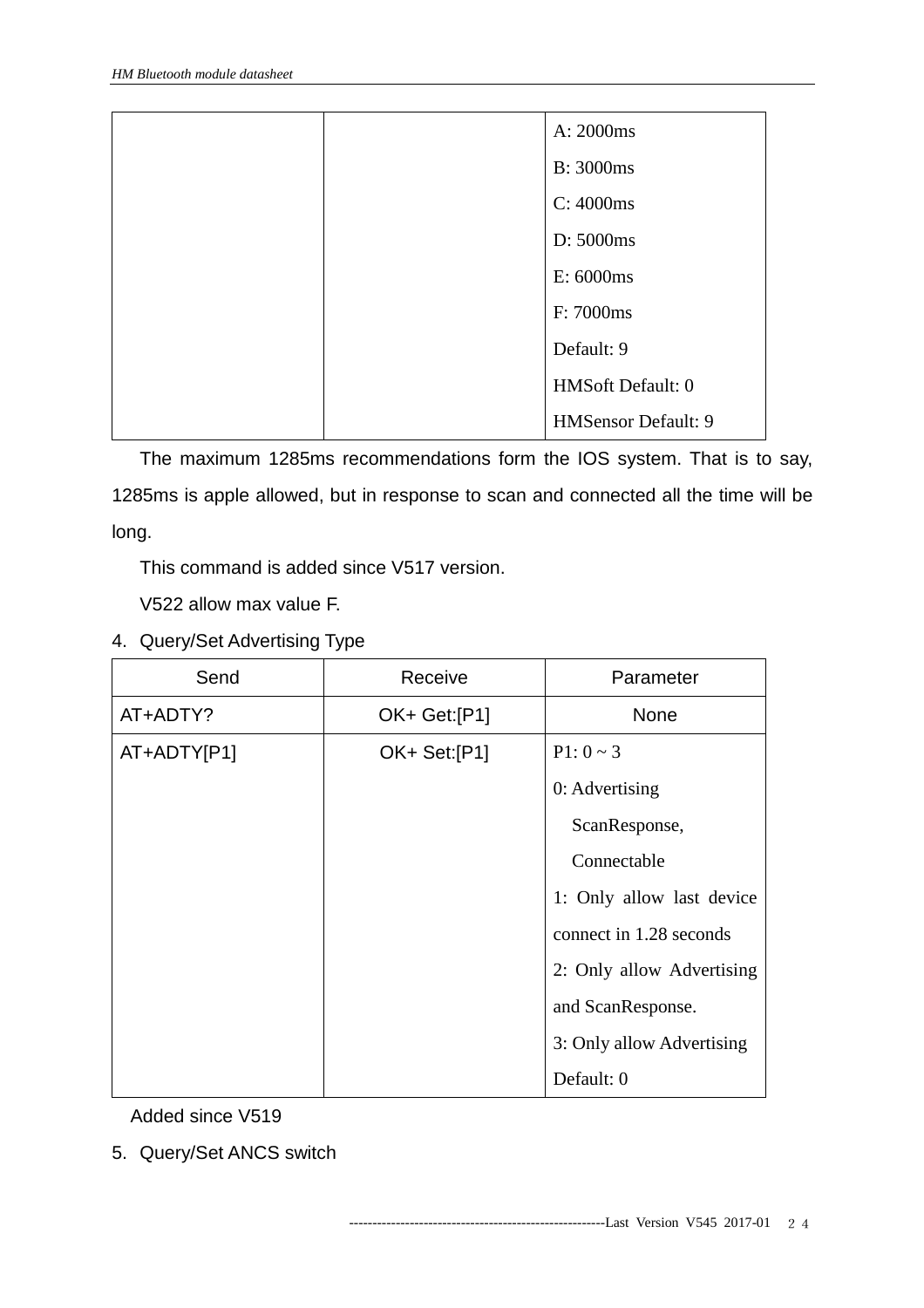| Send        | Receive      | Parameter   |
|-------------|--------------|-------------|
| AT+ANCS?    | OK+ Get:[P1] | None        |
| AT+ANCS[P1] | OK+ Set:[P1] | $P1: 0 - 1$ |
|             |              | $0:$ Off    |
|             |              | 1:On        |
|             |              | Default: 0  |

Note1: This command added in V524.

Note2: Please send AT+RESET to restart module if you set value 1.

Note3: Must execute AT+TYPE3 first.

6. Query/Set white list switch

| Send        | Receive      | Parameter   |
|-------------|--------------|-------------|
| AT+ALLO?    | OK+ Get:[P1] | <b>None</b> |
| AT+ALLO[P1] | OK+ Set:[P1] | $P1: 0 - 1$ |
|             |              | $0:$ Off    |
|             |              | 1:On        |
|             |              | Default: 0  |

Note1: This command added in V523.

Note2: White List allows three MAC address link to module. Please use AT+AD command set white list MAC address.

## 7. Query/Set white list MAC address

| Send            | Receive      | Parameter       |
|-----------------|--------------|-----------------|
| $AT+AD[P1]$ ?   | OK+ Get:[P2] | <b>None</b>     |
| AT+ALLO[P1][P2] | OK+ Set:[P2] | P1: 1, 2, 3     |
|                 |              | P2: MAC address |
|                 |              | P1 default: 0   |

Note1: This command added in V523.

E.g.

Send AT+ID1001122334455

Recv OK+Set:001122334455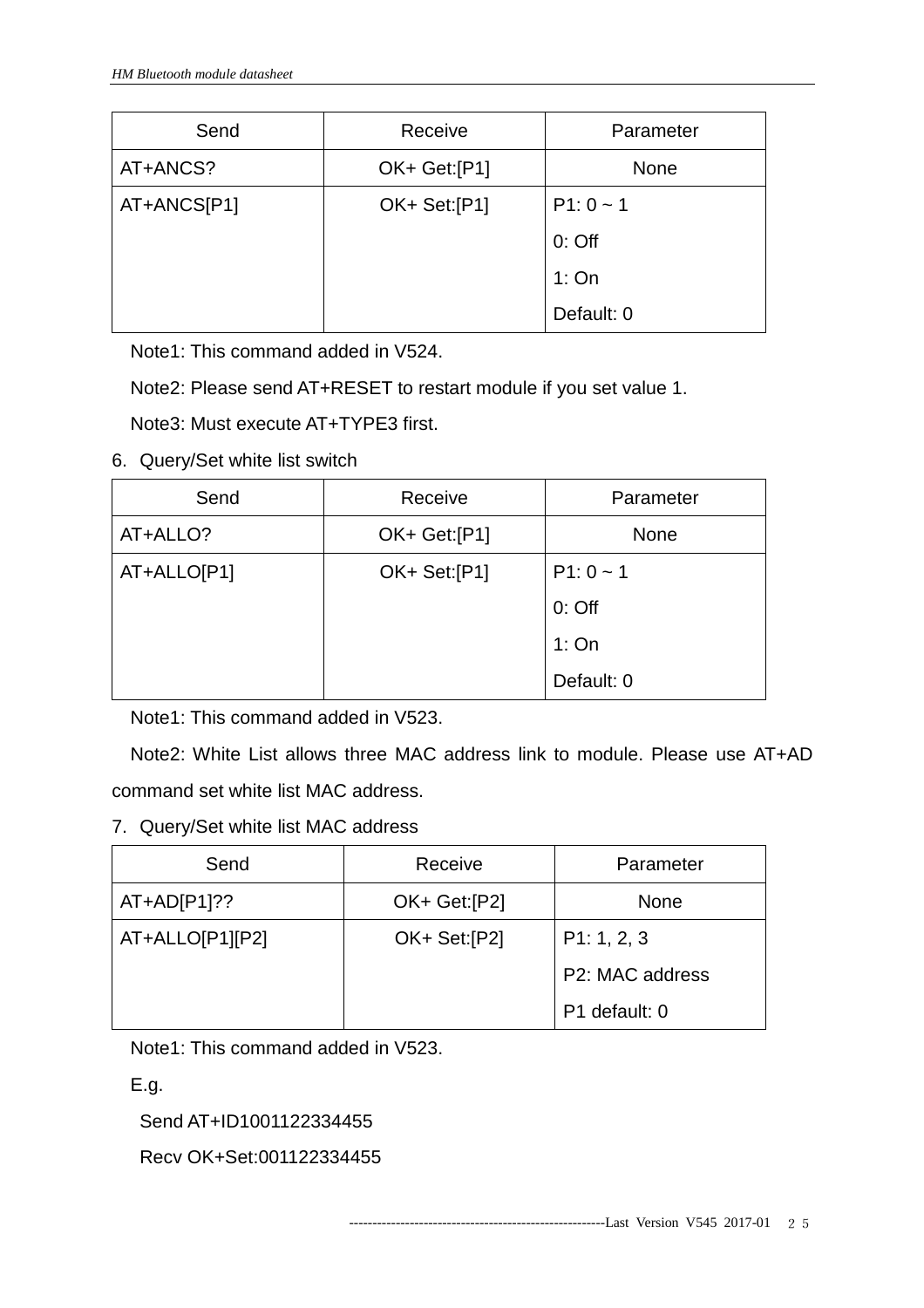|  | 8. Query/Set Module pin output state, After power supplied |  |
|--|------------------------------------------------------------|--|
|  |                                                            |  |

| Send        | Receive      | Parameter    |
|-------------|--------------|--------------|
| AT+BEFC?    | OK+ Get:[P1] | <b>None</b>  |
| AT+BEFC[P1] | OK+ Set:[P1] | P1: 000~3FF  |
|             |              | Default: 000 |

This command added in V527.

3FF == 001111111111, left to right side is map to PIO0~PIOB, PIO0 and PIo1 is used by system. Only Pio2~PIOB pins is available.

e.g. Set PIO2~PIOB all output high after power supplied.

Send: AT+BEFC3FF

Recv:OK+Set:3FF

When next time power on, module PIO2~PIOB will output high.

Note: Query PIO pins current state please use AT+PIO?? Command.

Note: Please don't use this command when "AT+MODE1" is setup.

9. Query/Set Module pin output state, After connection is established

| Send        | Receive      | Parameter      |
|-------------|--------------|----------------|
| AT+AFTC?    | OK+ Get:[P1] | <b>None</b>    |
| AT+AFTC[P1] | OK+ Set:[P1] | $P1:000 - 3FF$ |
|             |              | Default: 000   |

This command added in V527.

3FF == 001111111111, Left to right side is map to PIO0~PIOB, PIO0 and PIo1 is used by system. Only Pio2~PIOB pins is available.

e.g. Set PIO2~PIOB all output high when connection is established.

Send: AT+AFTC3FF

Recv: OK+Set:3FF

When Bluetooth connection is established, module PIO2~PIOB will output high.

Note: Query PIO pins current state please use "AT+PIO??" command.

Note: Please don't use this command when "AT+MODE1" is setup.

10.Query/Set battery monitor switch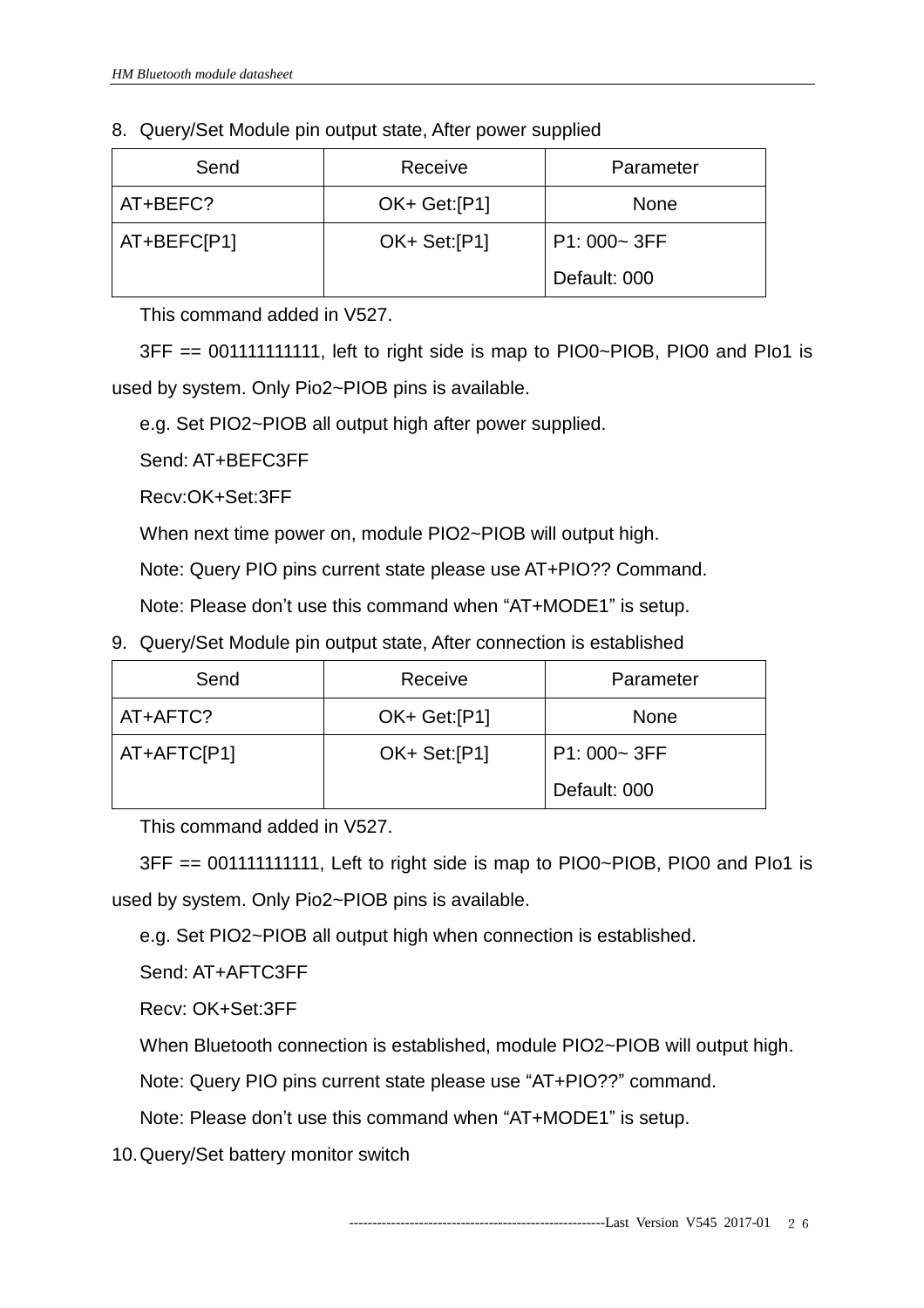| Send        | Receive      | Parameter   |
|-------------|--------------|-------------|
| AT+BATC?    | OK+ Get:[P1] | None        |
| AT+BATC[P1] | OK+ Set:[P1] | $P1: 0 - 1$ |
|             |              | $0:$ Off    |
|             |              | 1:On        |
|             |              | Default: 0  |

This command added in V520

#### 11.Query battery information

| Send     | Receive      | Parameter      |
|----------|--------------|----------------|
| AT+BATT? | OK+BATT:[P1] | $P1:000 - 100$ |

There has three ways to get battery information:

a. Before establishing a connection, Send "AT+BATT?" through UART.

b. After established a connection, In Mode 1 or 2, remote side send "AT+BATT?"

Battery information has included in scan response data package, one hour update

once. You can use Android or IOS discovery module, when module has been discovered, you can get it from scan result array.

Data format is  $0x02$ ,  $0x16$ ,  $0x00$ ,  $0xB0$ , [FLAG], [temperature], [ humidity], [battery]. Android:

Included in OnLeScan function result array, you can see it direct.

private BluetoothAdapter.LeScanCallback mLeScanCallback = new BluetoothAdapter.LeScanCallback() {

@Override

public void onLeScan(final BluetoothDevice device, int rssi,

byte[] scanRecord) {

......<Other code>......

String sBatt = ""; //Battery

String sTemp = ""; //Temperature

String sHumi = ""; //Humidity

for(int  $i = 0$ ;  $i <$  scanRecord.length;  $i++$ )

{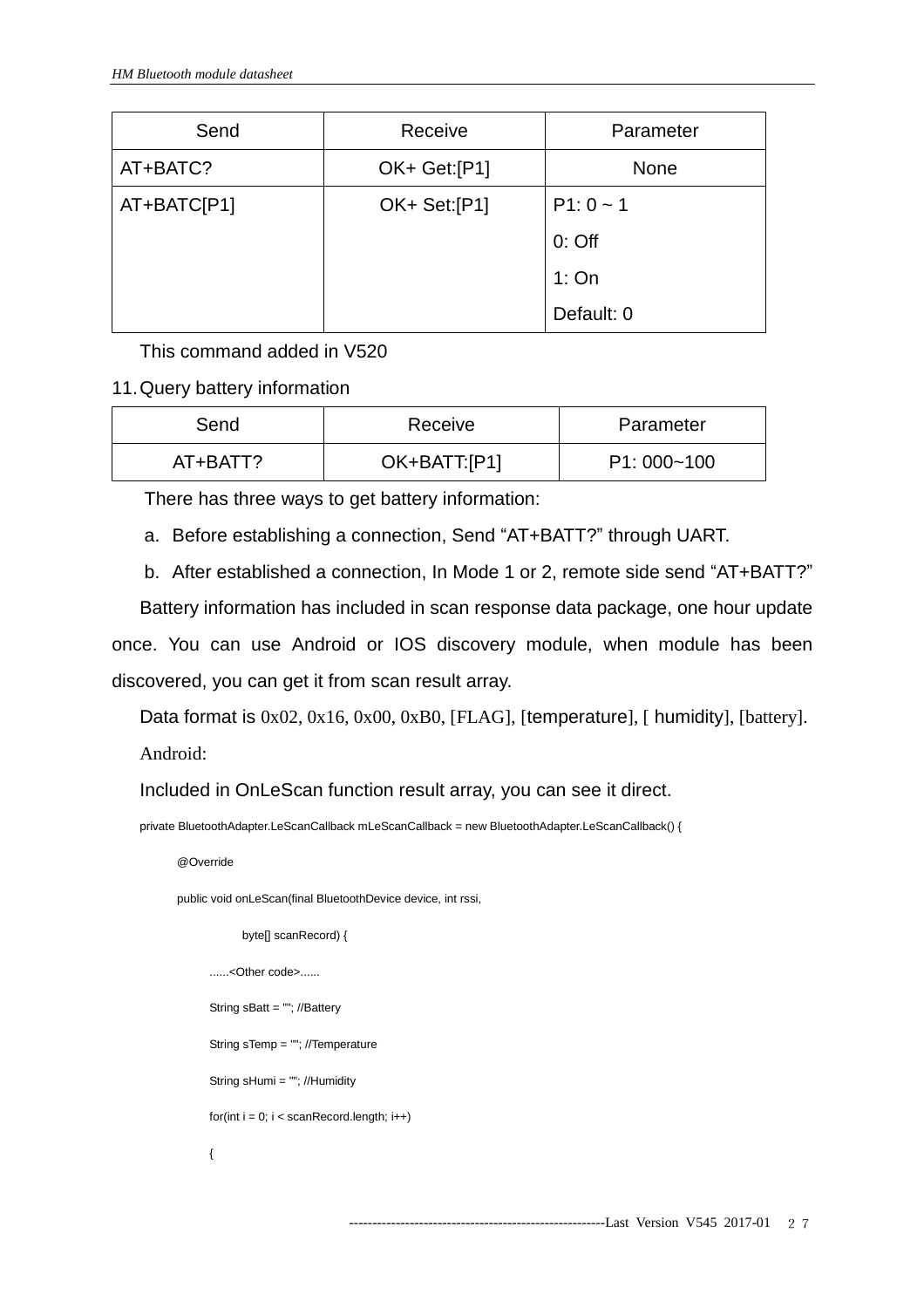```
 if(i + 7 < scanRecord.length) 
                { 
                     //Since V522 
                    if(scanRecord[i] == 0x07 && scanRecord[i + 1] == 0x16& scanRecord[1 + 2] == 0x00 & & scanRecord[1 + 3] == 0xB0)\{ if(scanRecord[i + 7] > 0) 
                               sBatt = String.valueOf(scanRecord[i + 7]);
                           if(scanRecord[i + 5] > 0) 
                               sTemp = String.valueOf(scanRecord[i + 5]);
                          if(scanRecord[i + 6] > 0)
                               sHumi = String.valueOf(scanRecord[i + 6]);
} 
} 
          } 
          ......<Other code>...... 
   }
```
c. Included in LeScan function result NSDictionary struct, service id is 0xB000.

12.Set battery information byte in advertising data

| Send        | Receive     | Parameter         |
|-------------|-------------|-------------------|
| AT+BATT[P1] | OK+Set:[P1] | $P1: 0x00 - 0xFF$ |
|             |             | Not include '?'   |

This command is used to set battery information byte in advertising data when you doesn't want to use battery function buy want to use as AT+FLAG command.

13.Query/Set Bit format

};

iOS: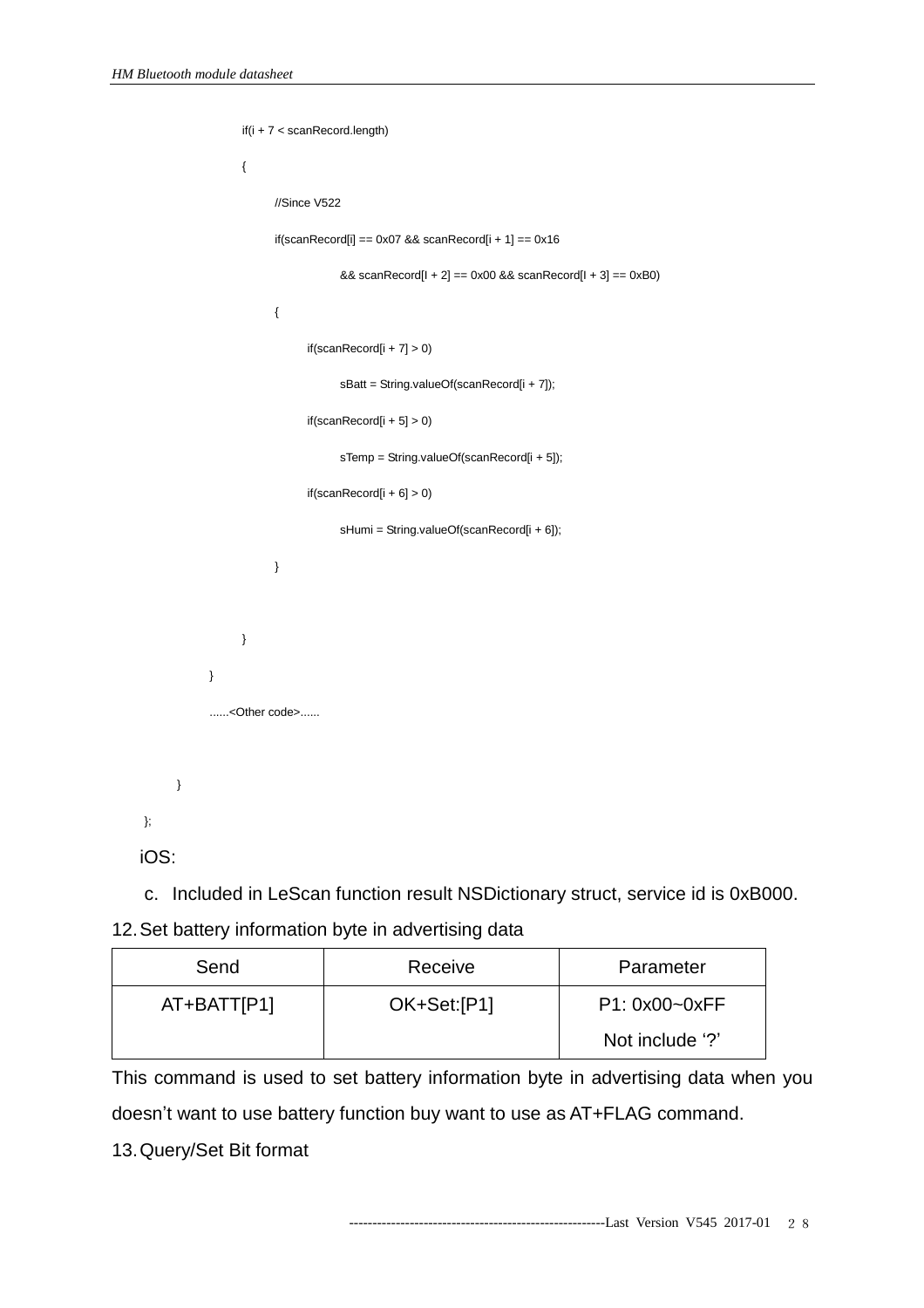| Send            | Receive     | Parameter            |
|-----------------|-------------|----------------------|
| $AT + BIT7?$    | OK+Get:[P1] | P1: bit7 switch.     |
| $AT + BIT7[P1]$ | OK+Set:[P1] | 0-----Not compatible |
|                 |             | 1-----Compatible     |
|                 |             | Default: 0           |

This command is used only for compatible uses 7 data bits, 2 stop bit device.

## 14.Query/Set baud rate

| Send        | Receive     | Parameter         |
|-------------|-------------|-------------------|
| AT+BAUD?    | OK+Get:[P1] | P1: Baud rate No. |
| AT+BAUD[P1] | OK+Set:[P1] | 0----------9600   |
|             |             | 1----------19200  |
|             |             | 2---------38400   |
|             |             | 3----------57600  |
|             |             | 4---------115200  |
|             |             | 5---------4800    |
|             |             | 6---------2400    |
|             |             | 7---------1200    |
|             |             | 8---------230400  |
|             |             | Default: 0(9600)  |

e.g.

Query baud:

Send: AT+BAUD?

Receive: OK+Get:0

Setup baud:

Send: AT+BAUD1

Receive: OK+Set:1

Note: If setup to Value 7, After next power on, module will not support any AT Commands, until PIO0 is pressed, Module will change Baud to 9600.

15. Query/Set Minimum Link Layer connection interval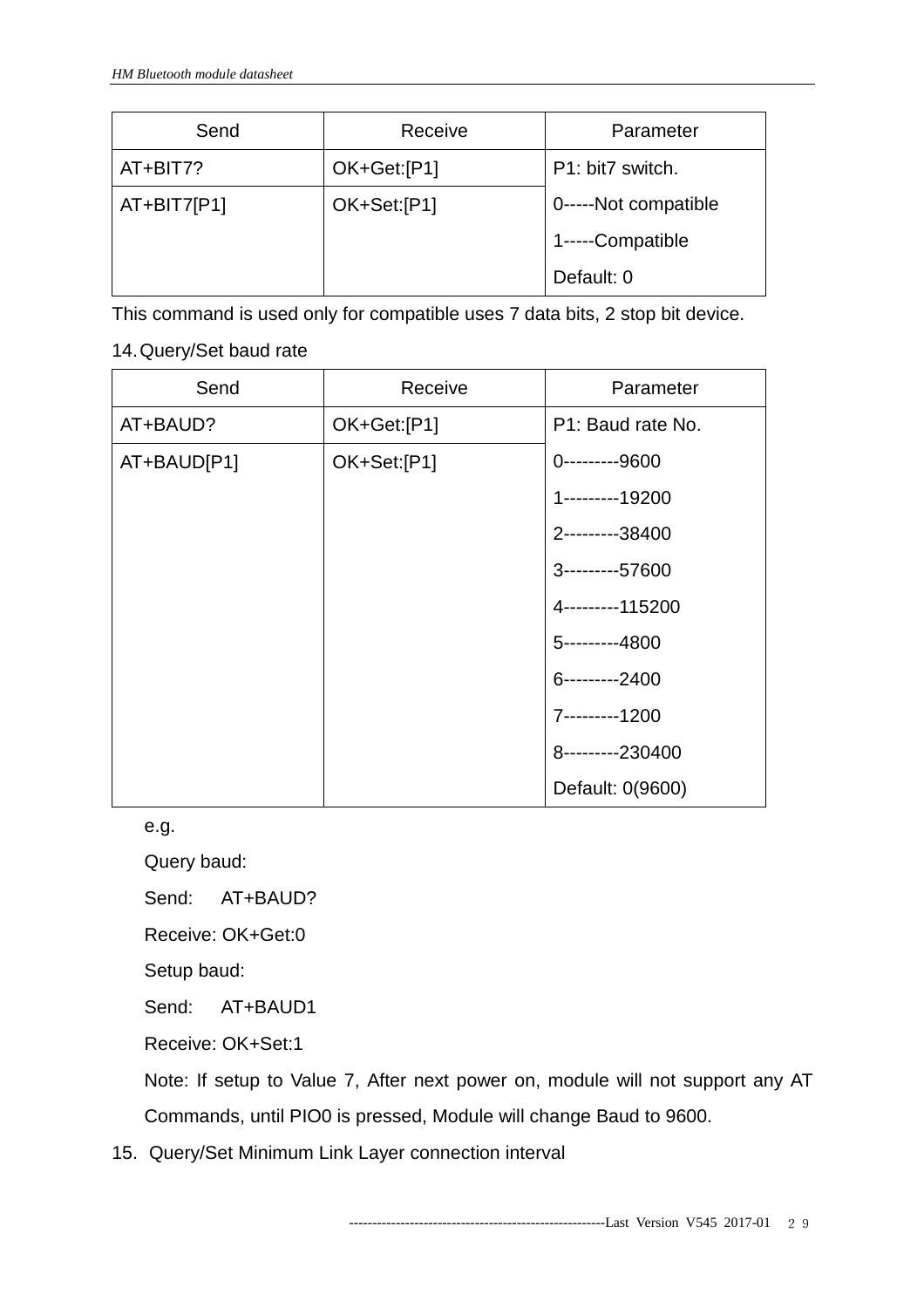| Send        | Receive     | Parameter        |
|-------------|-------------|------------------|
| AT+COMI?    | OK+Get:[P1] | $P1:0-9$         |
| AT+COMI[P1] | OK+Set:[P1] | Default: 3(20ms) |

P1 Value: 0: 7.5ms; 1: 10ms; 2: 15ms; 3: 20ms; 4: 25ms; 5: 30ms; 6: 35ms; 7: 40ms;

8: 45ms; 9: 4000ms

Note: This command is added since V538

## 16.Query/Set Maximum Link Layer connection interval

| Send        | Receive     | Parameter        |
|-------------|-------------|------------------|
| AT+COMA?    | OK+Get:[P1] | $P1:0-9$         |
| AT+COMA[P1] | OK+Set:[P1] | Default: 7(40ms) |

P1 Value: 0: 7.5ms; 1: 10ms; 2: 15ms; 3: 20ms; 4: 25ms; 5: 30ms; 6: 35ms; 7: 40ms;

8: 45ms; 9: 4000ms

Note: This command is added since V538

17.Query/Set Link Layer connection slave latency

| Send        | Receive     | Parameter  |
|-------------|-------------|------------|
| AT+COLA?    | OK+Get:[P1] | $P1:0-4$   |
| AT+COLA[P1] | OK+Set:[P1] | Default: 0 |

Note: This command is added since V538

18.Query/Set connection supervision timeout

| Send        | Receive     | Parameter          |
|-------------|-------------|--------------------|
| AT+COSU?    | OK+Get:[P1] | $P1:0-6$           |
| AT+COSU[P1] | OK+Set:[P1] | Default: 6(6000ms) |

P1 Value: 0: 100ms; 1: 1000ms; 2: 2000ms; 3: 3000ms; 4: 4000ms; 5: 5000ms; 6: 6000ms;

Note: This command is added since V538

19.Query/Set The Switch of update connection Parameter

| Send        | Receive     | Parameter       |
|-------------|-------------|-----------------|
| AT+COUP?    | OK+Get:[P1] | l P1: 0 ~ 1     |
| AT+COUP[P1] | OK+Set:[P1] | 0: Don't update |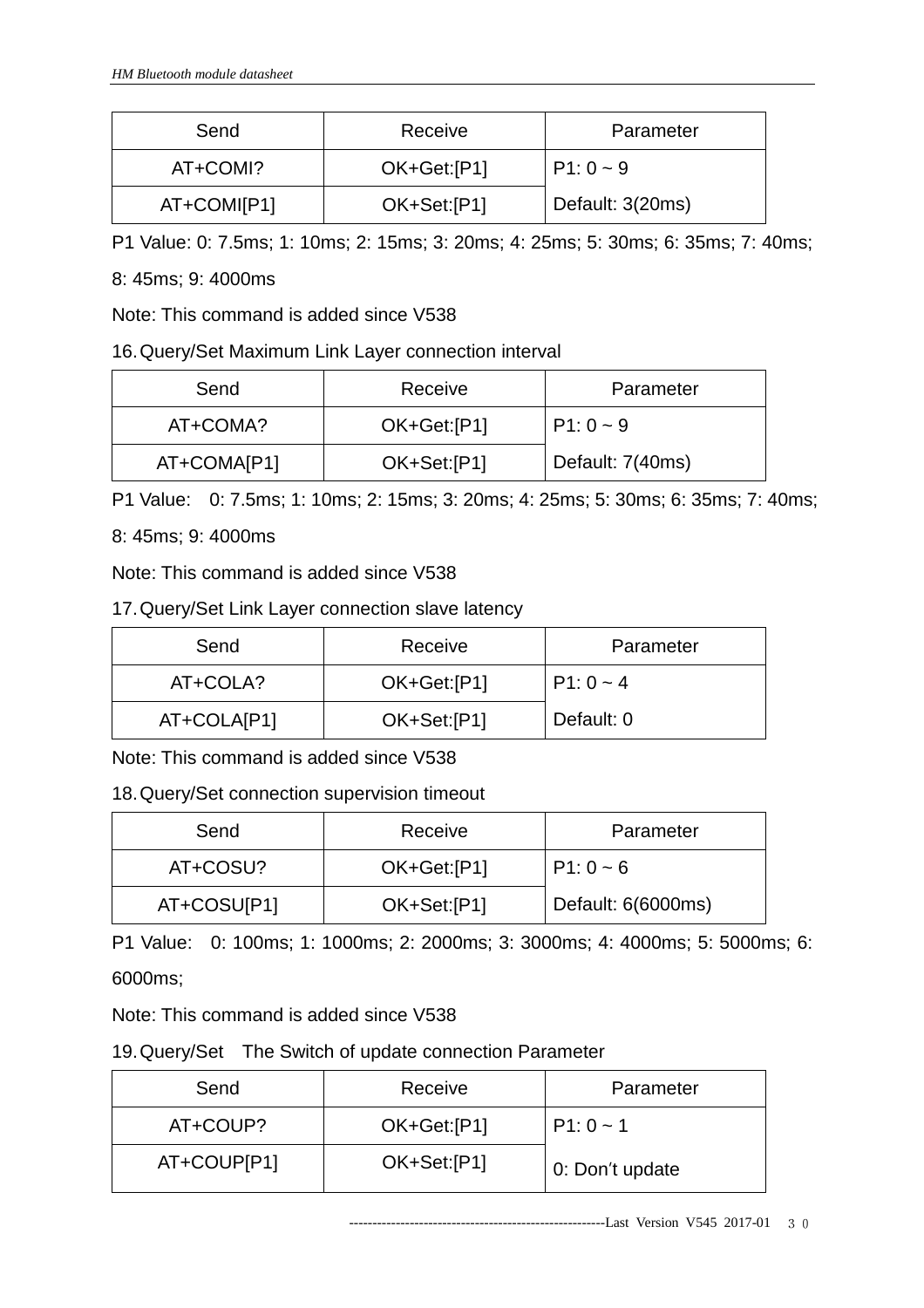|  | $\vert$ 1: Update  |
|--|--------------------|
|  | Default: 1(update) |

This command is only use when module is in slave role.

Note: This command is added since V538

20.Query/Set Characteristic

| Send        | Receive     | Parameter         |
|-------------|-------------|-------------------|
| AT+CHAR?    | OK+Get:[P1] | P1: 0x0001~0xFFFE |
| AT+CHAR[P1] | OK+Set:[P1] | Default: 0xFFE1   |

e.g. change characteristic value to 0xAAA0

Send: AT+CHAR0xAAA0

Recv: OK+Set:0xAAA0

## 21.Clear Last Connected device address

| Send     | Receive  | Parameter   |
|----------|----------|-------------|
| AT+CLEAR | OK+CLEAR | <b>None</b> |

Notice: Only Central role is used.

#### 22.Try connect to last succeeded device

| Send     | Receive     | Parameter        |
|----------|-------------|------------------|
| AT+CONNL | OK+CONN[P1] | P1: L, E, F, N   |
|          |             | L: Connecting    |
|          |             | E: Connect error |
|          |             | F: Connect Fail  |
|          |             | N: No Address    |

Notice: Only Central role is used. Must set up AT+IMME1 and AT+ROLE1 first.

If remote device has already connected to other device or shut down, "OK+CONNF" will received after about 10 seconds.

#### 23.Try connect an address

| Send          | Receive             | Parameter         |
|---------------|---------------------|-------------------|
| AT+CO[P0][P1] | $OK+CO[PO][PO][P2]$ | P0: N, 0, 1, 2    |
|               |                     | N: Normal Address |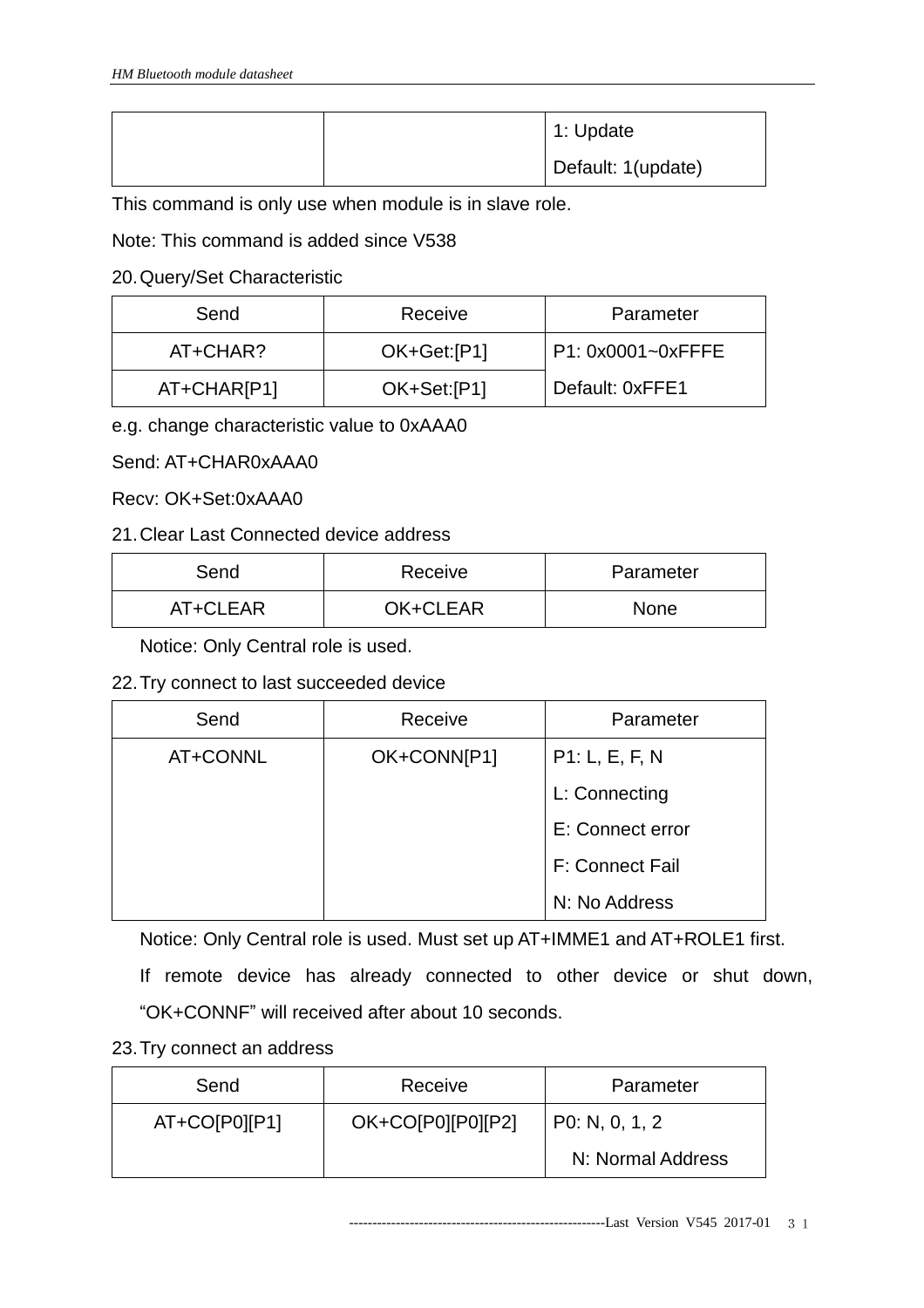|  | 0: Static MAC        |
|--|----------------------|
|  | 1: Static random MAC |
|  | 2: Random MAC        |
|  | P1: Address          |
|  | Like: 0017EA090909   |
|  | P2: A, E, F          |
|  | A: Connecting        |
|  | E: Connect error     |
|  | F: Connect Fail      |
|  |                      |

Notice: Only central role is used. Must set up AT+IMME1 and AT+ROLE1 first.

If remote device has already connected to other device or shut down, "OK+CONNF" will received after about 10 Seconds.

e.g.

Try to connect an device which MAC address is 00:17:EA:09:09:09

Send: AT+CON0017EA090909

May receive a reply:

| $OK+CONNA$ =========  |           | Accept request, connecting              |
|-----------------------|-----------|-----------------------------------------|
|                       |           | OK+CONNE ========== Connect error       |
| OK+CONN               | ========= | Connected, if AT+NOTI1 is setup         |
| $OK+CONNF$ ========== |           | <b>Connect Failed, After 10 seconds</b> |

24.Query PIO04~PIO11 input(output) state

| Send     | Receive      | Parameter     |
|----------|--------------|---------------|
| AT+COL?? | OK+ Col:[P1] | P1: 0x00~0xFF |

P1 is a byte, has 8 bits, bit  $7 \sim$  bit 0 is map to the PIO4  $\sim$  PIO11.

This command is added since V515 version.

| 25. Query/Set PIO collection rate |  |  |  |  |  |  |
|-----------------------------------|--|--|--|--|--|--|
|-----------------------------------|--|--|--|--|--|--|

| Send       | Receive      | Parameter     |
|------------|--------------|---------------|
| AT+CYC??   | OK+ Get:[P1] | $P1:00 - 99$  |
| AT+CYC[P1] | OK+ Set:[P1] | Unit: seconds |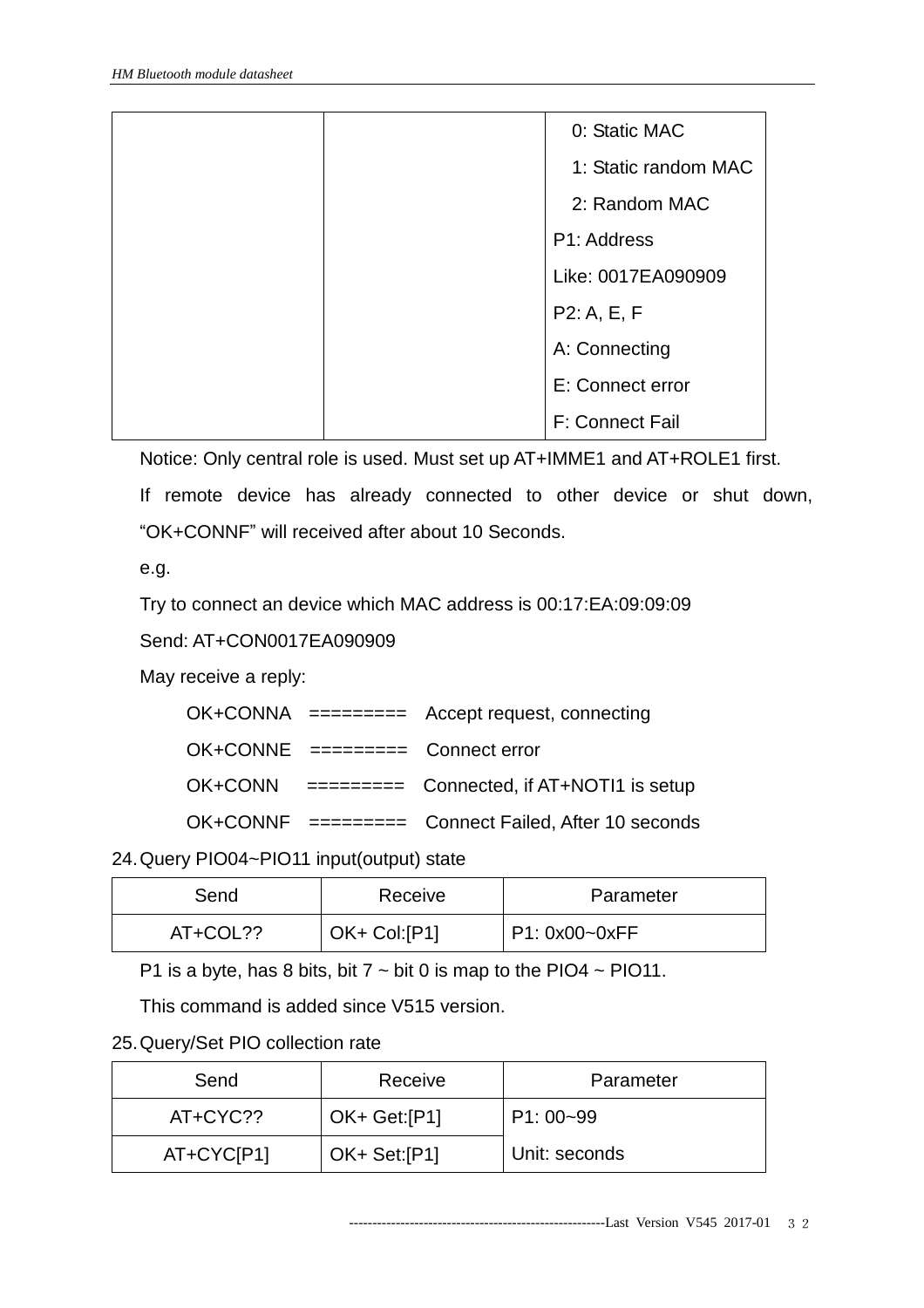|  | $\sim$<br>Default: 10 |
|--|-----------------------|
|--|-----------------------|

In mode 1, when PIO state is change, module will send OK+Col:[xx] to UART or remote side. This command is set send interval.

This command is added since V515 version.

26.Query/Set The switch of study function

| Send        | Receive      | Parameter               |
|-------------|--------------|-------------------------|
| AT+COMP?    | OK+ Get:[P1] | P1: 0, 1, ?             |
| AT+COMP[P1] | OK+ Set:[P1] | ?: Query; 0: Off; 1: On |
|             |              | Default: 0              |

Please reference <How\_To\_Use\_HM-1x\_Study\_function.pdf>

This command is added since V542 version.

27.Start a device discovery scan

| Send     | Receive        | Parameter              |
|----------|----------------|------------------------|
| AT+DISC? | OK+DIS[P0][P1] | P0: C,0, 1, 2          |
|          |                | C: Common string       |
|          |                | $0 - 2$ : Address type |
|          |                | P1: S, E, [MAC String] |
|          |                | S: Start discovery     |
|          |                | E: End discovery       |
|          |                | MAC String:            |
|          |                | Device MAC string      |

Please set AT+ROLE1 and AT+IMME1 first.

e.g.

Send: AT+DISC?

Recv: OK+DISCS

Recv: OK+DIS[P0]:123456789012 (discovered device address information)

If AT+SHOW1 is setup, you will receive then Name information as follow

Recv: OK+NAME: xxx

After send Name value, will send two extra "\r\n" value ASCII byte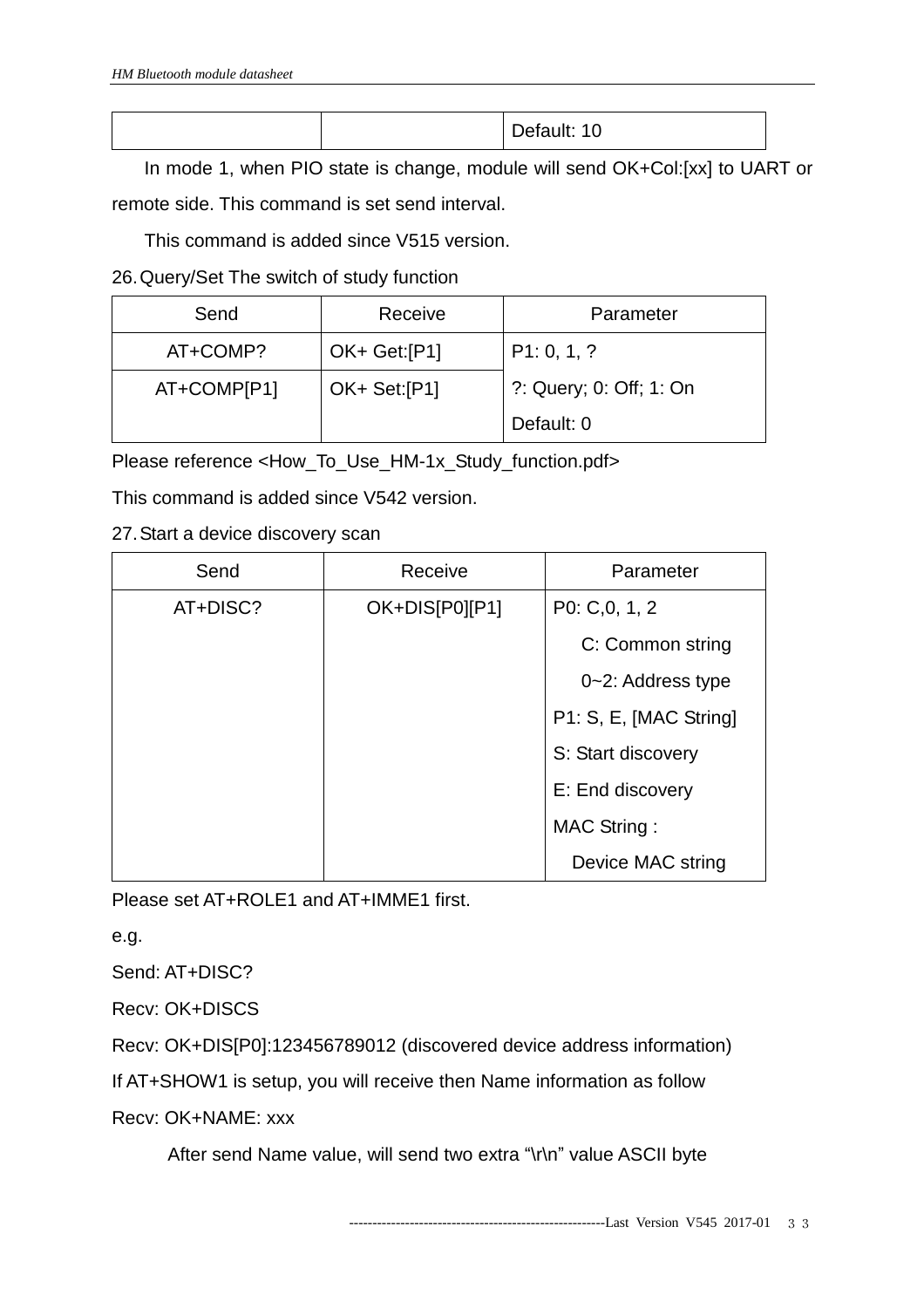#### Recv: OK+DIS[P0]:234567890123

#### Recv: OK+NAME: xxx

After send Name value, will send two extra "\r\n" value ASCII byte

…..(Before V535 max results is 6, Since V535 not limit)

Recv: OK+DISCE

#### **Connect use array index**:

Connect to a discovered device: AT+CONN0, AT+CONN1……AT+CONN5

#### **Connect use MAC string**: AT+CON[MAC String]

28.Start a iBeacon device discovery scan

| Send     | Receive                 | Parameter             |
|----------|-------------------------|-----------------------|
| AT+DISI? | OK+DISC[P0:P1:P2:P3:P4] | P0: Factory ID        |
|          |                         | P1: iBeacon UUID      |
|          |                         | P2: Major Value       |
|          |                         | <b>Minor Value</b>    |
|          |                         | <b>Measured Power</b> |
|          |                         | P3: MAC               |
|          |                         | P4: RSSI              |

Please set AT+ROLE1 and AT+IMME1 first.

e.g.

Send: AT+DISC?

Recv: OK+DISCS (Scan start)

Recv: OK+DIS[P0:P1:P2:P3:P4] (if have one device)

Recv: OK+DIS[P0:P1:P2:P3] (if have two devices)

………..

Recv: OK+DISCE (Scan end)

P0 length is 8; P1 length is 32; P2 length is 10; P3 length is 12, P4 length is 4

P2 include Major Value (length 4);

Minor Value (length 4);

Measured Power (length 2)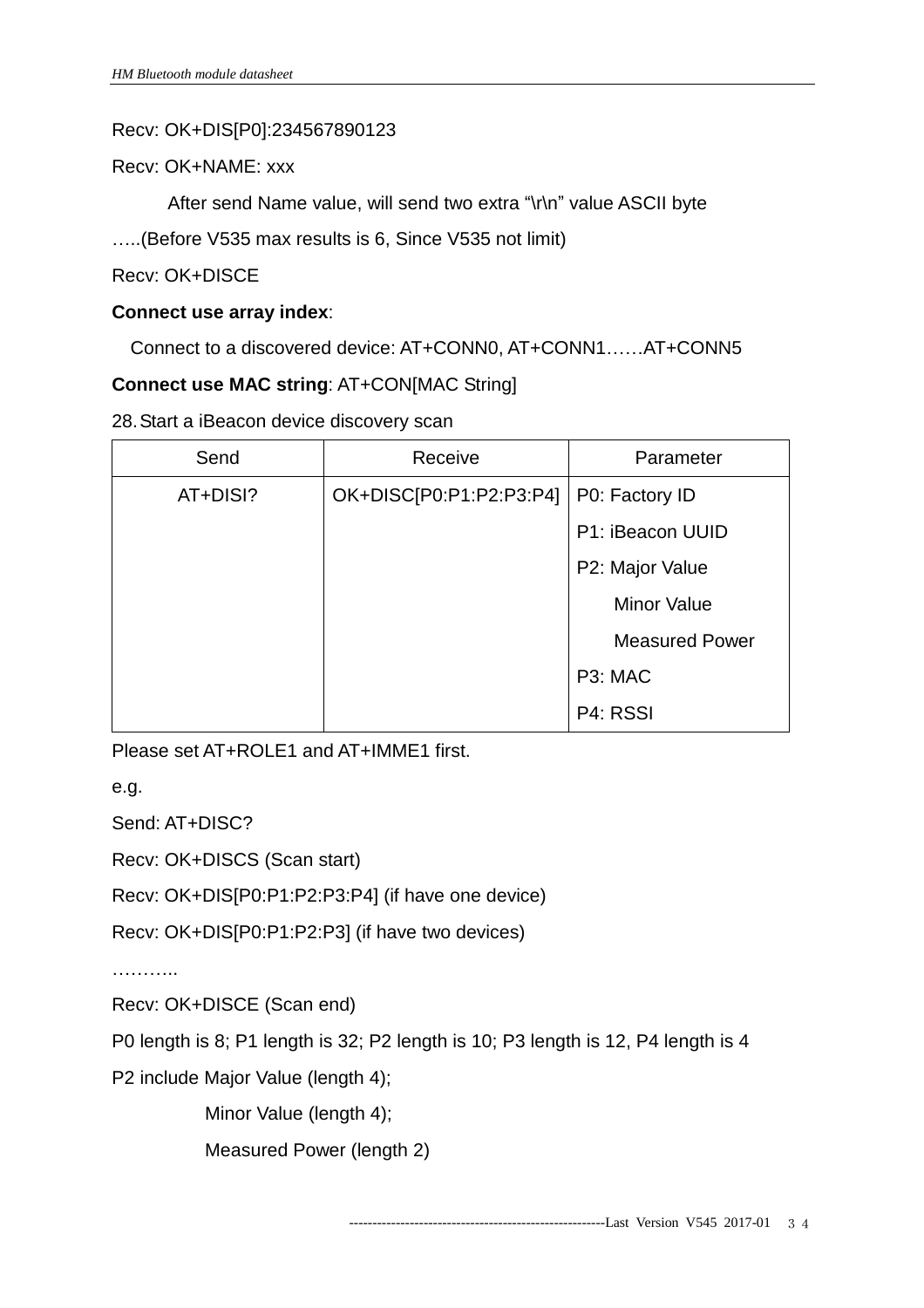If the device not enable iBeacon function, P0, P1, P2 will use '0' fill.

Note: Added since V539

29.Connect to an Discovery device

| Send        | Receive     | Parameter           |
|-------------|-------------|---------------------|
| AT+CONN[P1] | OK+CONN[P2] | $P1: 0-5$           |
|             |             | $P2: E, F, 0-5$     |
|             |             | E: Link error       |
|             |             | F: Link failed      |
|             |             | 0~5: Try to connect |

This command is use after execute AT+DISC?

This command will clear all discovery data.

## 30.Query/Set iBeacon deploy mode

| Send        | Receive     | Parameter               |
|-------------|-------------|-------------------------|
| AT+DELO[P1] | OK+DELO[P1] | P1: 1, 2                |
|             |             | 1: Allowed to broadcast |
|             |             | and scanning            |
|             |             | 2: Only allow broadcast |

After receive OK+DELO[P1], module will reset after 500ms.

This command will let module into non-connectable status until next power on.

#### 31.Remove bond information

| Send     | Receive  | Parameter |
|----------|----------|-----------|
| AT+ERASE | OK+ERASE |           |

Note: Added in V524 version.

32.Set advertising data FLAG byte

| Send        | Receive      | Parameter                  |
|-------------|--------------|----------------------------|
| AT+FLAG[P1] | OK+ Set:[P1] | $P1: 0 \sim FF$ (one byte) |

Note: This command added in V530. Please ref to AT+BATT? Command.

33.Query/Set filter of HM modules

| ırameter<br><b>AIIA</b><br>- - |
|--------------------------------|
|--------------------------------|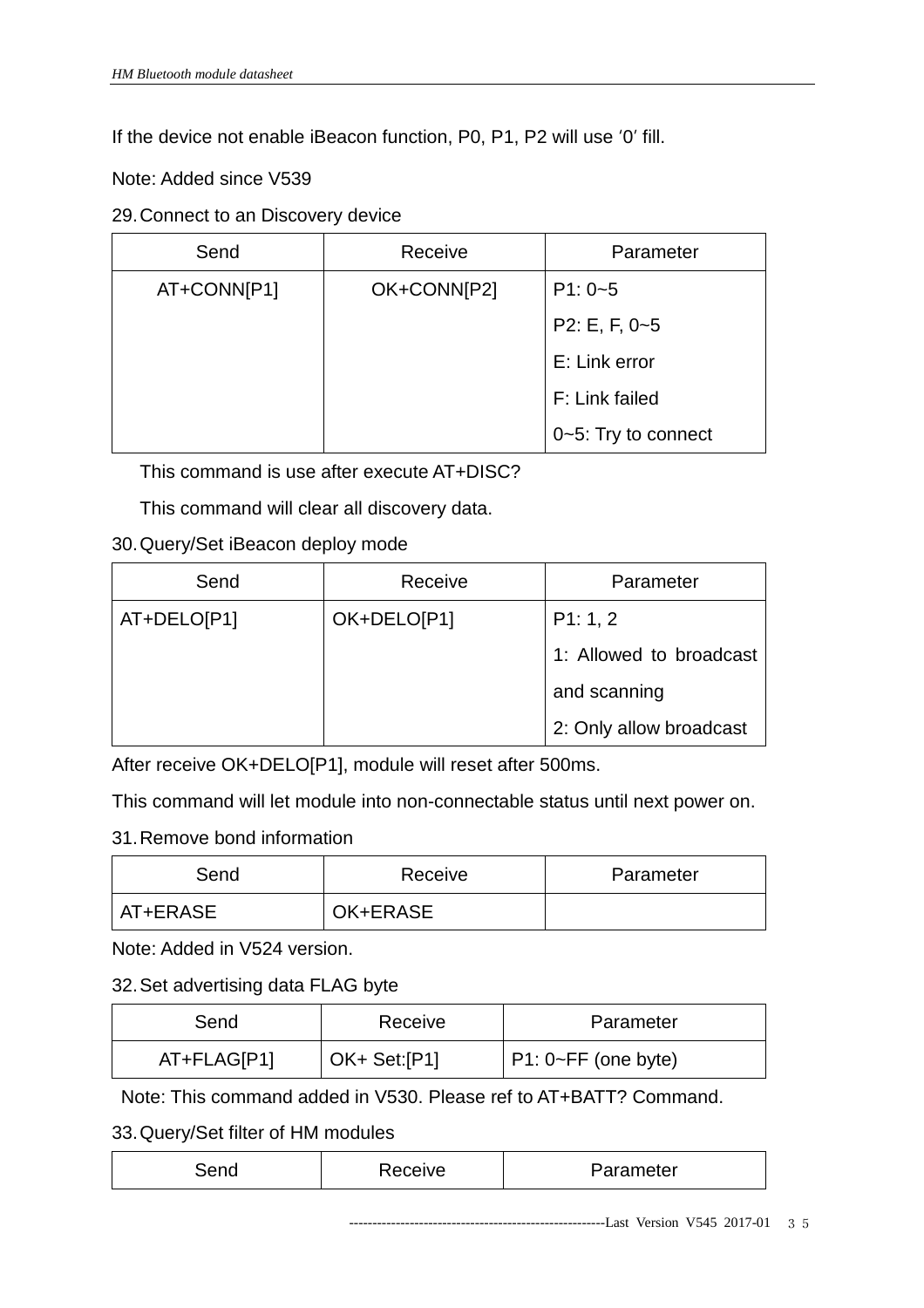| AT+FILT?       | OK+ Get:[P1] | P1:0,1                       |
|----------------|--------------|------------------------------|
| $AT + FILTIP1$ | OK+ Set:[P1] | 0: Will find all BLE modules |
|                |              | 1: Only find HM Modules      |
|                |              | Default: 1                   |

Note: This command is removed since V530

### 34.Query/Set flow control switch

| Send        | Receive      | Parameter  |
|-------------|--------------|------------|
| AT+FIOW?    | OK+ Get:[P1] | P1: 0, 1   |
| AT+FIOW[P1] | OK+ Set:[P1] | $0:$ Off   |
|             |              | 1:On       |
|             |              | Default: 0 |

## 35.Query/Set module RX gain

| Send        | Receive      | Parameter       |
|-------------|--------------|-----------------|
| AT+GAIN?    | OK+ Get:[P1] | P1: 0, 1        |
| AT+GAIN[P1] | OK+ Set:[P1] | 0: No RX gain   |
|             |              | 1: Open RX gain |
|             |              | Default: 0      |

Note: This command is added since V535

## 36.System Help Information

| Send     | Receive          | Parameter   |
|----------|------------------|-------------|
| AT+HELP? | Help Information | <b>None</b> |

37.Set Humi information byte in advertising data

| Send        | Receive     | Parameter     |
|-------------|-------------|---------------|
| AT+HUMI[P1] | OK+Set:[P1] | P1: 0x00~0xFF |

This command is used to set humi information byte in advertising data when you doesn't want to use humi function buy want to use as AT+FLAG command.

Added in V544

38.Query/Set Module work type

| ⊰enr | keceive | Parameter |
|------|---------|-----------|
|------|---------|-----------|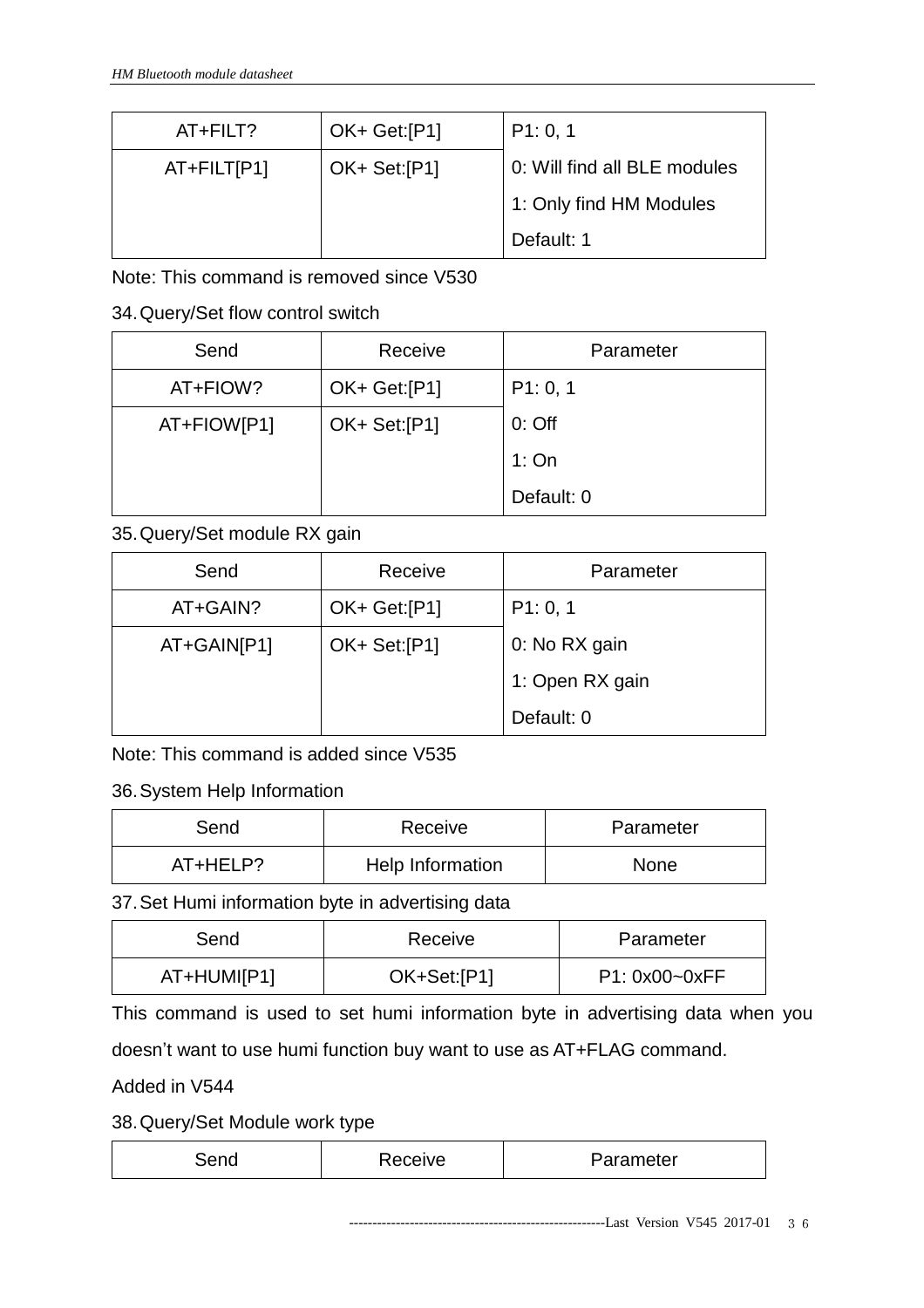| AT+IMME?    | OK+ Get:[P1] | P1: 0, 1                    |
|-------------|--------------|-----------------------------|
| AT+IMME[P1] | OK+ Set:[P1] | 1: When module is powered   |
|             |              | on, only respond the AT     |
|             |              | Command, don't do anything. |
|             |              | Until AT + START, AT+CON,   |
|             |              | AT+CONNL commands<br>is i   |
|             |              | received.                   |
|             |              | 0: When power on, module    |
|             |              | will start work immediately |
|             |              | Default: 0                  |

This command is only used for Central role.

## 39.Query/Set Module iBeacon switch

| Send        | Receive     | Parameter           |
|-------------|-------------|---------------------|
| AT+IBEA?    | OK+Get:[P1] | P1: 0, 1            |
| AT+IBEA[P1] | OK+Set:[P1] | 0: Turn off iBeacon |
|             |             | 1: Turn on iBeacon  |
|             |             | Default: 0          |

iBeacon UUID is: 74278BDA-B644-4520-8F0C-720EAF059935.

This command is added since V517 version.

## 40.Query/Set iBeacon UUID

| Send        | Receive     | Parameter         |
|-------------|-------------|-------------------|
| AT+IBE0?    | OK+Get:[P1] | $P1:00000001-$    |
| AT+IBE0[P1] | OK+Set:[P1] | FFFFFFFF          |
|             |             | Default: 74278BDA |

iBeacon UUID is: 74278BDA-B644-4520-8F0C-720EAF059935.

This command can change red color string in iBeacon UUID.

This command is added since V520 version.

e.g.: Send: AT+IBE012345678 change iBeacon UUID red color string to "12345678"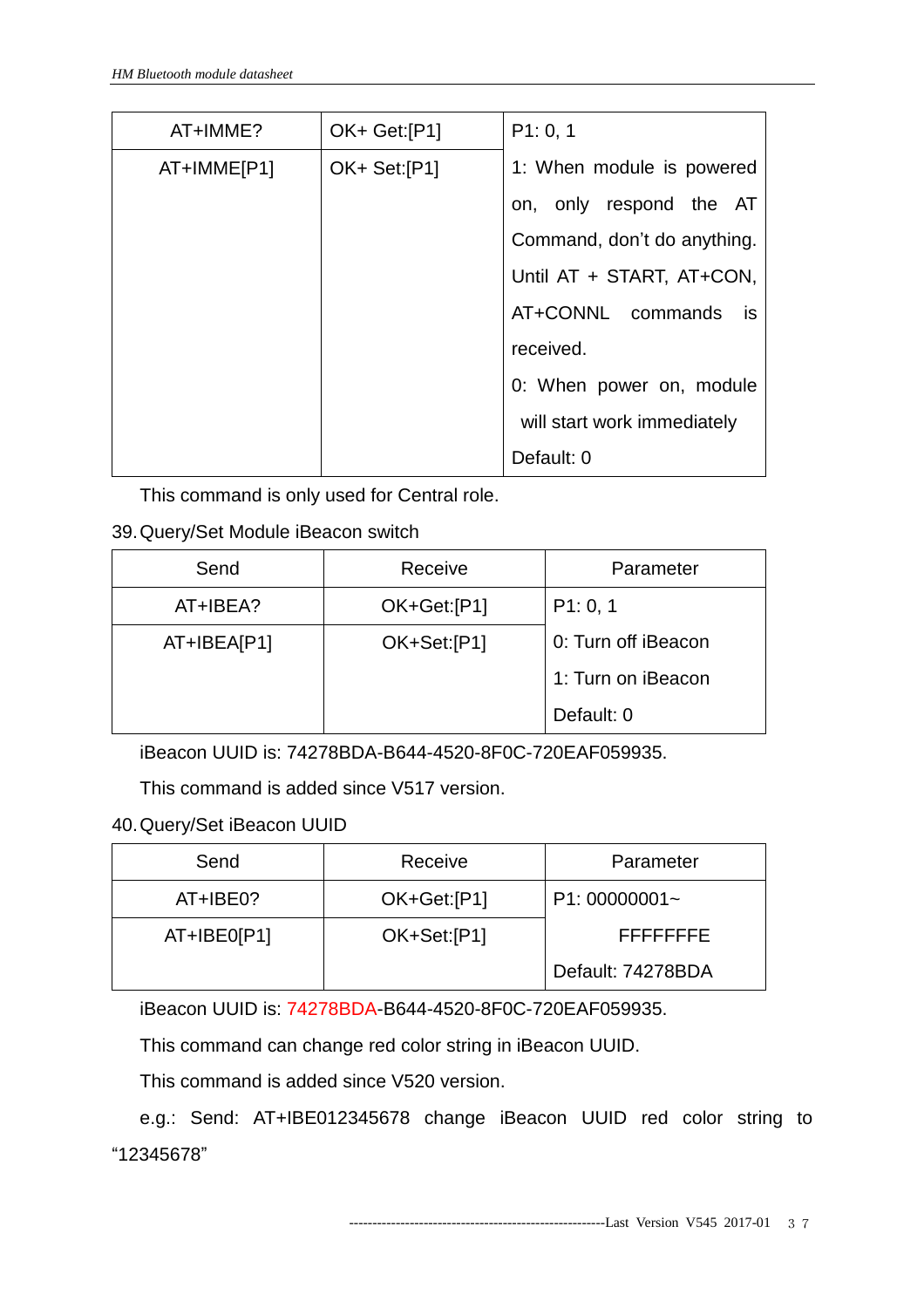## 41.Query/Set iBeacon UUID

| Send          | Receive     | Parameter         |
|---------------|-------------|-------------------|
| AT+IBE1?      | OK+Get:[P1] | $P1:00000001-$    |
| $AT+IBE1[P1]$ | OK+Set:[P1] | FFFFFFFF          |
|               |             | Default: B6444520 |

iBeacon UUID is: 74278BDA-B644-4520-8F0C-720EAF059935.

This command can change red color string in iBeacon UUID.

This command is added since V520 version.

e.g.: Send: AT+IBE112345678 change iBeacon UUID red color string to "12345678"

42.Query/Set iBeacon UUID

| Send          | Receive     | Parameter         |  |
|---------------|-------------|-------------------|--|
| $AT+IBE2?$    | OK+Get:[P1] | $P1:00000001-$    |  |
| $AT+IBE2[P1]$ | OK+Set:[P1] | FFFFFFFE          |  |
|               |             | Default: 8F0C720E |  |

iBeacon UUID is: 74278BDA-B644-4520-8F0C-720EAF059935.

This command can change red color string in iBeacon UUID.

This command is added since V520 version.

e.g.: Send: AT+IBE112345678 change iBeacon UUID red color string to "12345678"

## 43.Query/Set iBeacon UUID

| Send          | Receive     | Parameter         |
|---------------|-------------|-------------------|
| $AT+IBE3?$    | OK+Get:[P1] | $P1:00000001-$    |
| $AT+IBE3[P1]$ | OK+Set:[P1] | <b>FFFFFFFE</b>   |
|               |             | Default: AF059935 |

iBeacon UUID is: 74278BDA-B644-4520-8F0C-720EAF059935.

This command can change red color string in iBeacon UUID.

This command is added since V520 version.

e.g.: Send: AT+IBE112345678 change iBeacon UUID red color string to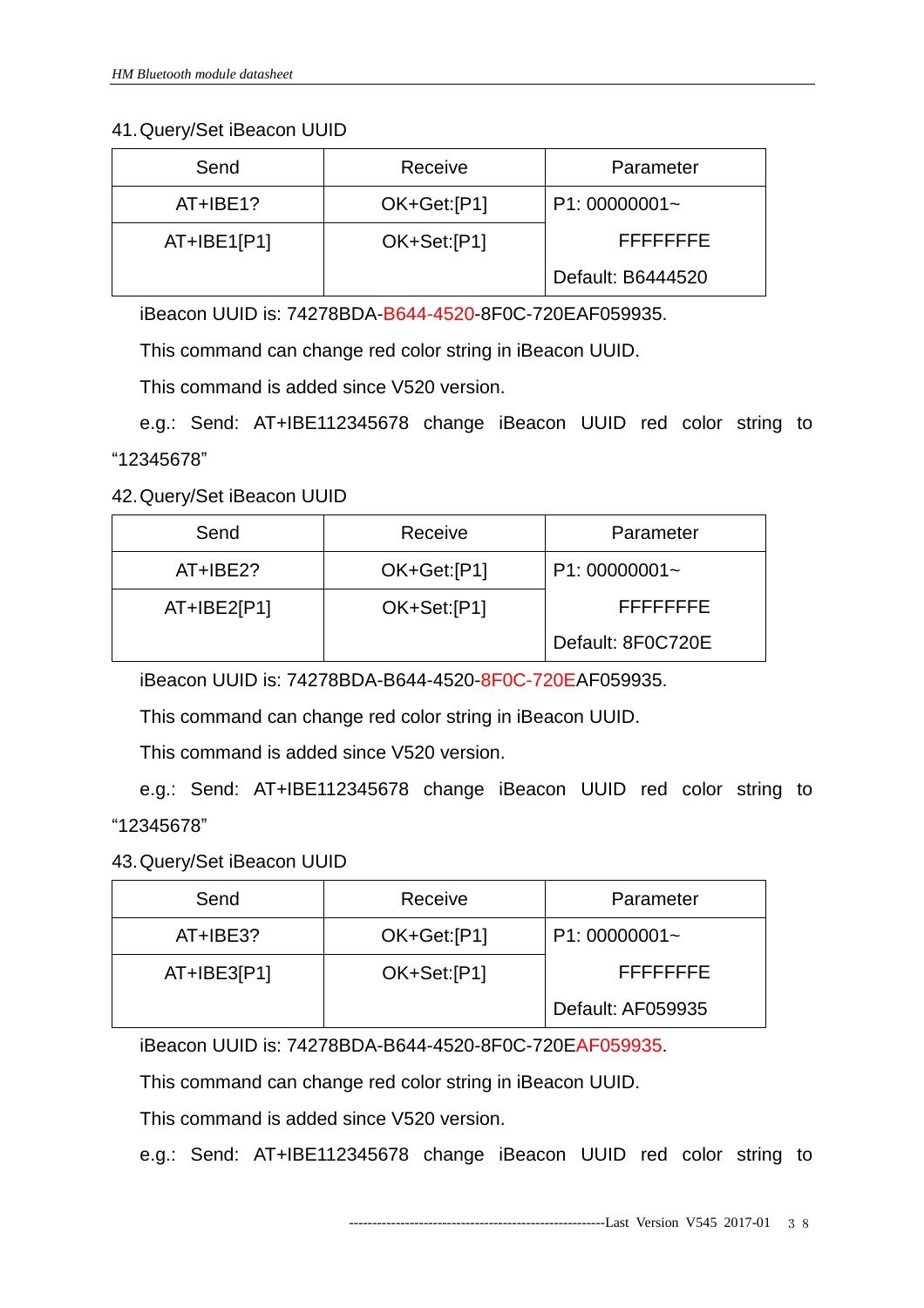## "12345678"

### 44.Query/Set Module iBeacon Marjor version

| Send        | Receive     | Parameter          |
|-------------|-------------|--------------------|
| AT+MARJ?    | OK+Get:[P1] | P1: 0x0001, 0xFFFE |
| AT+MARJ[P1] | OK+Set:[P1] | Default: 0xFFE0    |

E.g. Change marjor version to 0x0102

Send: AT+MARJ0x0102, if all is okay, module will send back OK+Set: 0x0102

This command is added since V517 version.

| 45. Query/Set Module iBeacon minor |  |  |  |  |  |  |
|------------------------------------|--|--|--|--|--|--|
|------------------------------------|--|--|--|--|--|--|

| Send        | Receive     | Parameter          |
|-------------|-------------|--------------------|
| AT+MINO?    | OK+Get:[P1] | P1: 0x0001, 0xFFFE |
| AT+MINO[P1] | OK+Set:[P1] | Default: 0xFFE1    |

This command is added since V517 version.

## 46.Query/Set Module iBeacon Measured power

| Send        | Receive     | Parameter         |
|-------------|-------------|-------------------|
| AT+MEAS?    | OK+Get:[P1] | $P1: 0x01 - 0xFF$ |
| AT+MEAS[P1] | OK+Set:[P1] | Default: 0xC5     |

This command is added since V519 version.

## 47.Query/Set Module Work Mode

| Send        | Receive     | Parameter                |
|-------------|-------------|--------------------------|
| AT+MODE?    | OK+Get:[P1] | P1: 0, 1, 2              |
| AT+MODE[P1] | OK+Set:[P1] | 0: Transmission Mode     |
|             |             | 1: PIO collection Mode + |
|             |             | Mode 0                   |
|             |             | 2: Remote Control Mode   |
|             |             | $+$ Mode 0               |
|             |             | Default: 0               |

Mode 0:

Before establishing a connection, you can use the AT command configuration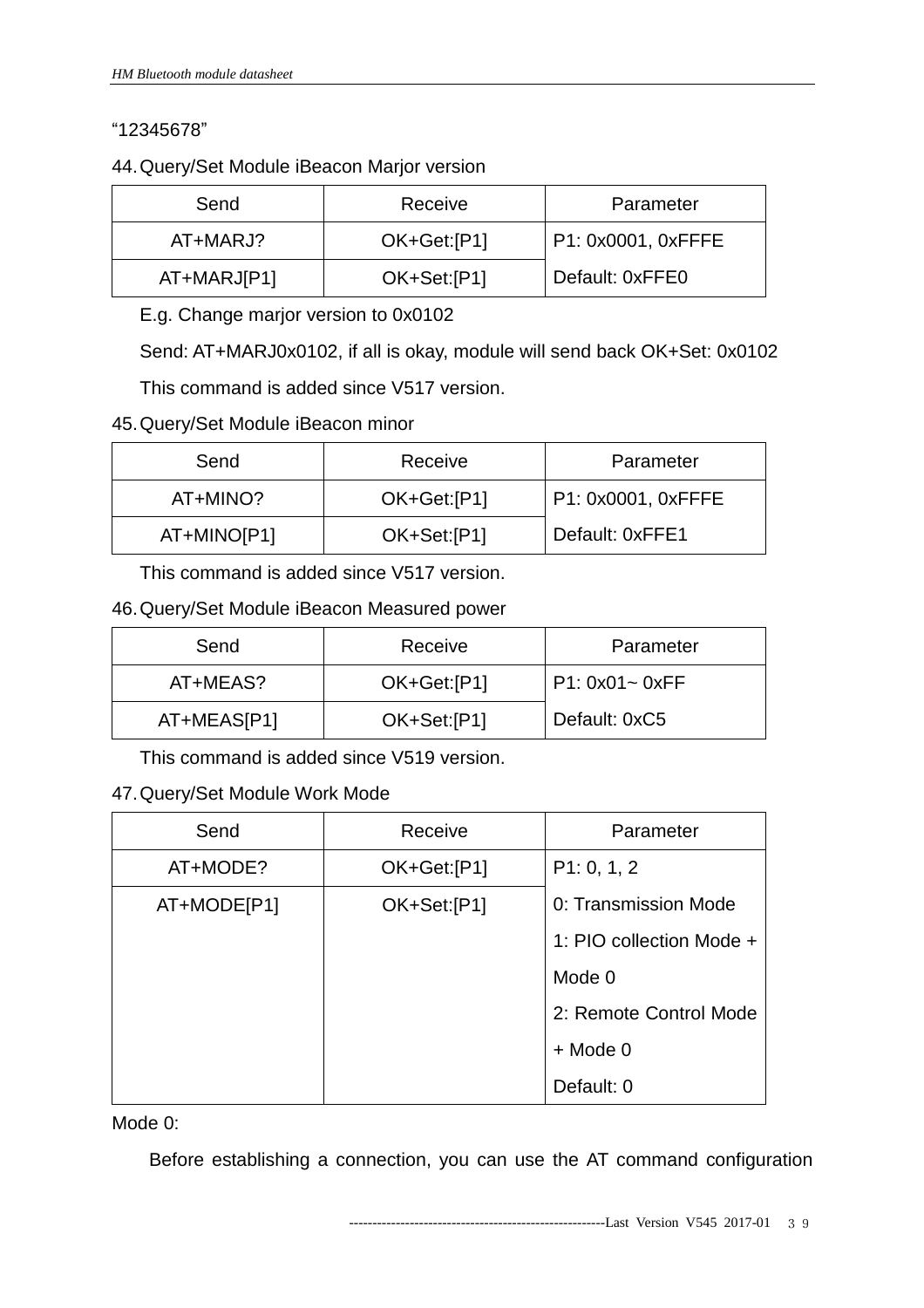module through UART.

After established a connection, you can send data to remote side from each other.

Mode 1:

Before establishing a connection, you can use the AT command configuration module through UART.

After established a connection, you can send data to remote side. Remote side can do fellows:

Send AT command configuration module.

Collect PIO04 to the PIO11 pins input state of HM-10.

Collect PIO03 pins input state of HM-11.

Remote control PIO2, PIO3 pins output state of HM-10.

Remote control PIO2 pin output state of HM-11.

Send data to module UART port (not include any AT command and per package must less than 20 bytes).

Mode 2:

Before establishing a connection, you can use the AT command configuration module through UART.

After established a connection, you can send data to remote side. Remote side can do fellows:

Send AT command configuration module.

Remote control PIO2 to PIO11 pins output state of HM-10.

Remote control PIO2, PIO3 pins output state of HM-11.

Send data to module UART port (not include any AT command and per package must less than 20 bytes).

#### 48.Query/Set Notify information

| Send        | Receive     | Parameter       |
|-------------|-------------|-----------------|
| AT+NOTI?    | OK+Get:[P1] | P1:0,1          |
| AT+NOTI[P1] | OK+Set:[P1] | 0: Don't Notify |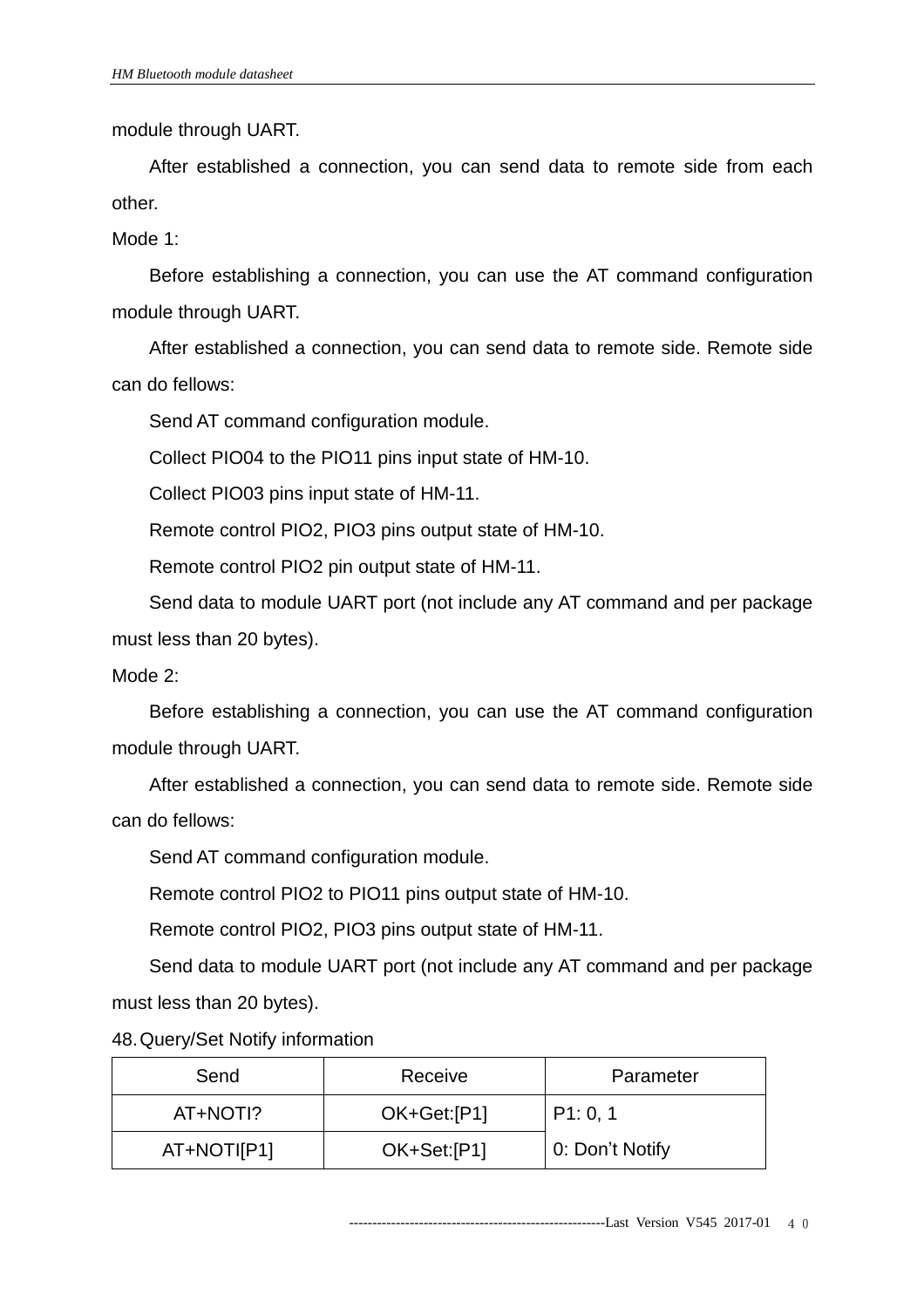|  | 1: Notify  |
|--|------------|
|  | Default: 0 |

If this value is set to 1, when link ESTABLISHED or LOSTED module will send

OK+CONN or OK+LOST string through UART.

49.Query/Set notify mode

| Send             | Receive     | Parameter            |  |
|------------------|-------------|----------------------|--|
| Q: AT+NOTP?      | OK+ Get[P1] | P1: 0, 1; default: 0 |  |
| $Q: AT+NOTP[P1]$ | OK+ Set[P1] | 0: without address   |  |
|                  |             | 1: with address      |  |

This command must work with "AT+NOTI1", if this switch is open, when the module connect to disconnect, the prompt string will include the remote address.

OK+CONN:001122334455 String "001122334455" is the MAC address string Added since V534

50.Query/Set Module name

| Send        | Receive     | Parameter                        |
|-------------|-------------|----------------------------------|
| AT+NAME?    | OK+NAME[P1] | P1: module name, Max             |
| AT+NAME[P1] | OK+Set[P1]  | length is 12.<br>Default: HMSoft |

e.g.

change module name to bill\_gates

Send: AT+NAMEbill\_gates

Receive: OK+SetName:bill\_gates

51.Query/Set output driver power

| Send             | Receive     | Parameter             |
|------------------|-------------|-----------------------|
| Query: AT+PCTL?  | OK+Get:[P1] | <b>None</b>           |
| Set: AT+PCTL[P1] | OK+Set:[P1] | P1: 0,1               |
|                  |             | 0:Normal power output |
|                  |             | 1: Max power output   |
|                  |             | Default: 1            |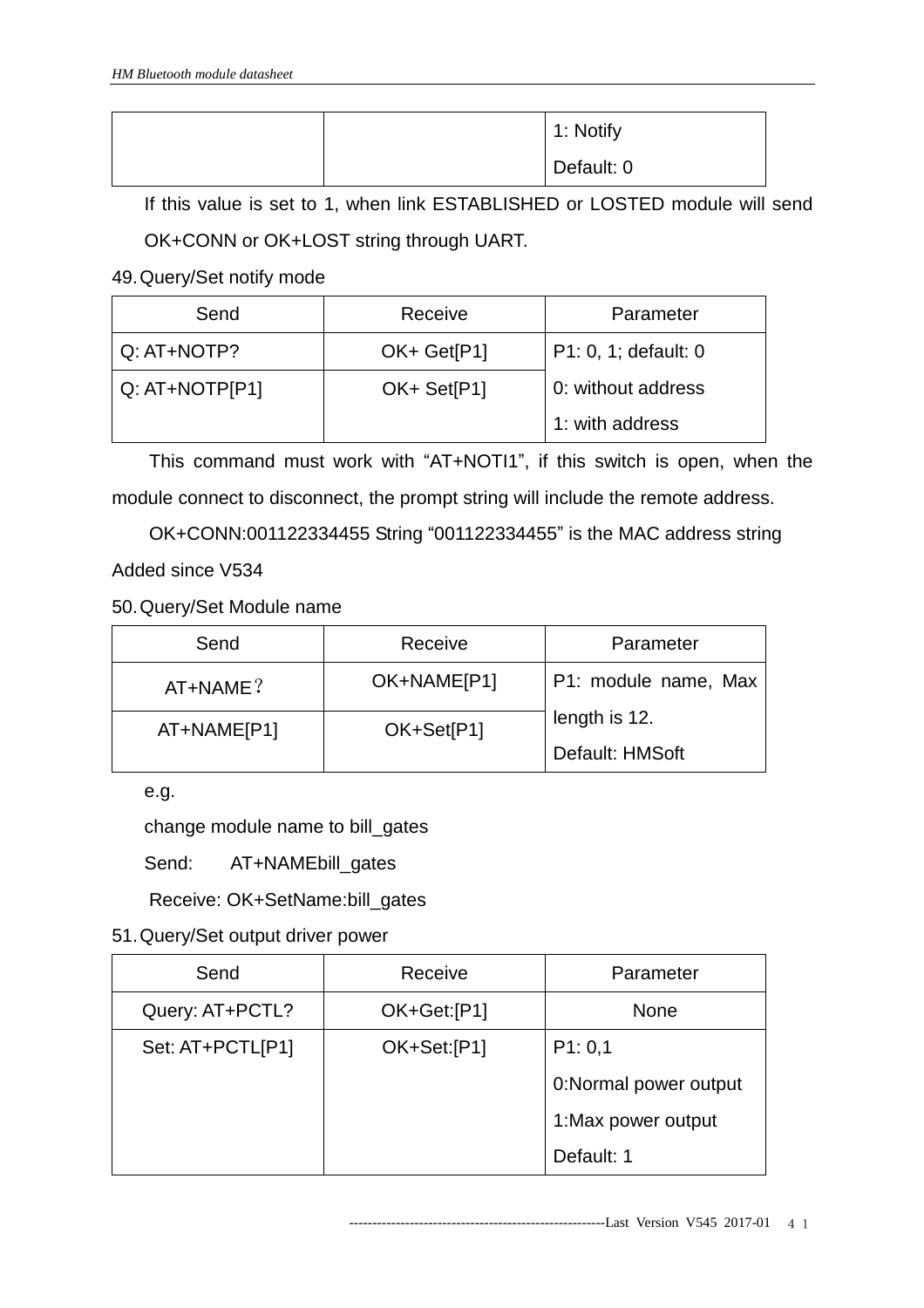## Noted: Added in V527

## 52.Query/Set Parity bit

| Send             | Receive     | Parameter         |
|------------------|-------------|-------------------|
| Query: AT+PARI?  | OK+Get:[P1] | <b>None</b>       |
| Set: AT+PARI[P1] | OK+Set:[P1] | P1: 0, 1, 2       |
|                  |             | 0:None            |
|                  |             | 1:EVEN            |
|                  |             | 2:ODD             |
|                  |             | Default: 0 (None) |

53.Query/Set PIO1 output status (System LED)

| Send          | Receive     | Parameter              |
|---------------|-------------|------------------------|
| AT+PIO1?      | OK+Get:[P1] | P1: 0, 1               |
| AT+ PIO1 [P1] | OK+Set:[P1] | 0: Unconnected Output  |
|               |             | 500ms High 500ms Low,  |
|               |             | Connected output High. |
|               |             | 1: Unconnected output  |
|               |             | Low, Connected output  |
|               |             | High.                  |
|               |             | Default: 0             |

54.Query/Set PIO pins output high or low (Only this time, when module next power

## on, this value is not be used)

| Send             | Receive         | Parameter               |
|------------------|-----------------|-------------------------|
| AT+PIO[P1]?      | OK+PIO:[P1][P2] | $P1: 2 - B, ?$          |
| $AT+PIO[P1][P2]$ | OK+PIO:[P1][P2] | P2: 0, 1, ?             |
|                  |                 | HM-11 only has 4 pins.  |
|                  |                 | P1 is which PIO pin you |
|                  |                 | want to Query/Set       |
|                  |                 | Value:                  |
|                  |                 | 2,3,4,5,6,7,8,9,A,B.    |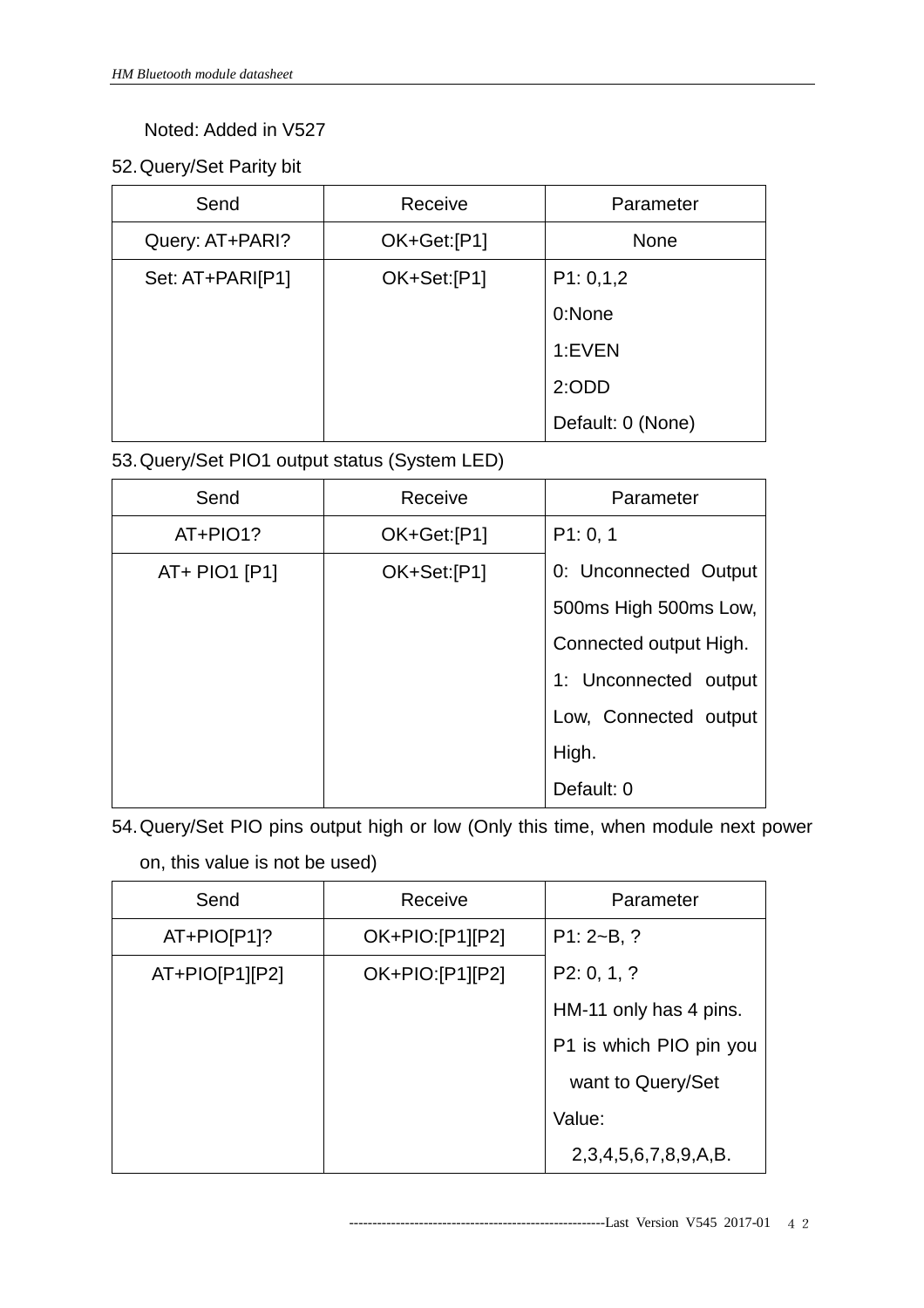| P2 is Query or setup       |
|----------------------------|
| value.                     |
| "0" is low and "1" is high |
| and "?" is query           |

e.g.

Query PIO2

Send: AT+PIO2?

Setup PIO2 output high

Send: AT+PIO21

Receive: OK+PIO21

HM-10 HMSensor version: P1 value is 2~A

HM-10 HMSoft version: P1 value is 2~B

HM-11 HMSensor version: P1 value is 2

HM-11 HMSoft version: P1 value is 2, 3

V525 added PIO2 PWM function, P2 value is 0~9

0: output low

1: output high

2: output 100ms PWM

3: output 200ms PWM

……

9: output 800ms PWM

V527 added AT+PIO?? Format query all pins output state.

55.Query/Set Pin Code

| Send         | Receive     |                | Parameter       |       |
|--------------|-------------|----------------|-----------------|-------|
| AT+PASS?     | OK+Get:[P1] | P <sub>1</sub> | is Pin          | Code. |
| $AT+PIN[P1]$ | OK+Set:[P1] |                | 000000~999999   |       |
|              |             |                | Default: 000000 |       |

e.g.

Query Pin Code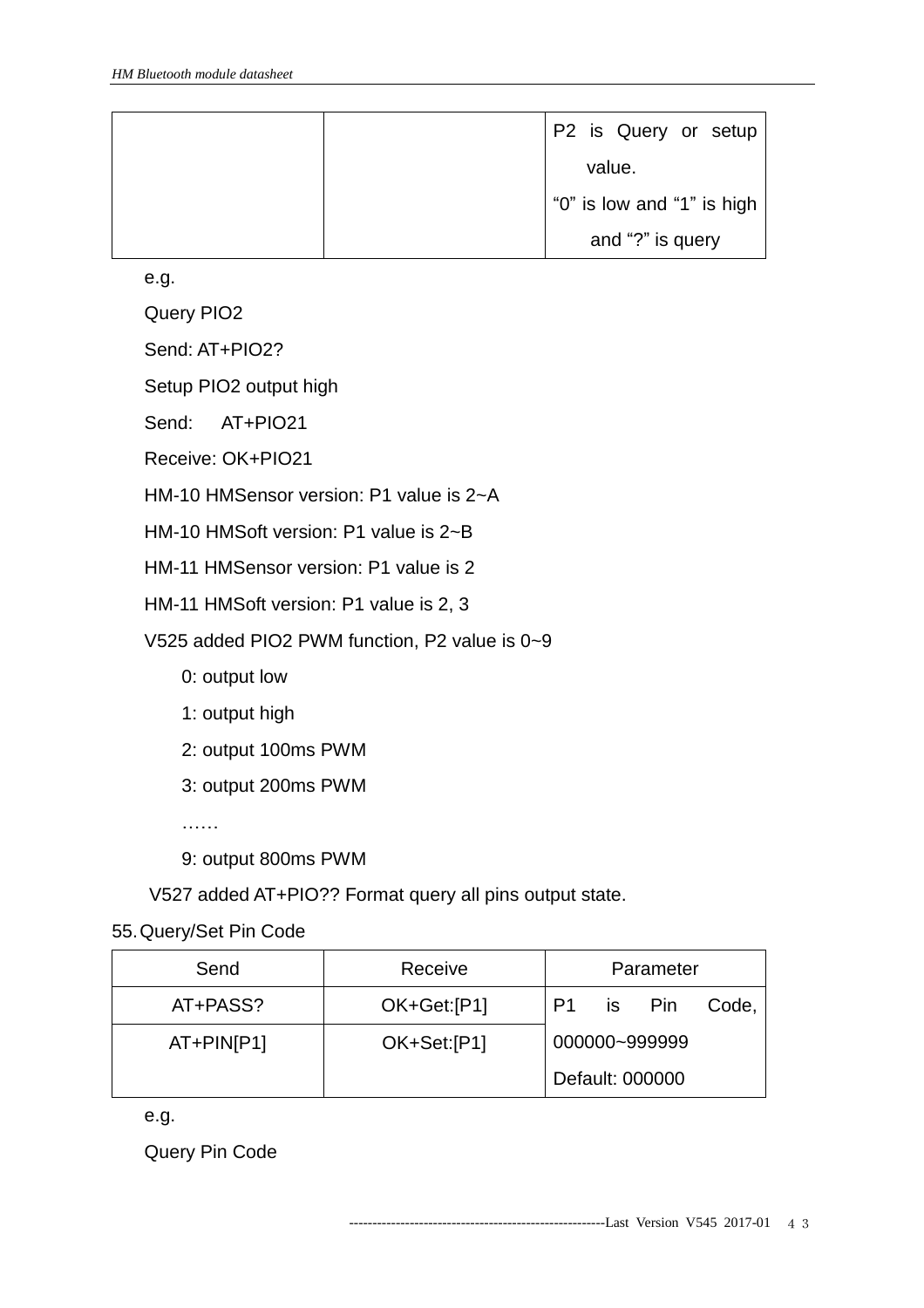Send: AT+PIN?

Receive: OK+PIN:000000

Setup Pin Code 008888

Send: AT+PIN008888

Receive: OK+Set:008888

## 56.Query/Set Module Power

| Send          | Receive     | Parameter       |
|---------------|-------------|-----------------|
| AT+POWE?      | OK+Get:[P1] | <b>None</b>     |
| AT+ POWE [P1] | OK+Set:[P1] | $P1: 0 - 3$     |
|               |             | $-23$ dbm<br>0: |
|               |             | -6dbm<br>1:     |
|               |             | $2:0$ dbm       |
|               |             | 6dbm<br>3:      |
|               |             | Default: 2      |

## 57.Query/Set Module sleep type

| Send        | Receive     | Parameter          |
|-------------|-------------|--------------------|
| AT+PWRM?    | OK+Get:[P1] | <b>None</b>        |
| AT+PWRM[P1] | OK+Set:[P1] | $P1: 0 - 1$        |
|             |             | 0:Auto sleep       |
|             |             | 1:don't auto sleep |
|             |             | Default: 1         |

Only support peripheral role.

58.Query/Set reliable advertising mode

| Send        | Receive      | Parameter               |
|-------------|--------------|-------------------------|
| AT+RELI?    | OK+ Get:[P1] | P1: 0, 1                |
| AT+RELI[P1] | OK+ Set:[P1] | 0: Normal advertising   |
|             |              | 1: Reliable advertising |
|             |              | Default: 0              |

Note: This command is added since V530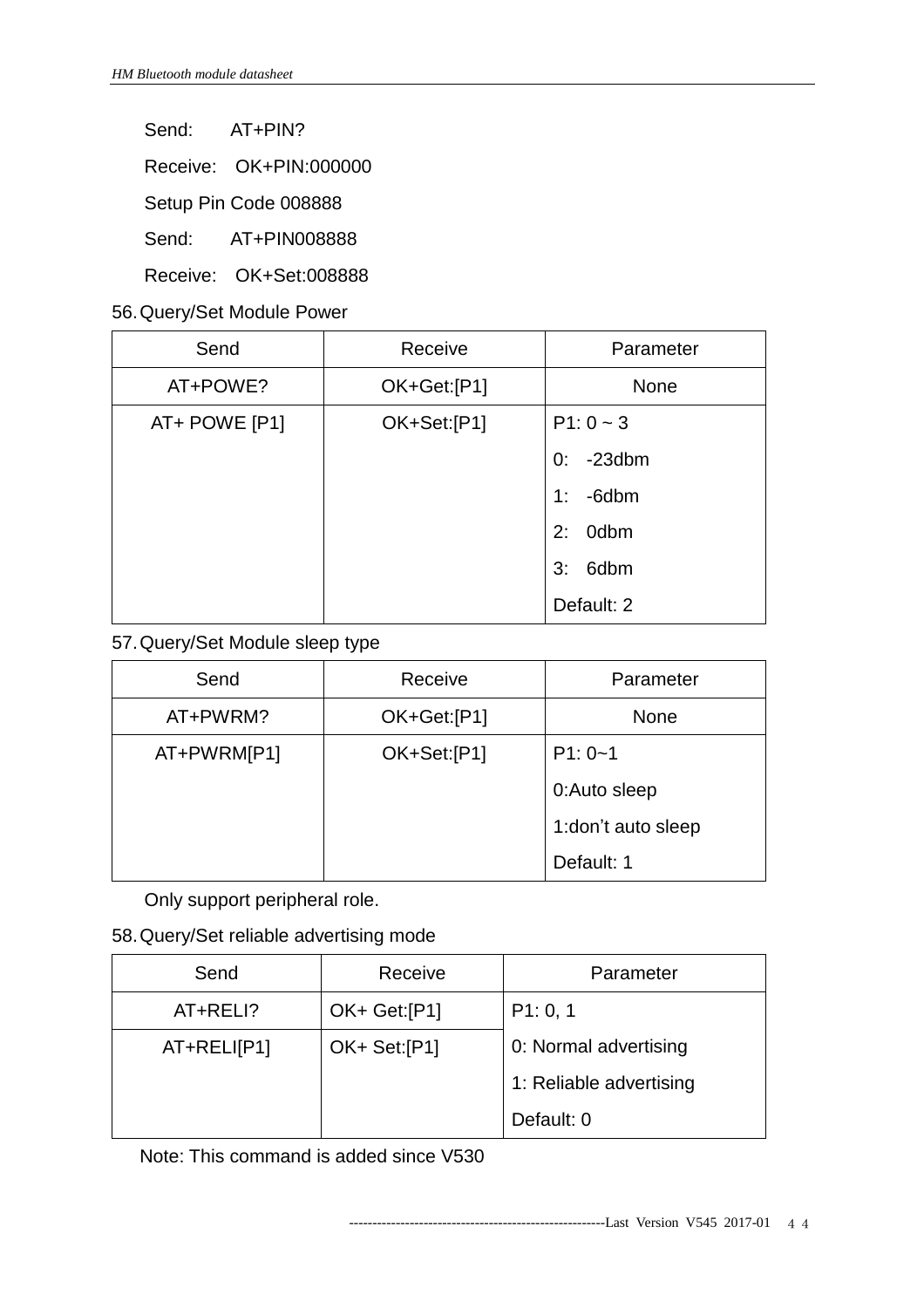## 59.Restore all setup value to factory setup

| Send     | Receive  | Parameter   |
|----------|----------|-------------|
| AT+RENEW | OK+RENEW | <b>None</b> |

60.Restart module

| Send     | Receive  | Parameter   |
|----------|----------|-------------|
| AT+RESET | OK+RESET | <b>None</b> |

61.Query/Set Master and Slaver Role

| Send        | Receive     | Parameter     |  |
|-------------|-------------|---------------|--|
| AT+ROLE?    | OK+Get:[P1] | P1: 0, 1      |  |
| AT+ROLE[P1] | OK+Set:[P1] | 0: Peripheral |  |
|             |             | 1: Central    |  |
|             |             | Default: 0    |  |

62.Query RSSI Value

| Send     | Receive      | Parameter   |
|----------|--------------|-------------|
| AT+RSSI? | OK+RSSI:[P1] | <b>None</b> |

Require: AT+MODE value > 0

This command only used by Remote device query after connected.

## 63.Query Last Connected Device Address

| Send     | Receive             | Parameter |
|----------|---------------------|-----------|
| AT+RADD? | OK+RADD:MAC Address | None      |

64.Query/Set Module Sensor work interval

| Send       | Receive     | Parameter             |
|------------|-------------|-----------------------|
| AT+RAT??   | OK+Get:[P1] | $P1:00-99$            |
| AT+RAT[P1] | OK+Set:[P1] | 0:Save when connected |
|            |             | 1:Don't Save          |
|            |             | Default: 0            |
|            |             | Unit: minute          |

Note: This command is only use for HMSensor

65.Query/Set Stop bit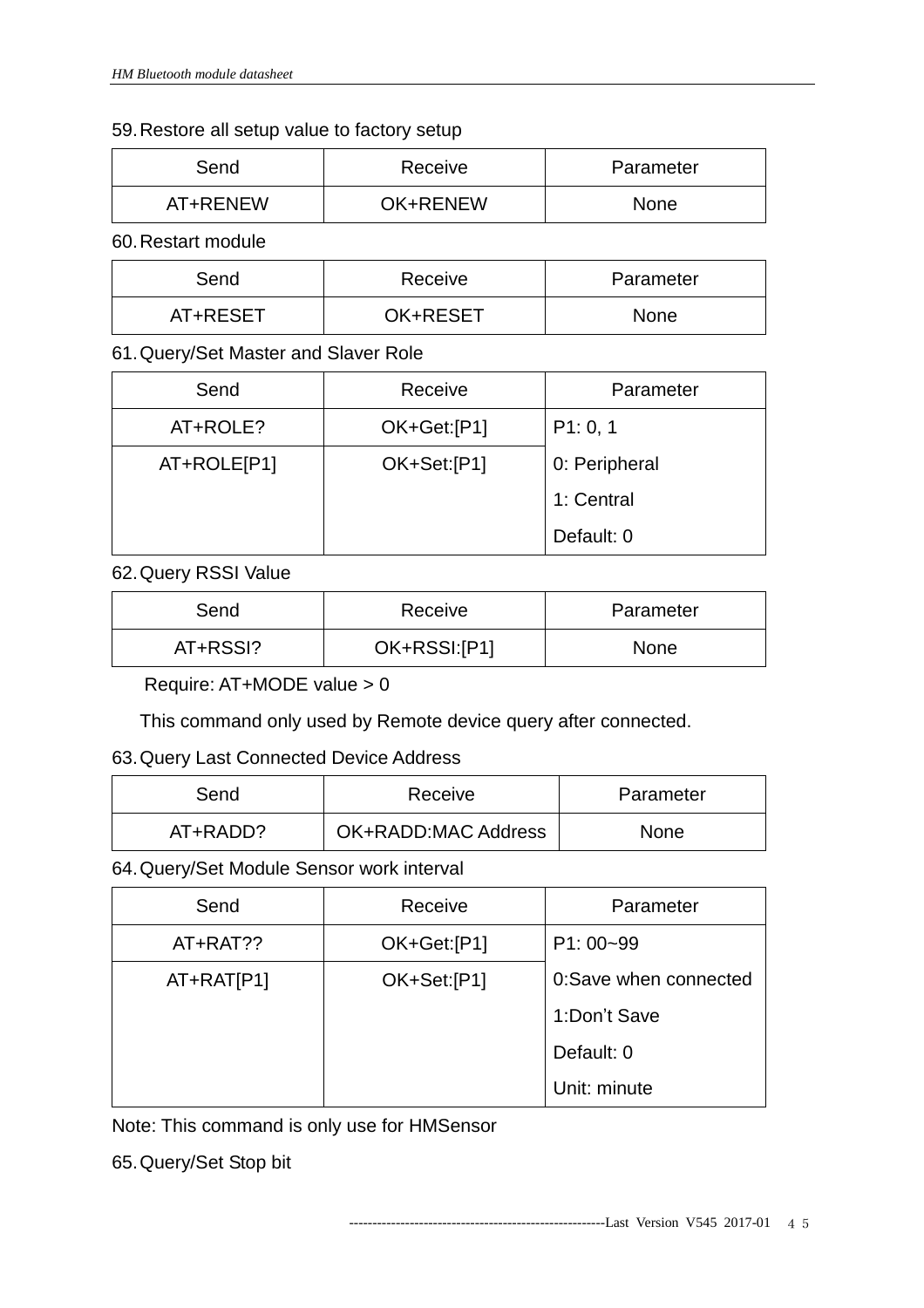| Send        | Receive     | Parameter                 |
|-------------|-------------|---------------------------|
| AT+STOP?    | OK+Get:[P1] | <b>None</b>               |
| AT+STOP[P1] | OK+Set:[P1] | P1:0, 1                   |
|             |             | 0: One stop bit           |
|             |             | 1: Two stop bit           |
|             |             | Default: 0 (One stop bit) |

66.Work immediately (Switch to auto work state)

| Send     | Receive  | Parameter   |
|----------|----------|-------------|
| AT+START | OK+START | <b>None</b> |

This command is only used when AT+IMME1 is setup.

#### 67.Query Module into sleep mode

| Send     | Receive  | Parameter |
|----------|----------|-----------|
| AT+SLEEP | OK+SLEEP | None      |

Only support Peripheral role.

68.Query/Set Module save connected address information

| Send        | Receive     | Parameter             |
|-------------|-------------|-----------------------|
| AT+SAVE?    | OK+Get:[P1] | <b>None</b>           |
| AT+SAVE[P1] | OK+Set:[P1] | $P1: 0 - 1$           |
|             |             | 0:Save when connected |
|             |             | 1:Don't Save          |
|             |             | Default: 0            |

Note: After power on, if module checked this information, module will try to connect it until AT+TCON command setting timeout or AT+CLEAR command to clear this information, then module will into discovery mode.

| 69. Query/Set Module discovery time when module in master role |  |  |
|----------------------------------------------------------------|--|--|
|----------------------------------------------------------------|--|--|

| Send        | Receive     | Parameter    |
|-------------|-------------|--------------|
| AT+SCAN?    | OK+Get:[P1] | <b>None</b>  |
| AT+SCAN[P1] | OK+Set:[P1] | $P1:1 - 9$   |
|             |             | Unit: Second |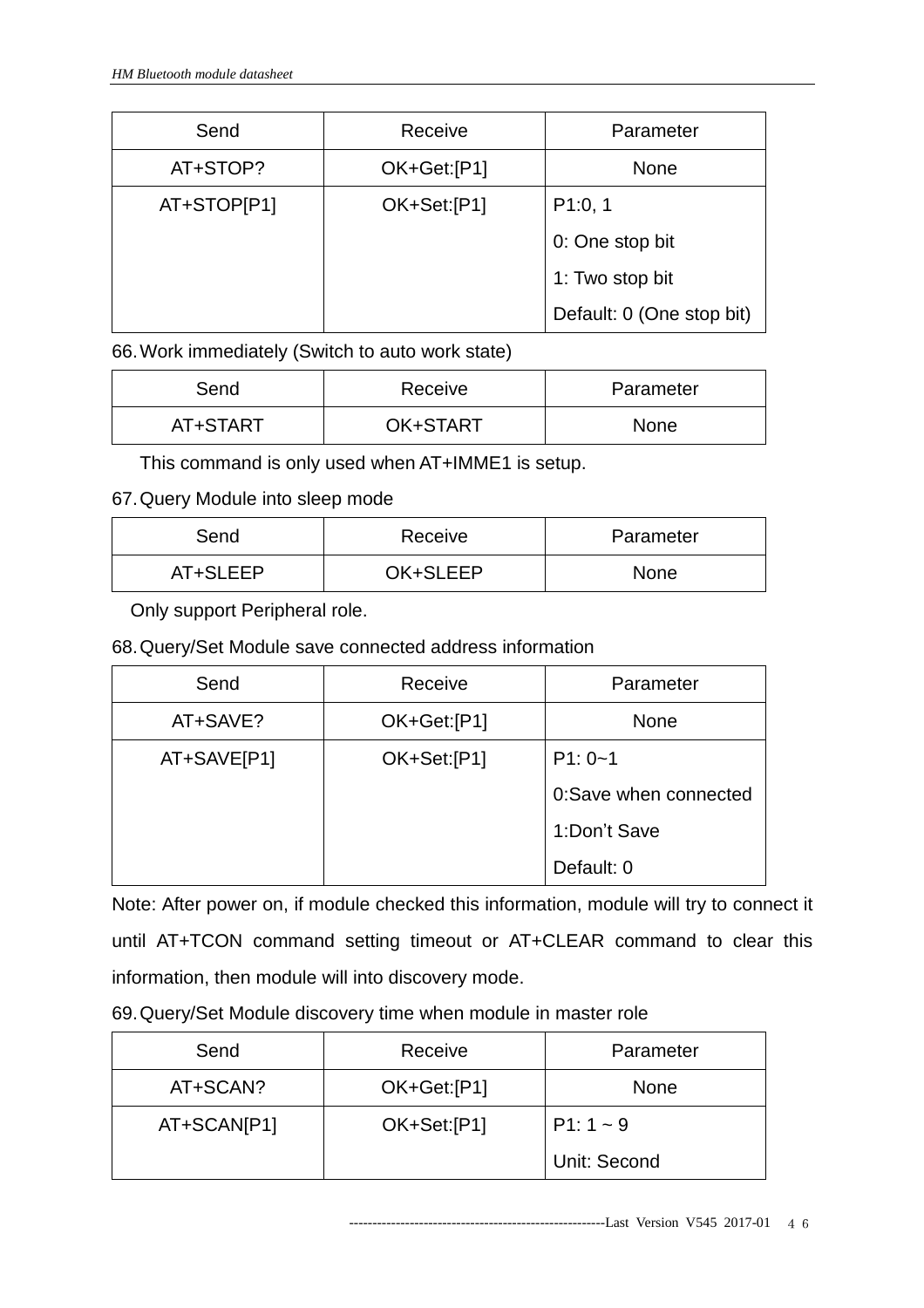|  | Default: 3 Seconds |
|--|--------------------|

## Note: Add in V543

### 70.Query/Set sensor type on module PIO11(HM-11 is PIO3)

| Send        | Receive     | Parameter   |
|-------------|-------------|-------------|
| AT+SENS?    | OK+Get:[P1] | P1: 0, 1, 2 |
| AT+SENS[P1] | OK+Set:[P1] | 0: None     |
|             |             | 1: DHT11    |
|             |             | 2: DS18B20  |
|             |             | Default: 0  |

Note: This command is use for HMSensor.

#### 71.Query/Set if show device name when discovery

| Send        | Receive     | Parameter         |
|-------------|-------------|-------------------|
| AT+SHOW?    | OK+Get:[P1] | <b>None</b>       |
| AT+SHOW[P1] | OK+Set:[P1] | $P1: 0 - 1$       |
|             |             | 0:Don't show name |
|             |             | 1:Show name       |
|             |             | Default: 0        |

If AT+SHOW1 is setup, AT+DISC? Command will show the device name information included into scan result package.

72.Query/Set Module Sensor Temperature and humidity(if has a sensor)

| Send     | Receive         | Parameter   |
|----------|-----------------|-------------|
| AT+TEHU? | OK+Get:[P1][P2] | P1: 000~120 |
|          |                 | P2: 000~100 |

Note: This command is only use for HMSensor version.

This value is added into scan response data package.

Data format is  $0x02$ ,  $0x16$ ,  $0x00$ ,  $0xB0$ , [reserved], [temperature], [ humidity], [battery].

Android:

Included in OnLeScan function result array, you can see it direct.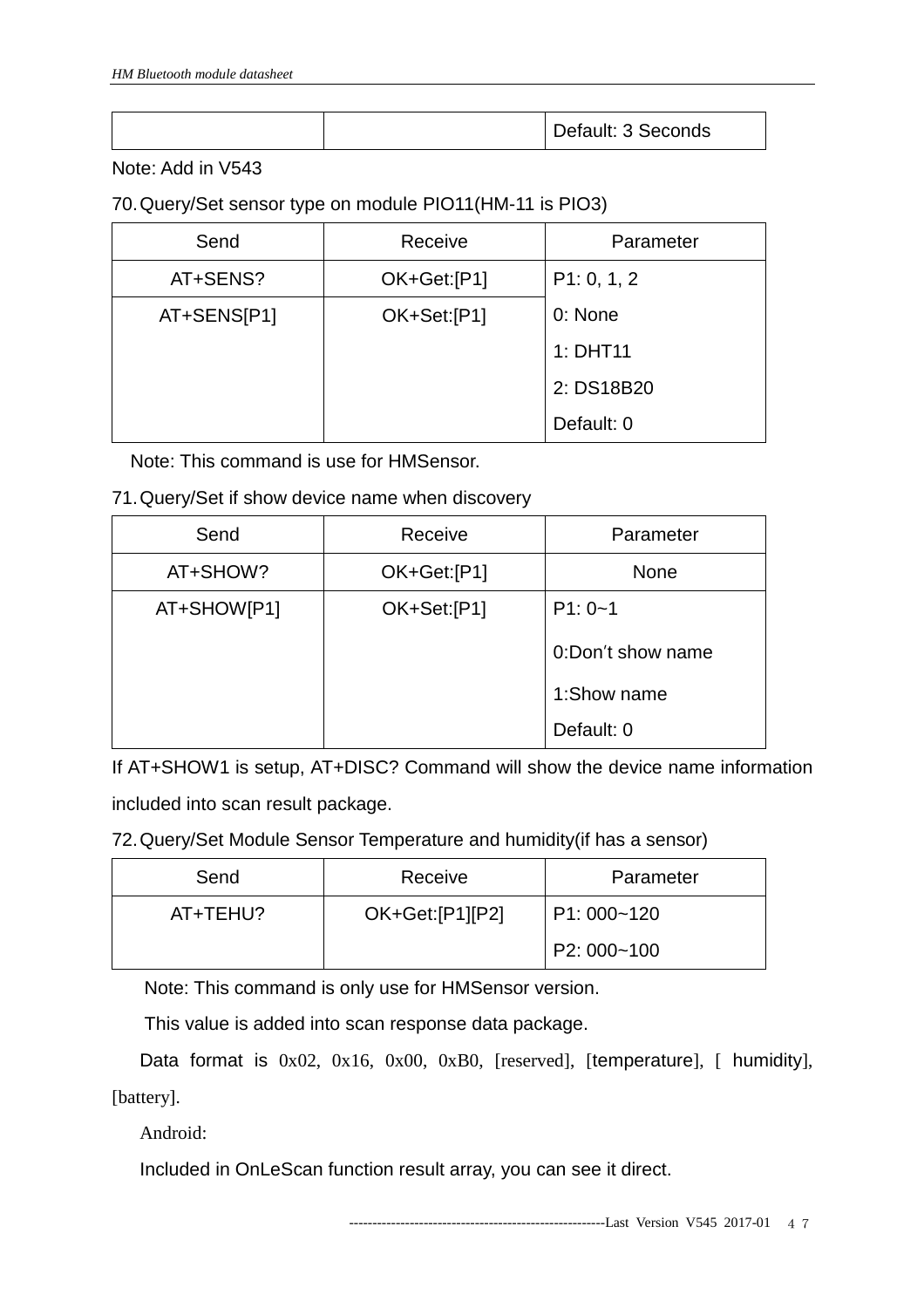iOS:

Included in LeScan function result NSDictionary struct, service id is 0xB000.

## 73.Query DS18B20 Sensor or IC temperature

| Send     | Receive     | Parameter       |
|----------|-------------|-----------------|
| AT+TEMP? | OK+Get:[P1] | P1:             |
|          |             | 000.000~255.000 |

Note1: if not setup AT+SENS value, will get IC temperature.

Note2: Added in V523 version, Modified at V544.

74.Set temperature information byte in advertising data

| Send        | Receive     | Parameter       |
|-------------|-------------|-----------------|
| AT+TEMP[P1] | OK+Set:[P1] | P1: 0x00~0xFF   |
|             |             | Not include '?' |

This command is used to set temperature information byte in advertising data when you doesn't want to use temperature function buy want to use as AT+FLAG command.

Added in V544

## 75.Query/Set module connect remote device timeout value

| Send        | Receive     | Parameter                                 |
|-------------|-------------|-------------------------------------------|
| AT+TCON?    | OK+Get:[P1] | <b>None</b>                               |
| AT+TCON[P1] | OK+Set:[P1] | P <sub>1</sub><br>is<br>timeout<br>value. |
|             |             | When time is up, module                   |
|             |             | will<br>not connect<br>this               |
|             |             | address anymore, then                     |
|             |             | enter search mode.                        |
|             |             | allowed<br>P <sub>1</sub><br>value:       |
|             |             | 000000~999999                             |
|             |             | Unit is ms.                               |
|             |             | Default:                                  |
|             |             | 000000 Connect forever                    |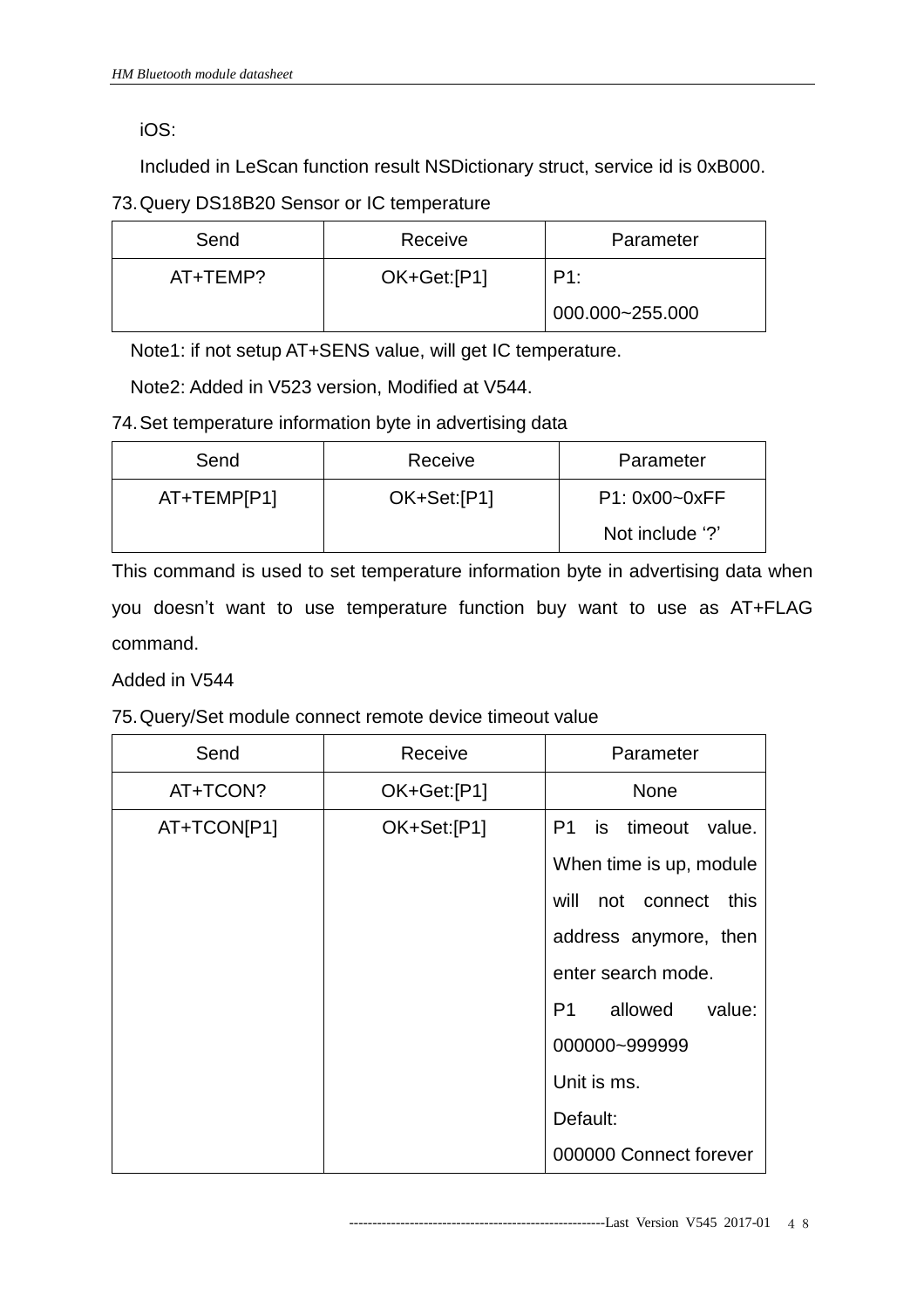This value is only used for Central Role, when module has Last Connected address.

76. Query/Set Module Bond Mode

| Send        | Receive     | Parameter            |
|-------------|-------------|----------------------|
| AT+TYPE?    | OK+Get:[P1] | <b>None</b>          |
| AT+TYPE[P1] | OK+Set:[P1] | $P1: 0 - 2$          |
|             |             | 0:Not need PIN Code  |
|             |             | 1: Auth not need PIN |
|             |             | 2: Auth with PIN     |
|             |             | 3: Auth and bond     |
|             |             | Default: 0           |

**Important: If your module version is less than V515, please don't use this command.** 

## **Under android 4.3 AT+TYPE1 is same to AT+TYPE2.**

**Note: Value 3 is added in V524.**

## 77.Query/Set service UUID

| Send        | Receive     | Parameter         |
|-------------|-------------|-------------------|
| AT+UUID?    | OK+Get:[P1] | P1: 0x0001~0xFFFE |
| AT+UUID[P1] | OK+Set:[P1] | Default: 0xFFE0   |

e.g. Change UUID value to 0xAAA0

Send: AT+UUID0xAAA0

Recv: OK+Set:0xAAA0

78.Query/Set UART sleep type

| Send        | Receive     | Parameter                 |
|-------------|-------------|---------------------------|
| AT+UART?    | OK+Get:[P1] | $P1: 0 - 1$               |
| AT+UART[P1] | OK+Set:[P1] | 0: When module into       |
|             |             | mode, you<br>sleep<br>can |
|             |             | wake up module through    |
|             |             | UART.                     |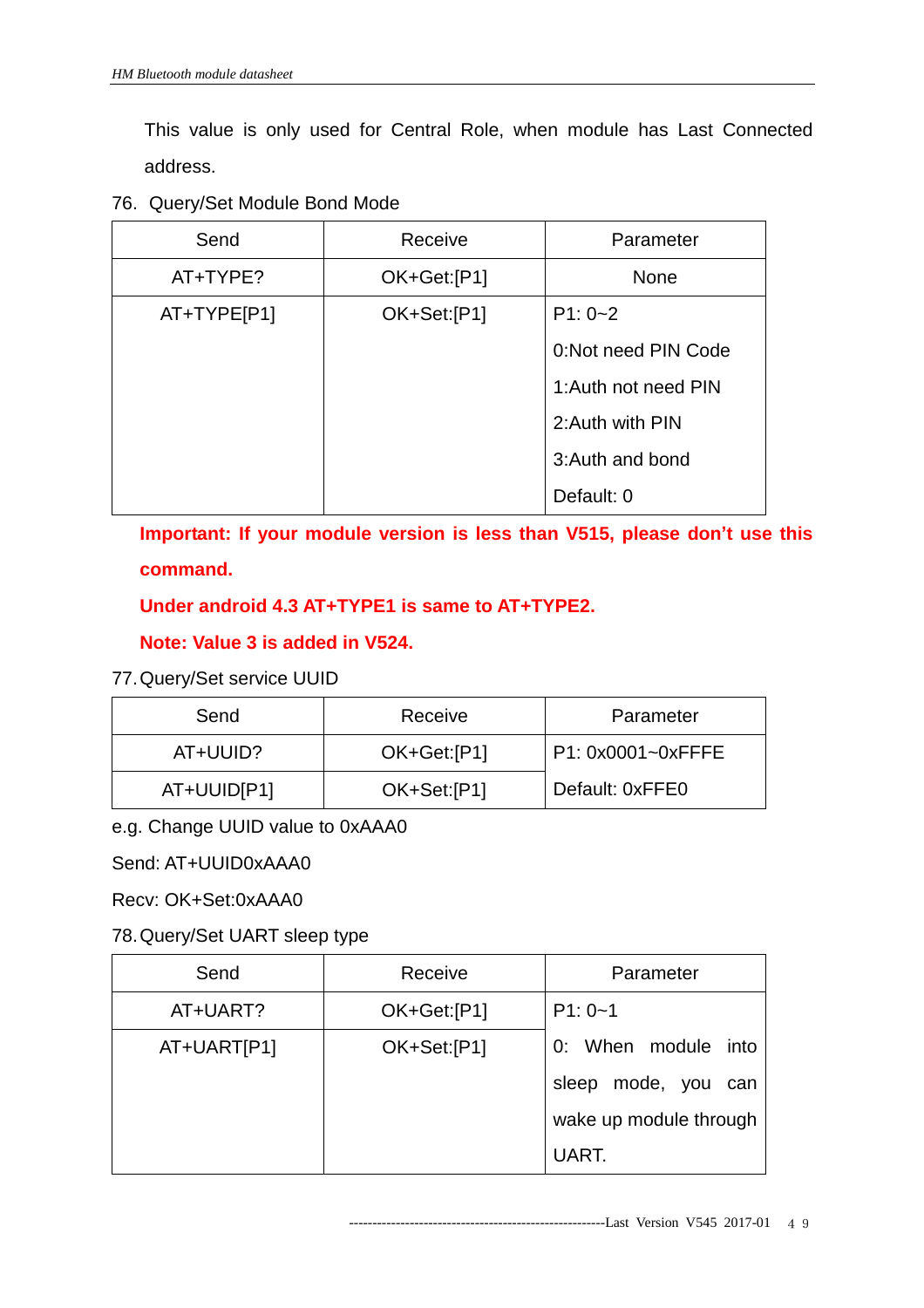| 1: When module into |      |
|---------------------|------|
| mode,<br>sleep      | also |
| shutdown UART.      |      |
| Default: 0xFFE0     |      |

Note: This command is only use for HMSensor version.

## 79.Query Software Version

| Send     | Receive                    | Parameter   |
|----------|----------------------------|-------------|
| AT+VERR? | <b>Version Information</b> | <b>None</b> |
| AT+VERS? |                            |             |